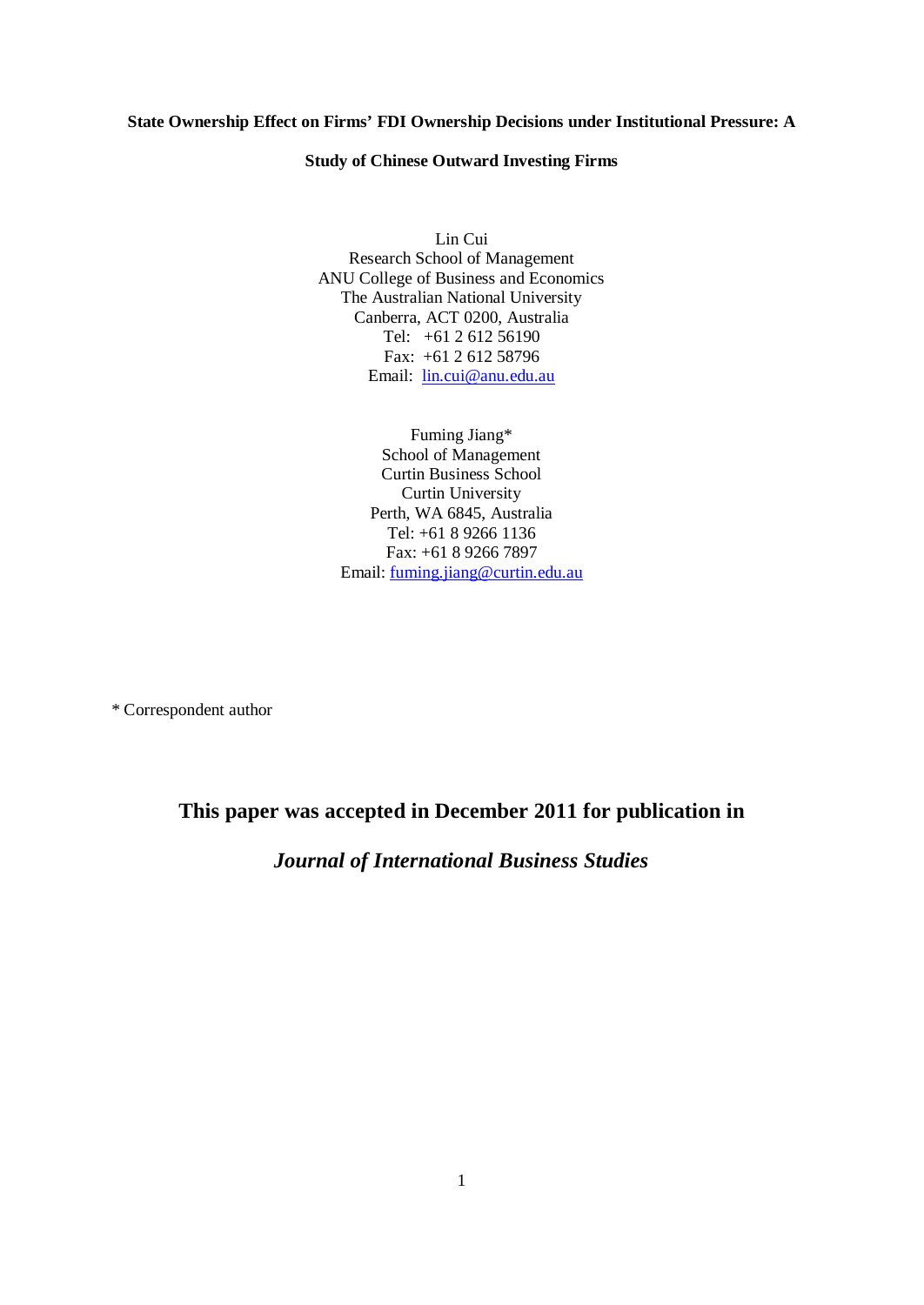# **State Ownership Effect on Firms' FDI Ownership Decisions under Institutional Pressure: A Study of Chinese Outward Investing Firms**

# **Abstract**

This study investigates the effect of state ownership on Chinese firms' foreign direct investment (FDI) ownership decisions. It adopts a political perspective to extend the application of institutional theory in international business research. Specifically, it examines firms' heterogeneous responses to external institutional processes during foreign market entry, while taking into consideration the political affiliation of firms with the external institutions. We argue that state ownership creates the political affiliation of a firm with its home country government, which increases the firm's resourcedependence on home country institutions, while at the same time, influences its image as perceived by host country institutional constituents. Such resource-dependence and political perception increase firms' tendency to conform to, rather than resist, isomorphic institutional pressures. We tested our hypotheses using primary data of 132 FDI entries made by Chinese firms during 2000-2006, and we found that the effects of home regulatory, host regulatory, and host normative pressures on a firm to choose a joint ownership structure were stronger when the share of equity held by state entities in the firm was high.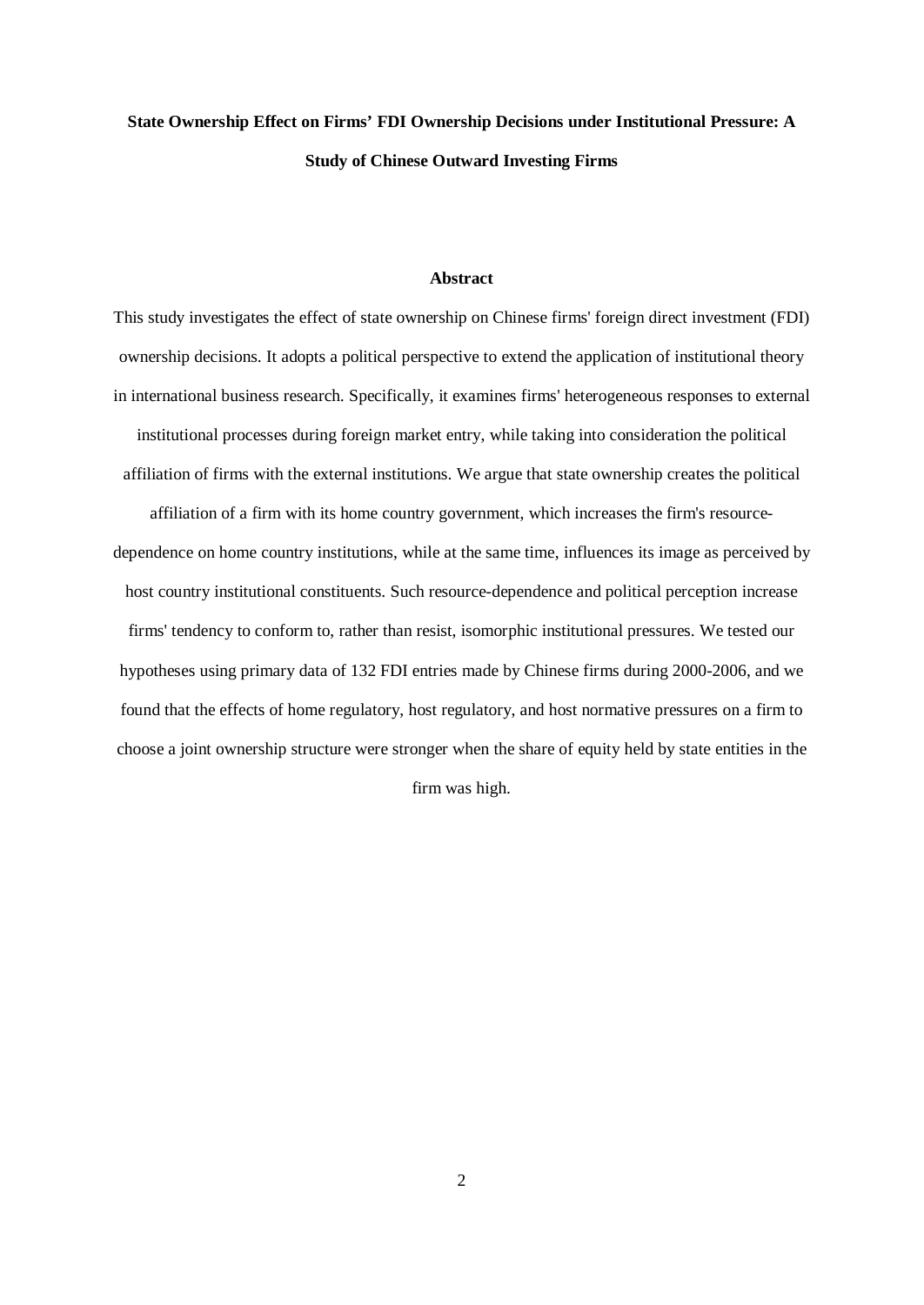#### **INTRODUCTION**

Institutional theory has enriched our understanding of firms' international business strategies. Prior studies found that external institutional constraints and pressures can influence firms' strategic choices in foreign direct investment (FDI) (Brouthers, 2002; Chan & Makino, 2007; Meyer, Estrin, Bhaumik, & Peng, 2009; Yiu & Makino, 2002). Beyond the 'top-down' effects (of institutions on organizations) that have dominated early studies (Scott, 2005), researchers also attempt to explore the role of firms in their institutional environments and the subsequent heterogeneous firm responses to external institutional pressures (Kostova, Roth, & Dacin, 2008; Oliver, 1991).

When studying firm response to external institutional pressures, prior studies recognize firms as active agents who have the potential of reconstructing the rules and norms of their institutional fields (DiMaggio, 1988; Oliver, 1991; Scott, 2005). The basic premises of these studies are that firm self-interests may not align with those of the institutions, and that firms are driven by their selfinterests to influence the institutional processes. While these assumptions apply to firms who are structurally separate from external institutions, they may not hold for firms who are themselves a part of the institutions, in particular, the state-owned enterprises (SOEs). SOEs are, by definition, assets of home country governments, which make them a part of their home country institutions. Such an affiliation does not exempt firms from external institutional pressures; rather, it changes the nature of firms' responses to the pressures. For instance, while pursuing their business objectives, SOEs can be required to serve the political mandates of the state and align their interests with the home institutions rather than challenge these interests (Scott, 2002; Zhang, Zhou, & Ebbers, 2011). Because of their affiliation with the home institutions, when they invest overseas, SOEs can be perceived by host country institutions, not simply as business entities, but also as political actors (Globerman & Shapiro, 2009; He & Lyles, 2008). Such a perception can pose challenges to SOEs' institutional processes in host countries (Luo & Rui, 2009; Peng, Wang, & Jiang, 2008). The political nature of the institutional processes SOEs engage in is not captured by the existing theory that views firms as active agents in their institutional environment (e.g., Oliver, 1991). SOEs as political affiliates are different from active agents in that their responses to institutional pressures are not solely motivated by self-interests,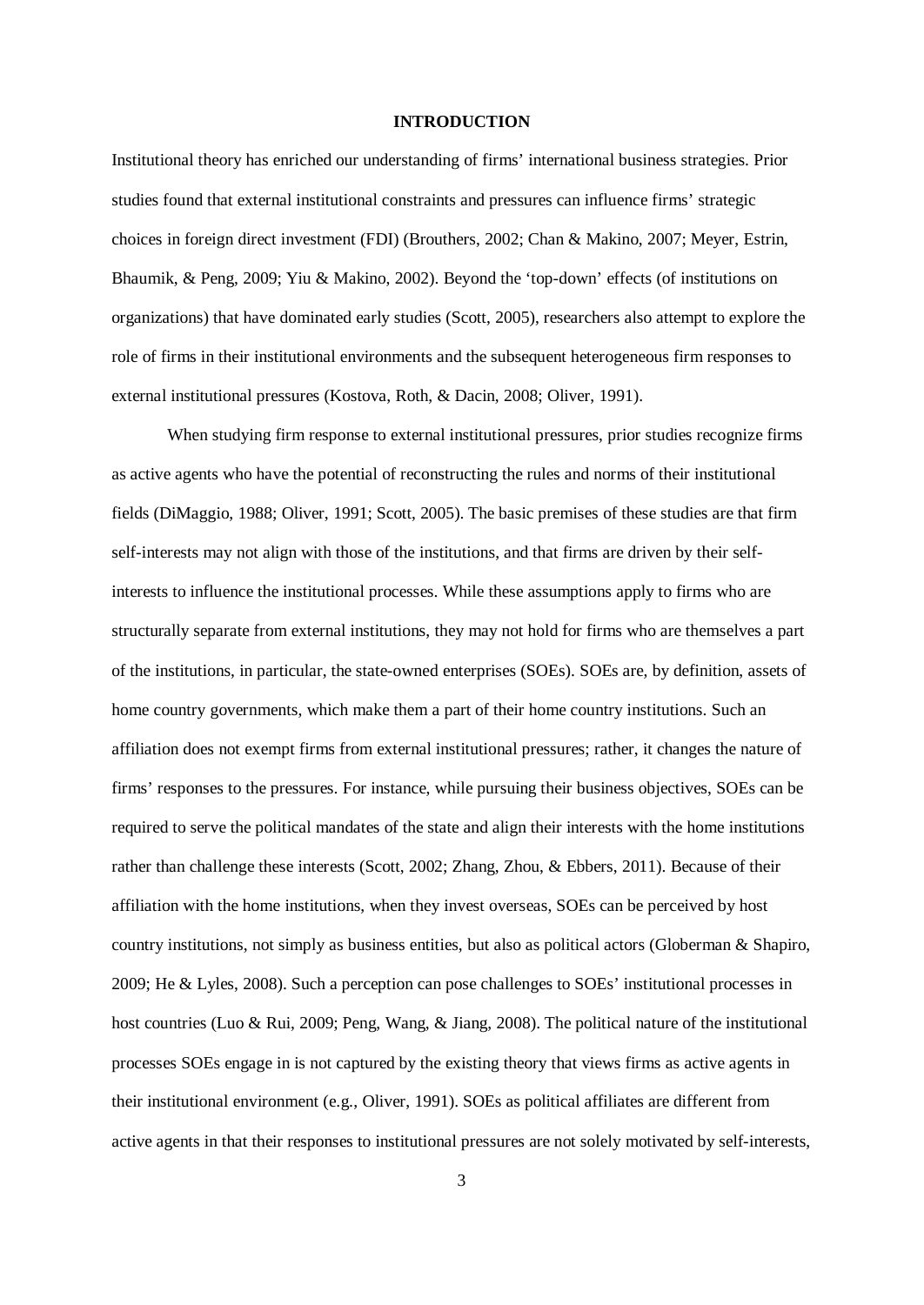but also the interests of the institutions they are affiliated with. Existing theory does not adequately explain the influence of political affiliation on firms' responses to external institutional pressures.

In this study, we explore the role of state ownership in firms' institutional processes in home and host countries. Specifically, we examine the effect of state ownership on the strengths of external institutional pressures that influence firms' FDI ownership decisions. We focus on firm's FDI ownership decision as it is arguably one of the most important strategic decisions firms face when conducting FDI. Firms make FDI ownership decisions by choosing between a joint ownership structure and a sole ownership structure in their foreign affiliates<sup>1.</sup> The result of this decision has longterm consequences and significant performance implications on firms (Brouthers, 2002; Brouthers & Hennart, 2007).

We advance a political perspective to examine the effect of state ownership on firms' FDI ownership decisions under home and host country institutional pressures. We argue that state ownership creates a political linkage between a firm and its home country institutions which allows the firm to be resource-dependent on the home institutions, and also influences the image of the firm as perceived by host country institutions. Both the resource-dependence and political image have consequences on the firm's response to external institutional pressures. A firm's conformity to institutional pressures is a function of external dependence (DiMaggio & Powell, 1983). The more a firm is dependent on the institution that exerts the pressure, the more likely it will conform to, rather than resist, that pressure (Oliver, 1991). Firms also vary in their abilities to gain institutional legitimacy without being isomorphic. Firms who can create a positive image (as perceived by institutional constituents) about the firms' internal routines, structures and norms can gain legitimacy through negotiation (Kostova et al., 2008; Westney, 1993); whereas firms whose images are negatively perceived will be more subject to isomorphic pressures due to the lack of an alternative legitimizing mechanism. Based on these consequences of political affiliation, we contend that state ownership can influence firms' responses to external institutional pressures, or in other words, state ownership moderates the effects of external institutional pressures on firms' FDI ownership decisions.

4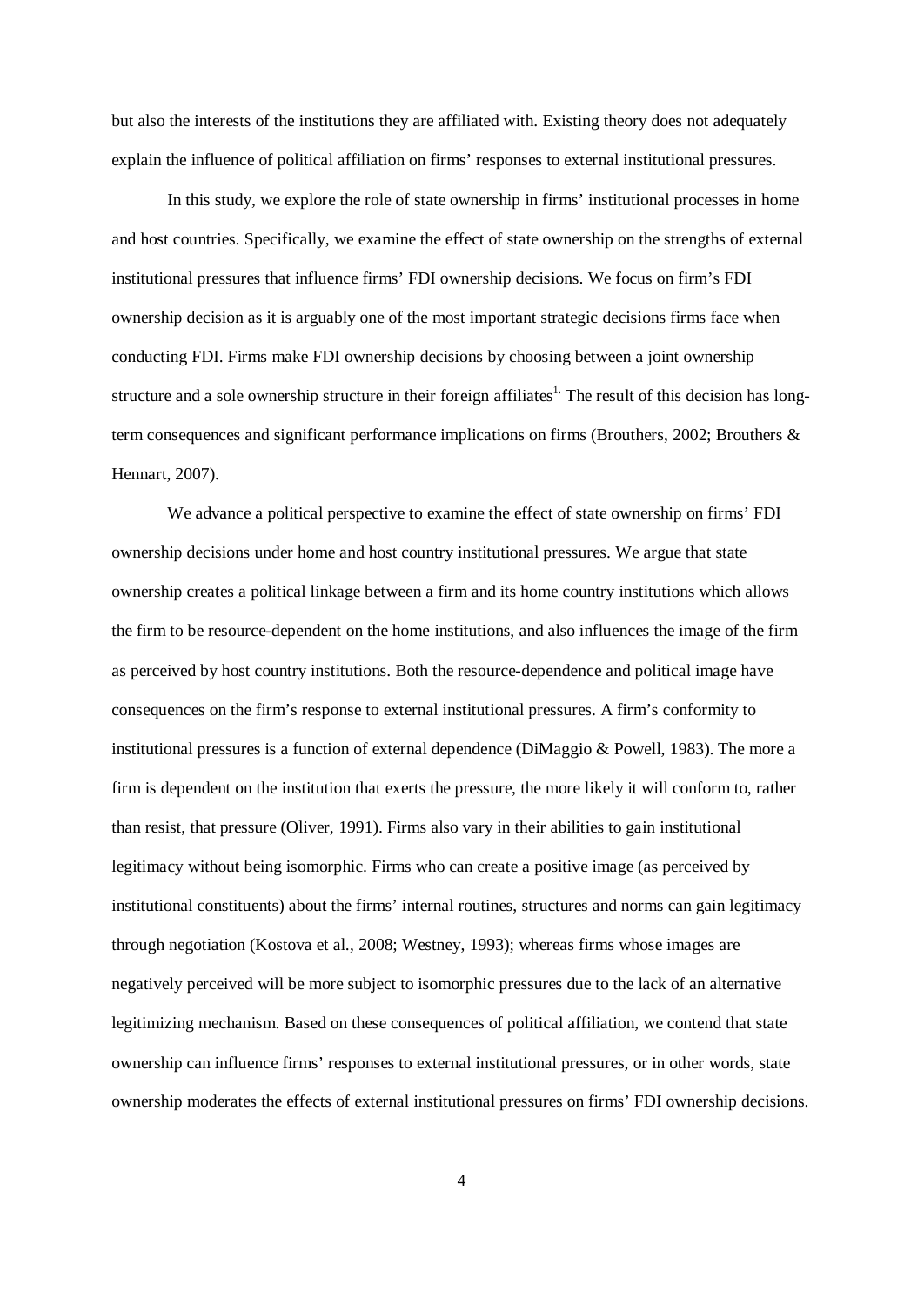We choose Chinese outward FDI as the empirical context to study the moderating effect of state ownership. The Chinese context provides two advantages for this study. First, while the Chinese economy has become increasingly diverse and plural (Rugman & Li, 2007; Tan & Tan, 2005), state owned or controlled firms remain the dominant force in the country's outward FDI (Chen & Young, 2010; Morck, Yeung, & Zhao, 2008). The prevalence of state ownership and the variation of the level of state ownership in individual Chinese firms allow us to capture its effect in firms' decision-making. Second, the institutional environment of Chinese outward FDI is dynamic and diverse, which makes it an ideal context to test our hypotheses. Chinese outward FDI spreads in over 170 countries with various institutional conditions. Moreover, Chinese government's policies towards outward FDI change constantly (Luo, Xue, & Han, 2010), and that creates different home institutional pressures across time and industries.

The main contribution of this study is two-fold. First, this study contributes to institutional theory and its application in international business research. Scott (2005) notes that institutional theory should be advanced from the prevailing top-down models of *institutional effect* towards the understanding of *institutional process* that incorporates both institutional influence and firm responses. Theoretical development is underway to explain the heterogeneous firm responses to institutional pressures. Prior studies focus on firms that are structurally separate from institutions, who are able to make strategic responses (Goodrick & Salancik, 1996; Oliver, 1991) or even challenge the boundary of institutional field (Kostova et al., 2008). Our study extends this theoretical development to firms that are structurally affiliated with institutions. Their abilities and willingness to influence or challenge the institutions can be hindered due to the resource-dependence on home country government as well as political liability in the host countries. Accordingly, we advance a political perspective to study the effect of state ownership on firms' responses to external institutional pressures.

Second, this study also contributes to the empirical research on the internationalization of emerging economy firms, especially those from China. The surge of Chinese outward FDI has attracted academic attention to investigate the characteristics of Chinese firms and their institutional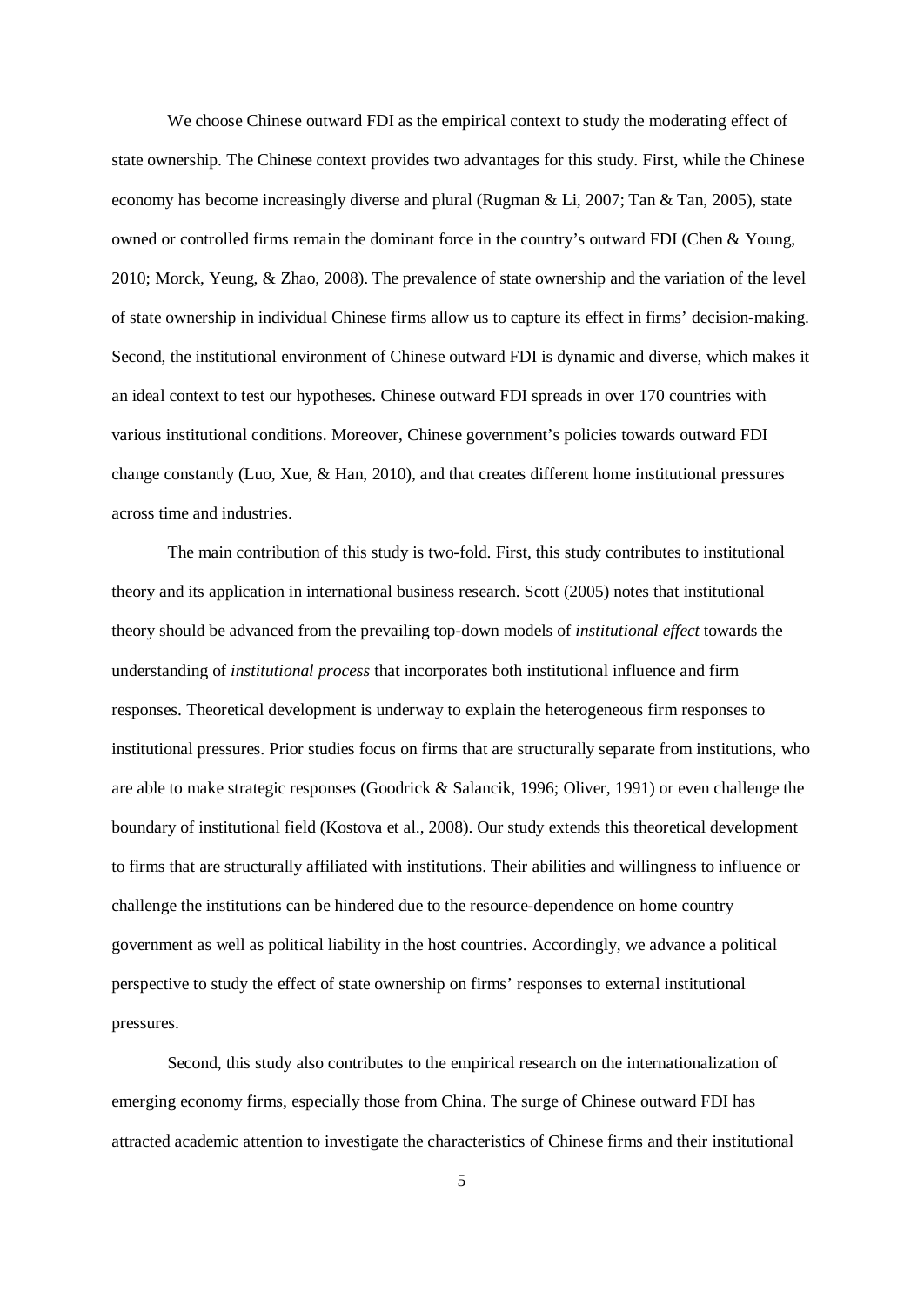environments that shape firms' internationalization strategies (Child & Rodrigues, 2005; Deng, 2009; Luo et al., 2010; Rui & Yip, 2008). An important feature of Chinese firms is state ownership (Chen & Young, 2010; Morck et al., 2008). While the role of state ownership in the domestic operation and governance of Chinese firms has been extensively researched (Ding, Zhang, & Zhang, 2007; Young, Peng, Ahlstrom, Bruton, & Jiang, 2008; Zou & Adams, 2008), limited attention has been paid to the role of state ownership in the internationalization of Chinese firms (Chen & Young, 2010). Our study addresses this research gap by revealing the role of state ownership in Chinese firms' FDI ownership decisions. It provides new insights into internationalization strategies of Chinese firms, which deviate from the predictions of existing theories.

#### **THEORETICAL FRAMEWORK**

Institutional theory argues that social behavior and associated resources are anchored in rule systems and cultural schema (Scott, 2005). Institutions are defined as the "rules of the game" which include both formal (regulatory) and informal (normative and socio-cognitive) categories (North, 1990, Scott, 1995). In a given organizational field, the existing formal and informal rules determine the socially acceptable patterns of organizational structures and actions (DiMaggio & Powell, 1983). In order to gain legitimacy in its organizational field, a firm will have to adopt the business models, practices and structures established as a standard in the organizational field. Therefore, the isomorphic pressures of institutions can influence and constrain the strategic choices of firms (Davis, Desai, & Francis, 2000; DiMaggio & Powell, 1983; Lu, 2002).

Institutional theory has been applied in international business research to provide insights into the strategy-environment interaction in the international operations of firms (Meyer et al., 2009; Peng et al., 2008; Wright, Filatotchev, Hoskisson, & Peng, 2005). When conducting FDI, firms engage in institutional processes in both home and host countries (Rosenzweig & Singh, 1991, Xu & Shenkar, 2002). Firms are therefore subject to isomorphic pressures from home and host country institutional environments. Three types of external institutional pressures are highlighted in the literature. First, within the home country, firms are subject to the home government's regulatory restrictions on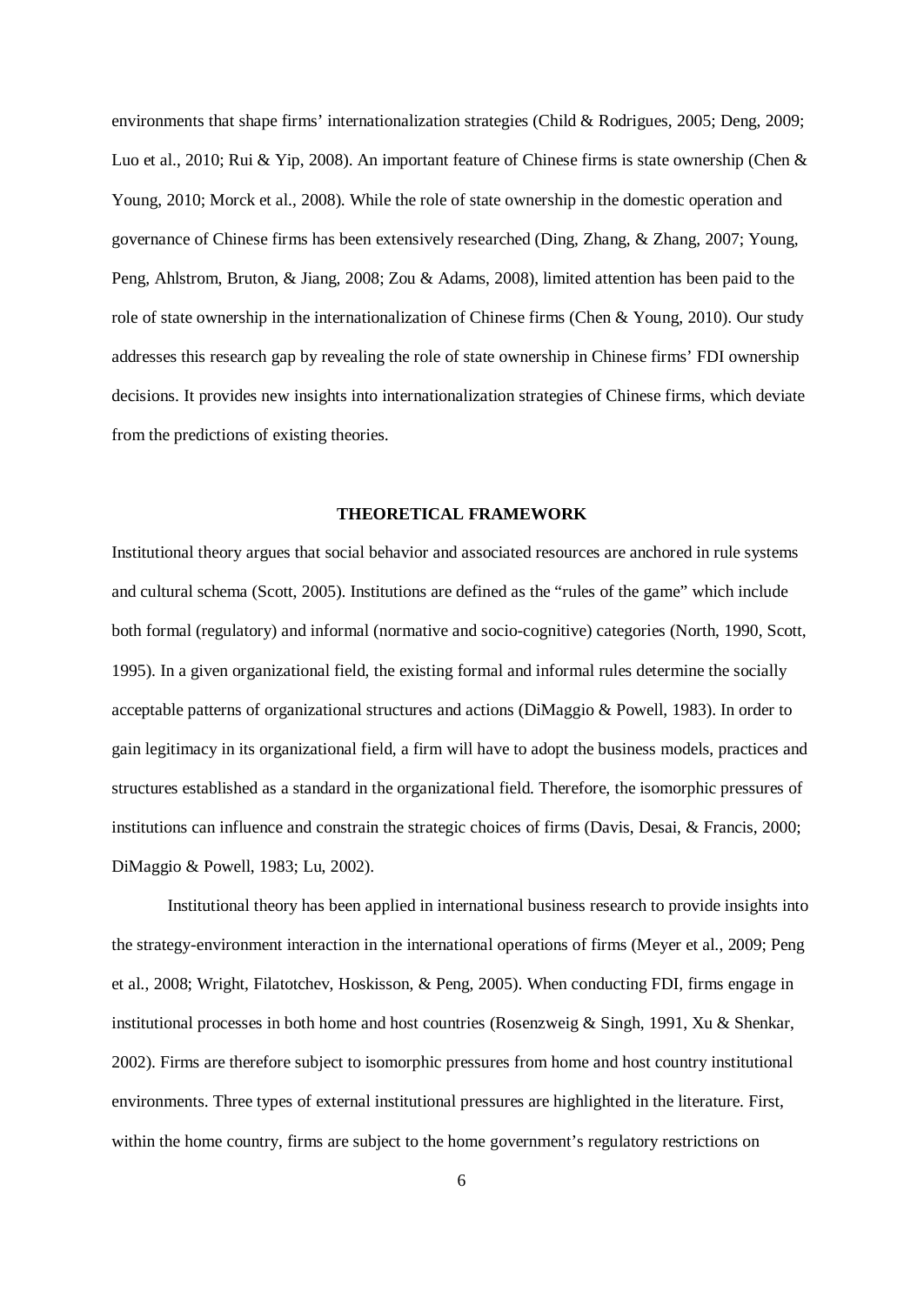outward FDI. Home country capital control for outward FDI is prevalent in emerging economies such as China (Cui & Jiang, 2010; Morck et al., 2008). Similar regulatory restriction may also re-emerge in advanced economies, as governments attempt to impose exit barriers in certain domestic industries (Peng et al., 2008). Second, when entering a foreign country, firms are subject to host country regulatory restrictions on inward FDI. Governments around the world impose different degrees of restrictions on inward FDI to protect their domestic industries and national interests. While direct bans of inward FDI are increasingly rare (UNCTAD, 2005), restrictions on inward FDI still exists in various forms that discriminate against foreign investing firms (Meyer et al., 2009). Third, operating in a foreign country also exposes firms to normative pressures from host country industries and stakeholders. Such pressures correspond with the extent to which the organizational field in a host country tolerates different norms exercised by foreign investing firms. Cultural distance and ethnocentricity can contribute to high host country normative pressures on foreign firms (Mezias et al., 2002; Yiu & Makino, 2002). In summary, home regulatory, host regulatory, and host normative institutions are the three main external institutions influencing the FDI strategic decisions of firms.

The institutional literature also highlights the factors internal to a firm that can moderate the institutional processes of the firm (DiMaggio, 1988; Scott, 2005). Beyond external institutional pressures, firms form internal institutions based on the internally accepted organizational routines, structures and standards (Kostova & Zaheer, 1999; Westney, 1993). For firms who are separate from the external institutions, their internal institutions and self-interests may conflict with the expectations of external institutions, which then lead to varied firm responses (Kostova et al., 2008). However, for firms who are affiliated with external institutions, their responses to external institutional pressures are less likely to be a function of conflicts of interests, but rather a function of the consequences of the political affiliation, namely, their resource-dependence on home institutions and the political image perceived by host country institutions.

Based on the three types of external institutional pressures related to FDI, and the political consequences of state ownership, we propose a conceptual model that examines the effect of state ownership in the FDI ownership decisions of firms (Figure 1). From a political perspective, we argue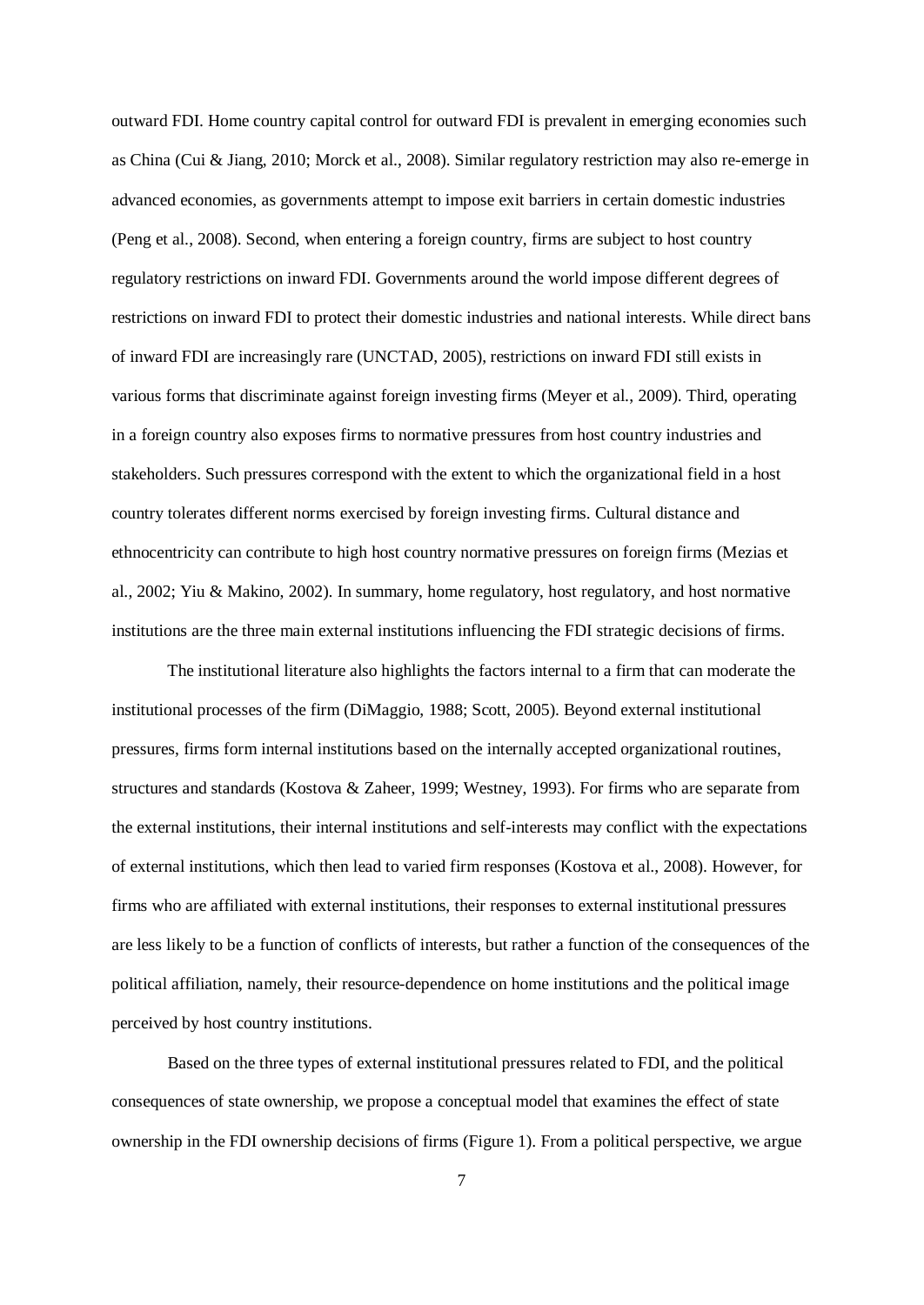that state ownership increases the resource-dependence of a firm on its home country institutions and negatively affects a firm's image building process in host country institutional environments. As such, state ownership moderates the effects of external institutional pressures on the FDI ownership decisions of firms.

Place Figure 1 about here

#### **HYPOTHESES DEVELOPMENT**

In this study we focus on the moderating effect of state ownership on FDI ownership decisions under institutional pressures. Specifically, we examine whether state ownership will strengthen or weaken the effects of the three types of external institutional pressures on the choice of Chinese firms between a joint and a sole ownership structure in their FDIs. While we focus on the role of state ownership in firms' institutional processes, state ownership may also influence firms' FDI strategies from other aspects such as firm resource endowment and risk perception (Chen & Young, 2010; Rugman & Li, 2007; Yamakawa, Peng, & Deeds, 2008). Such influences can be independent from external institutional pressures and cause a direct effect of state ownership on FDI ownership decisions. Given the multi-faceted nature of the state ownership effect, we first discuss its potential direct effect on the FDI ownership decisions of firms. From that basis, we then hypothesize the moderating effect of state ownership that influences firms' FDI ownership decisions under external institutional pressures.

Research on the outward FDIs from emerging economies has highlighted the important role of home country governments in directing and supporting the internationalization activities of domestic firms (Buckley et al., 2007; Yamakawa et al., 2008). Government supports can grant firms resource advantages in overseas investment to compensate their lack of firm-specific advantages (Luo et al., 2010; Rugman & Li, 2007). Apart from the *received* government supports (which is separately controlled for in this study), the *perceived* government backing also differentiates SOEs from other firms in terms of FDI strategic choices. When making strategic decisions, managers of SOEs may factor in the possibility that further supports, either formally or informally, will be available in unexpected adverse circumstances. Such managerial cognition influences decision makers' risk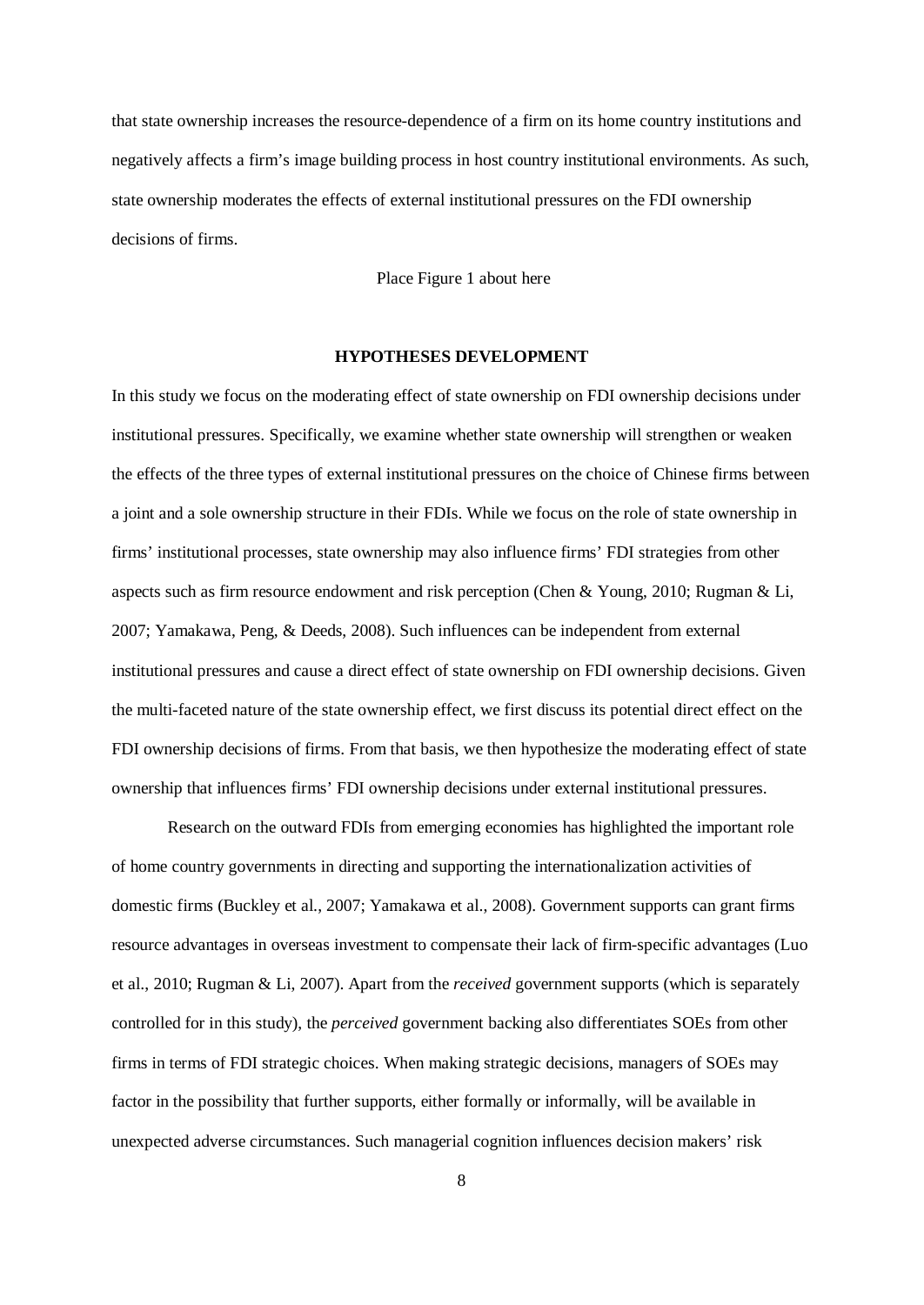perception and leads managers to downplay the role of risks in outward FDI (Buckley, Clegg, Cross, Liu, Voss, & Zheng, 2007). Risk perception has implications on firms' FDI ownership decisions (Ahmed, Mohamad, Tan, & Johnson, 2002). With perceived government backing combined with below-market cost of capital, SOEs are able to bear short-term loss while retaining full rights to future gains through sole ownership. Meanwhile, the risk-sharing benefits of joint ownership are accordingly devalued. As a result, a higher level of state ownership can increase the likelihood of sole ownership FDI.

An opposite direct effect of state ownership emerges from the political perspective. Prior studies have highlighted the political motivations in Chinese firms' FDIs (Globerman & Shapiro, 2009; Zhang et al., 2011). Being a part of the home country institutions, SOEs may carry noncommercial objectives driven by the political interests of the state. These political objectives can influence firms' FDI ownership decisions. From the home country aspect, the Chinese government encourages firms to engage in collaborative FDI to channel back natural, financial, and technological resources from foreign countries to the domestic economy (Buckley et al., 2007; Child & Rodrigues, 2005). A joint ownership structure is considered an efficient and effective way to achieve such objectives. From the host country aspect, the state driven objectives of Chinese SOEs are often perceived as non-beneficial, or even harmful, to the host country (Globerman & Shapiro, 2009). Consequently the institutional barrier for Chinese SOEs to assume ownership and control in their investment in the host country will be high, which also increases the likelihood of a joint ownership FDI. Given the opposing effects discussed above, we control for the direct effect of state ownership in our analyses.

# **State Ownership and Home Regulatory Institutions**

Like many other emerging economy governments, the Chinese government exerts regulatory restrictions on outward FDI to safeguard state assets, to prevent capital flight, and to direct outward FDI in line with national interests (Cui & Jiang, 2010; Deng, 2004; Luo et al., 2010). Such regulatory restrictions are implemented through an administrative system in which the Ministry of Commerce is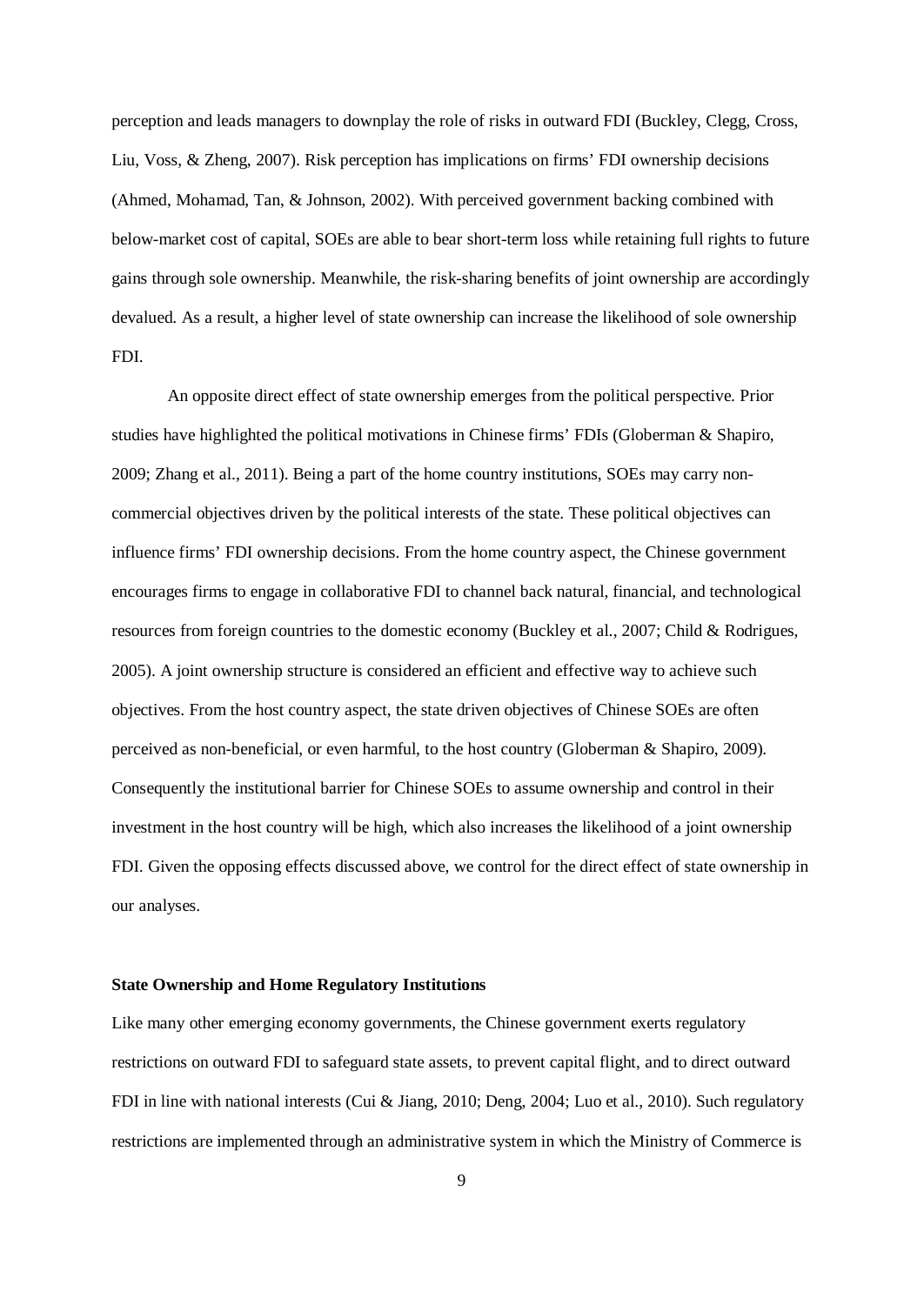authorized as the primary government organization responsible for the approval and administration of the outward FDIs of firms (Deng, 2004; Luo et al., 2010). The main purposes of this administrative system are to exercise capital control on outward FDI and to direct outward FDI activities of firms to adhere to the government's international investment strategies. For example, the government attempts to direct outward FDI to acquire foreign technology and natural resources. It also imposes restrictions on the use of foreign exchange to prevent potential problems related to capital flight (Cui  $\&$  Jiang, 2010). Outward FDI projects not in line with the government's international investment and foreign exchange policies can be rejected or delayed in the approval procedure, thus creating regulatory pressure which constrains the FDI strategic choices of firms.

The level of home regulatory restriction perceived by an individual firm is likely to vary, as the administrative system is evolving constantly over time and across industries to keep pace with the rapid development of China's outward FDI and industrial policy changes. The impact of a high level of perceived home regulatory restriction on a firm's FDI ownership decisions is two-fold. First, it induces isomorphic pressure on firms to follow the practices that have been historically approved by the government. Specifically, during 1990s when Chinese outward FDI started emerging with significant volume, the administrative approval process had generally required firms to adopt the joint venture mode. As a result, record shows that the majority of the approved FDI projects during that period were in the form of joint ventures (Buckley, Cross, Tan, Xin, & Voss, 2008; Taylor, 2002; Zhan, 1995). This is because, since the implementation of "Open-Door' policy in early 1980s, the Chinese authorities had become familiar with the economic gains associated with the promotion of inward FDI in the form of joint ventures. Consequently, the government sought equivalent advantages of joint ventures (e.g. knowledge transfer, cost saving, and risk sharing) when Chinese firms invested abroad (Buckley et al., 2008; Wang, 2002). Second, while all outward FDI projects are subject to government approval, projects that involve substantial capital contribution from the Chinese side create greater concerns of capital flight and foreign exchange demands, and therefore are subject to more strenuous screening processes. Accordingly, it is relatively easier for a Chinese firm to obtain government approval if the proposed outward FDI is co-funded, ideally with Chinese equity in kind,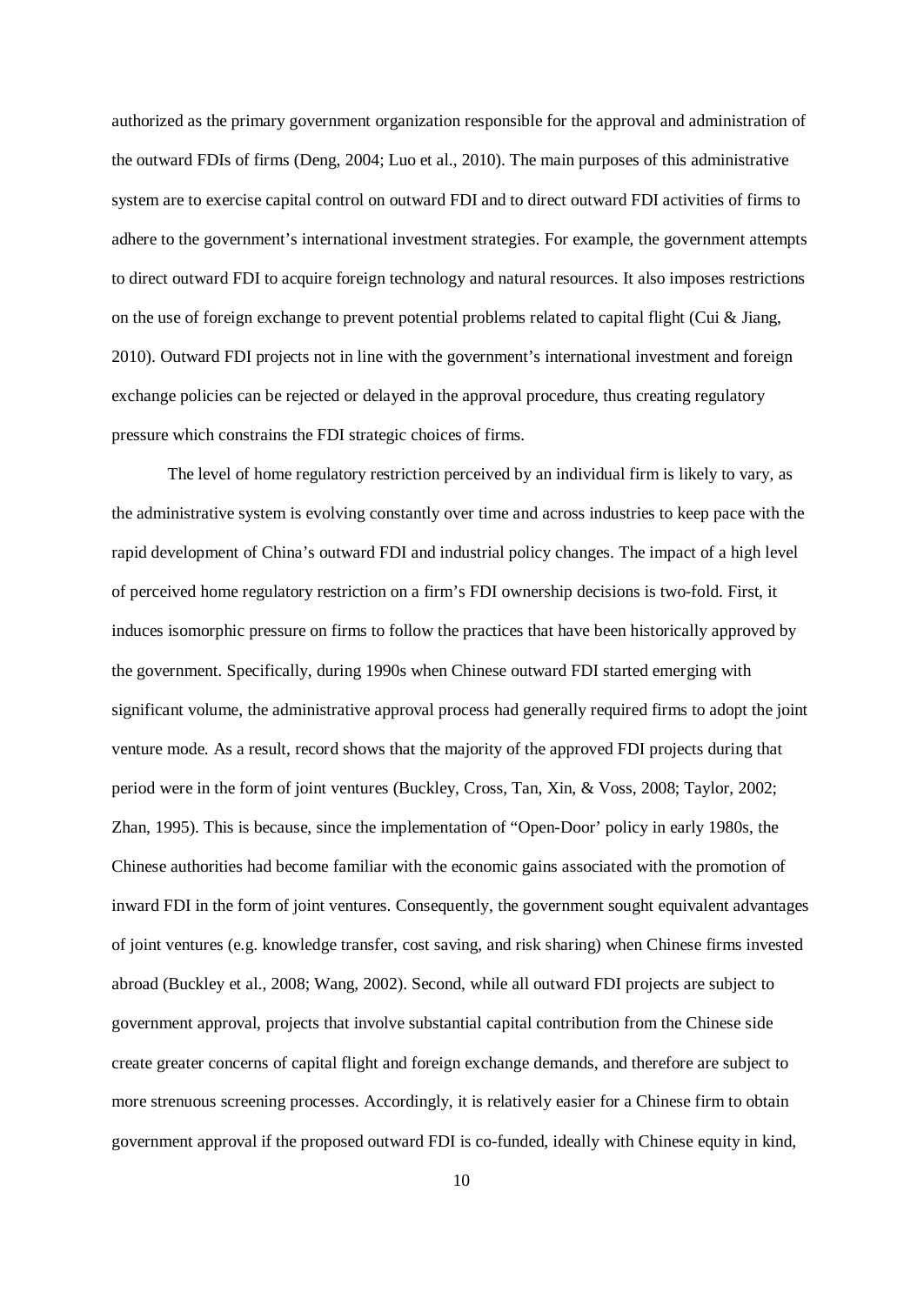than if it is fully funded by the Chinese investing firm. Therefore, when a Chinese firm perceives high levels of home regulatory restrictions on outward FDI, it is more likely to opt for a joint ownership structure in FDI in order to attain home regulatory approval.

While home regulatory restrictions constrain the strategic choices in FDI of firms, these restrictions can conflict with a firm's internal desires and self-interests, which lead to varied responses from firms. State ownership plays an important role in the responses of firms to home regulatory pressures, because state ownership determines a Chinese firm's political affiliation and subsequently resource-dependence on the home country government, which intensifies the pressure on the firm to conform to home regulatory restrictions. Chinese firms with high levels of state ownership depend heavily on the home country government for critical resource input and police supports. These firms, especially large-sized SOEs, rely on their relational tie with the government to obtain monopolistic advantages in the home market (Rugman & Li, 2007), and to receive preferential supports when they internationalize (Child & Rodrigues, 2005; Yamakawa et al., 2008). A firm's dependence on institutional constituents (in this case, the home country government) affects its response to institutional pressures. High dependence can increase the perceived salience of institutional pressure on firms to conform (Kostova & Roth, 2002). An organization is less likely to resist institutional pressure when it is dependent on the institutional constituents that exert that pressure (Pfeffer & Salancik, 1978). Acquiescence is the most probable response in this situation (Oliver, 1991). For Chinese firms, a high level of state ownership indicates a high level of resource-dependence on the home country government, and therefore increases a firm's tendency to conform to, rather than resist, home regulatory restrictions on outward FDI.

**Hypothesis 1:** State ownership moderates the effect of *home country regulatory restrictions on outward FDI* on a firm's FDI ownership decision, in that the greater the share of equity held by state entities in the firm, the stronger the positive effect of perceived *home country regulatory restrictions on outward FDI* on the likelihood of the firm choosing a joint ownership structure in its FDI.

11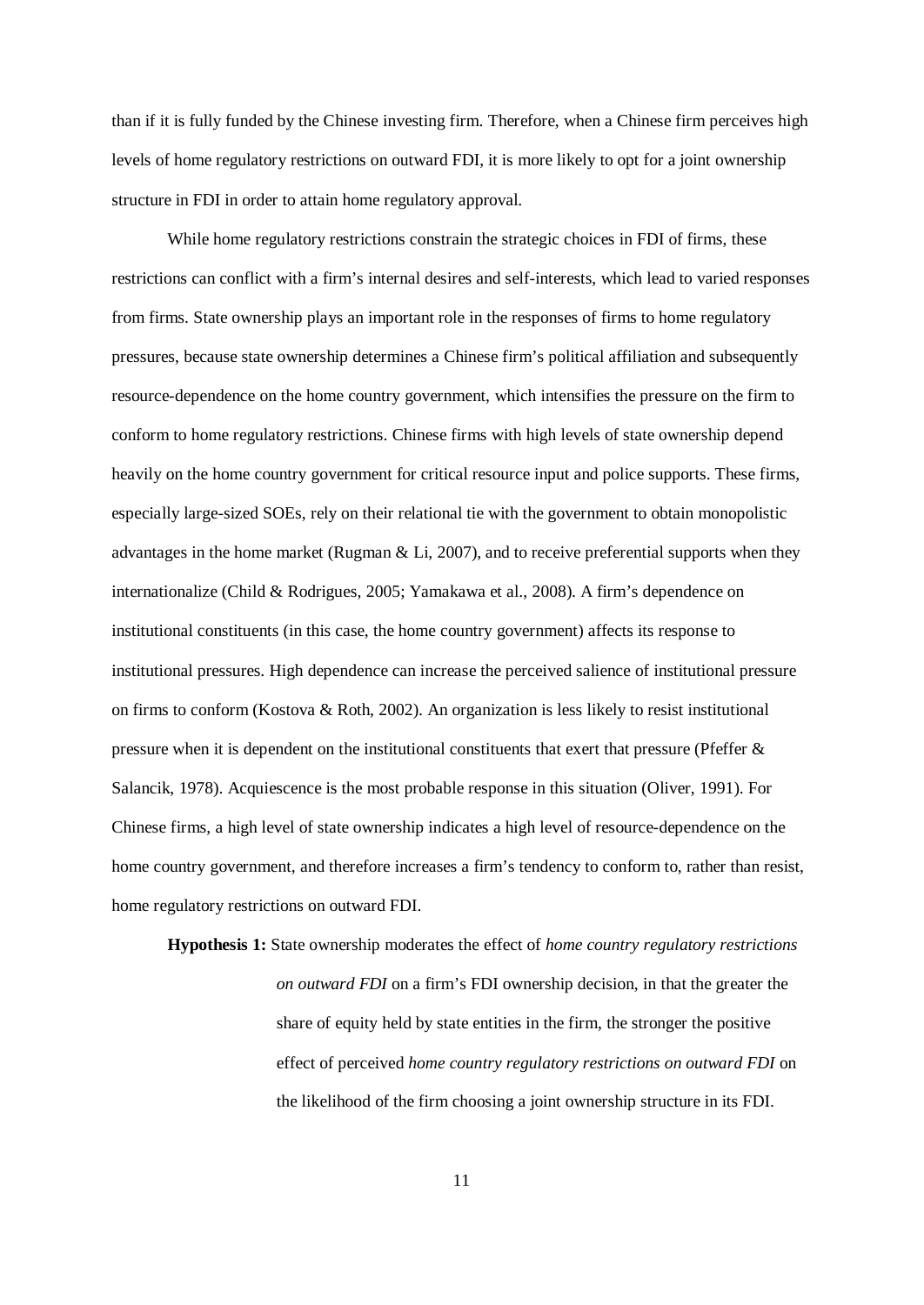#### **State Ownership and Host Regulatory Institutions**

Foreign investing firms are subject to regulatory restrictions of host country governments (Gatignon & Anderson, 1988; Gomes-Cassere, 1990). Host country regulatory institutions apply formal laws, regulations and rules on foreign investors to influence their FDI activities so as to safeguard national interests and maximize local benefits from inward FDI. Although most of the major economies in the world have abolished direct bans on inward FDI (UNCTAD, 2005), host country regulatory restrictions still exist in other forms that may disadvantage foreign investors over host country local firms. For example, foreign investors can be subject to various degrees of discriminatory and restrictive policies that impose difficulties in them acquiring ownership in FDI, limit their access to local resources, require mandatory exporting, and interfere with other operational matters (Meyer et al., 2009). Such regulatory restrictions from host country institutions can disadvantage foreign investing firms when in competition with local firms.

Foreign investing firms need to establish market rights equal to those of local firms when facing regulatory restrictions from host countries. They can reduce their exposure to host regulatory restrictions by forming joint ownership businesses with local firms. Research suggests that host regulatory institutions impose fewer restrictions on a joint ownership business than on an exclusively foreign owned business (Brouthers, 2002; Yiu & Makino, 2002). A joint ownership structure can also facilitate foreign firms dealing with the uncertainties involved in a host regulatory institutional environment, which may deteriorate or improve over time (Kogut, 1991; Li & Rugman, 2007). Prior studies supporting this argument found that regulatory pressure increases the likelihood of a joint ownership structure in FDI (Meyer, 2001; Padmanabhan & Cho, 1996; Yiu & Makino, 2002).

While host regulatory restrictions on inward FDI exerts institutional pressure on foreign investing firms to opt for a joint ownership structure, state ownership within a Chinese firm can alter the response of the firm to this pressure. Chinese firms with concentrated state ownership are perceived by host country institutions not only as business entities but also as political actors. As a result, these firms are under strict scrutiny by host country regulatory institutions, especially in relation to their potential influences on the local economy of host countries. Chinese firms owned or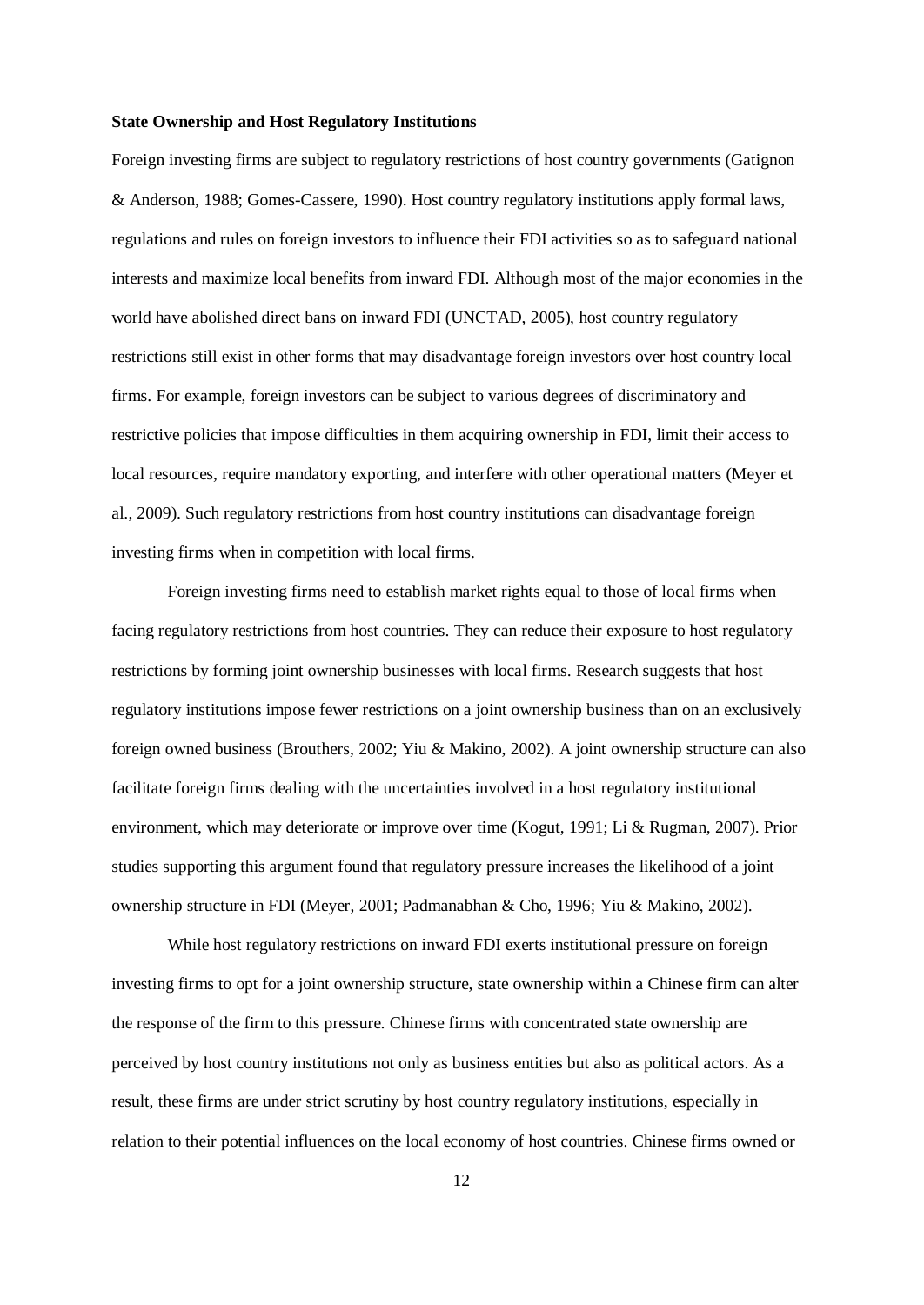controlled by the state are suspected of carrying political objectives that do not necessarily benefit the commercial interests of shareholders (Chen & Young, 2010; Zou & Adams, 2008). They can also be criticized for being heavily subsidized by the government, both directly and indirectly. As such, they are perceived by host regulatory institutions as a potentially negative economic force that may conflict with the business interests of local firms and distort business competition in the host country (Globerman & Shapiro, 2009; He & Lyles, 2008; Zhang et al., 2011). The political image associated with state ownership in Chinese investing firms can stimulate politically sensitive and public concerns in host countries, and provoke negative reactions from politicians and the public in the host countries.

While research suggests that firms facing institutional pressures can engage in political negotiation to establish a positive external image and thus attain legitimacy without having to conform to isomorphic pressures (Kostova et al., 2008), the negative political image of state ownership makes such negotiation processes extremely difficult, and at times impossible, to conduct. Host regulatory institutions are concerned with ideological and other political ramifications of Chinese investment with substantial state ownership, and such concerns can be amplified by public and media opinions (Zhang et al., 2011). As alternative legitimizing channels (i.e., negotiation) becomes less viable for the investing firms, any response other than conformity may lead to serious consequences from host regulatory institutions, such as rejection of entry or punitive taxes. In comparison with non-state-owned firms, who can explore alternative ways of obtaining legitimacy, state-owned firms suffer from negative political image and are therefore more sensitive to host regulatory restrictions on inward FDI when making their FDI strategic choices.

**Hypothesis 2:** State ownership moderates the effect of *host country regulatory restrictions on inward FDI* on a firm's FDI ownership decision, in that the greater the share of equity held by state entities in the firm, the stronger the positive effect of perceived *host country regulatory restrictions on inward FDI* on the likelihood of the firm choosing a joint ownership structure in its FDI.

13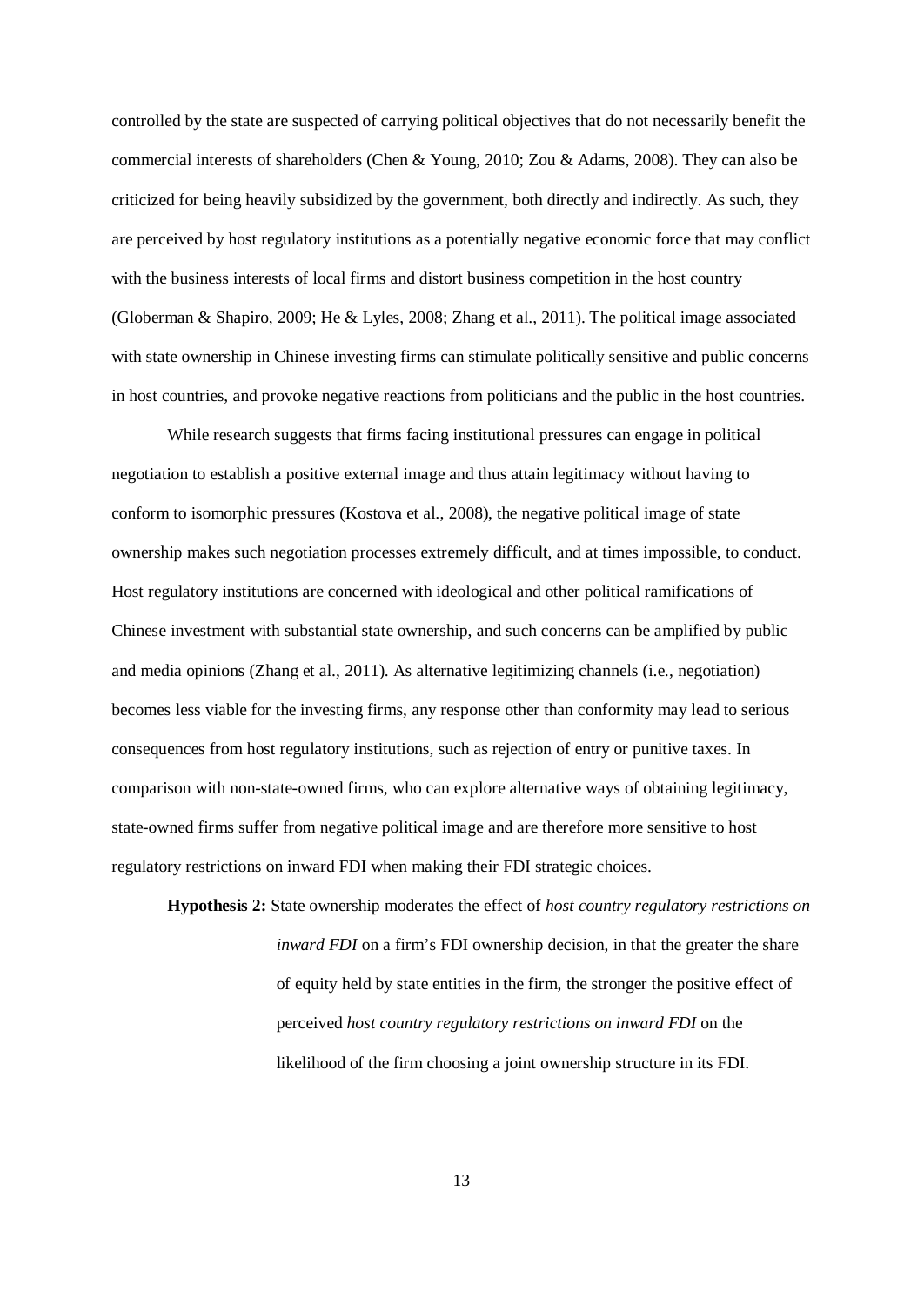#### **State Ownership and Host Normative Institutions**

When conducting FDI, foreign investing firms are influenced by social expectations to act in a way that is deemed appropriate in the host countries. The logic of appropriateness is formed by a social collectivity that sustains a normative system with shared norms, values, beliefs and culture (DiMaggio & Powell, 1983; Francis, Zheng, & Mukherji, 2009). To be socially legitimate, foreign investing firms need to understand and conform to the host country's normative system. Failure to do so can result in a liability of foreignness, which has negative consequences such as deteriorated social image, loss of brand value and high costs in establishing business networks (Yiu & Makino, 2002; Zaheer, 1995). Firms are therefore under host country normative pressure to attain local legitimacy. The level of such normative pressure may vary depending on the degree to which the host country's normative system embraces or resists foreign cultures and practices, as well as the normative system distance between the host and home countries (Francis et al., 2009; Ghemawat, 2001).

Prior research outlines two reasons that a joint ownership structure is preferred in an FDI under host country normative pressure. First, normative pressure indicates potential social risk in FDI as the foreign investing firm may become a victim of social stereotyping and differential standards (Kostova & Zaheer, 1999). Risk exposure of the foreign investing firm can be reduced by a joint ownership structure where risk is shared among partner firms (Anderson & Gatignon, 1986; Hennart, 1991). Second, conforming to the isomorphic pressure to attain local legitimacy, foreign investing firms need to gain an understanding of the host country's normative system and adjust their business practices accordingly. A local business partner can facilitate this learning process by bridging the normative system distance with their knowledge of the host country's practices and cultural norms. Overall, host country normative pressure increases the likelihood of a joint ownership structure in FDI (Yiu & Makino, 2002).

Foreign firms can be more or less subject to host country normative pressure to attain local legitimacy, depending on the perceived image of the firms by local constituents. A foreign firm can be less subject to host country normative pressure if its distinct organizational practice and culture are valued and appreciated by local constituents (Kostova et al., 2008). State ownership, however, carries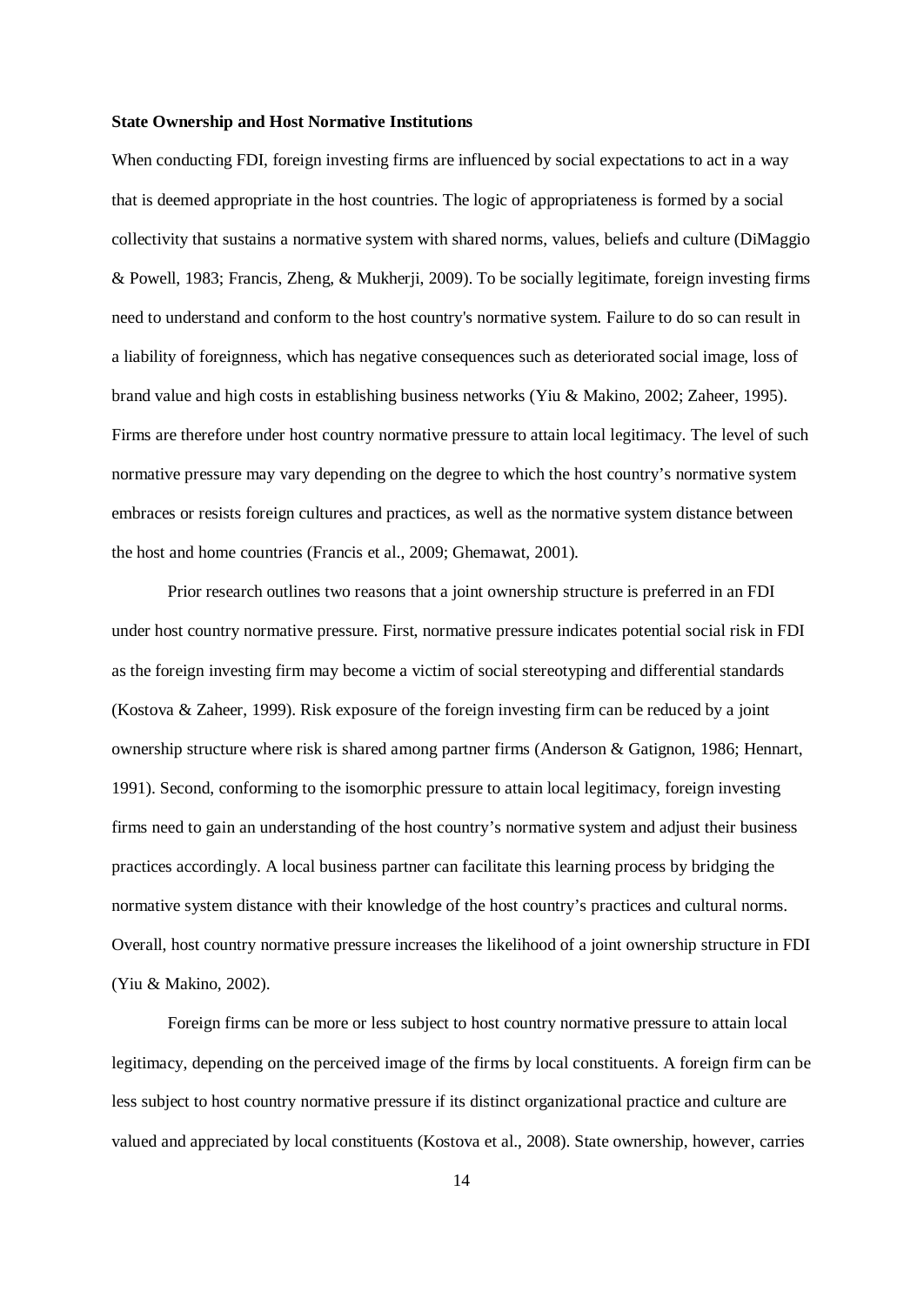two specific political images that can have negative consequences on the perceived image of a Chinese firm by host country constituents. First, Chinese SOEs deliver the image of the state power of China, which sometimes overrides the business images of these firms. Research indicates that Chinese SOEs convey ideological and cognitive motivations such as 'national pride' in the course of conducting their outward FDI (Hope, Thomas, & Vyas, 2011). In some host countries, the fact that many Chinese SOEs' FDIs are results of inter-governmental negotiations between the Chinese and host country governments further demonstrates the state power image of the investing firms. The image of non-commercial objectives and unfair advantages makes it extremely difficult for the investing firm to create positive perceptions about its practice and culture that can be valued and appreciated by host country constituents (Globerman & Shapiro, 2009; He & Lyles, 2008). Therefore, an image of state power compromises the viability of alternative legitimizing mechanisms other than isomorphic conformity.

Second, state ownership is also associated with the image of bureaucratic practice and inefficiency. A high level of state ownership leads to acute agency problems due to the separation of control and cash flow rights of owners (Zou & Adams, 2008). The cash flow rights of state ownership in Chinese firms rest with the central or local government. The control rights, however, are delegated to various government agencies (Delios, Wu, & Zhou, 2006). This separation of control and cash flow rights results in a lack of monitoring incentive from state owners. When state ownership is high in a firm, there tends to be no effective monitoring of managerial conduct (Chen & Young, 2010). Moreover, state ownership can influence the appointment of top management personnel in Chinese firms. For example, in firms with high levels of state ownership, governments usually appoint top management positions to former bureaucrats, who typically do not have professional business and management backgrounds (Firth, Fung, & Rui, 2007; Zou & Adams, 2008). Such managerial position arrangements reduce operational efficiency of firms and are detrimental to firm performance (Zou & Adams, 2008). Although an increasing number of Chinese SOEs are undergoing substantial transformation of their operations and management, the outcome is still not evident enough to change the general image of Chinese SOEs as perceived by host country local constituents (He & Lyles,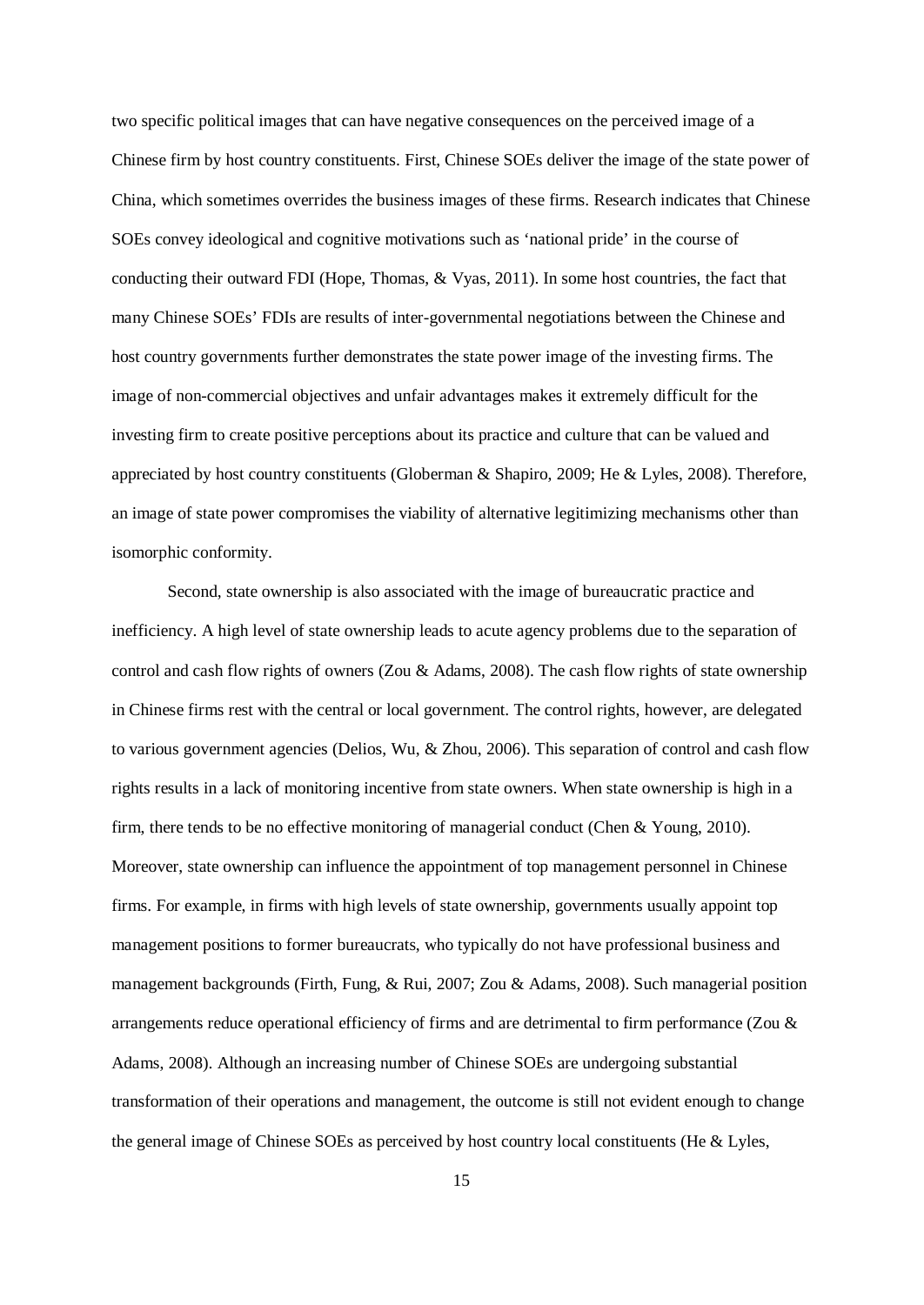2008). The bureaucratic image combined with the lack of codified information, including reliable accounting data, make the business operation of Chinese SOEs difficult to understand and appreciate from a foreign perspective (Zhang et al., 2011). Similarly, with the influence of the image of state power, the bureaucratic image associated with state ownership also compromises the viability of alternative legitimizing mechanisms. A Chinese investing firm with substantial state ownership would find it difficult to attain host country legitimacy through creating a positive perception with local constituents alone. As non-conforming alternatives become less viable, the firm is more likely to conform to host country normative pressure and dilute its foreign image by adopting host country norms.

**Hypothesis 3:** State ownership moderates the effect of *host country normative pressure to attain local legitimacy* on a firm's FDI ownership decision, in that the greater the share of equity held by state entities in the firm, the stronger the positive effect of perceived *host country normative pressure to attain local legitimacy* on the likelihood of the firm choosing a joint ownership structure in its FDI.

#### **METHODS**

# **Data Collection**

In this study we test our hypotheses in the context of Chinese outward FDI. We collected data from a survey conducted in 2006 targeting mainland Chinese firms with outward FDI projects. The population was identified from the *2005 Statistical Bulletin of China's Outward Foreign Direct Investment* published by the Ministry of Commerce of China, which indicates that, by the end of 2005, there were approximately 5000 Chinese firms that had conducted outward FDI projects. A list of these outward investing firms was kept confidential by the Chinese government and was not accessible to the researchers. As a result, names of outward investing firms were collected manually from multiple sources published by central and provincial Chinese governments<sup>2</sup>. A total of 588 firms with full contact details were identified from these sources. We then designed and targeted our questionnaire for the top decision makers in Chinese outward investing firms. We required the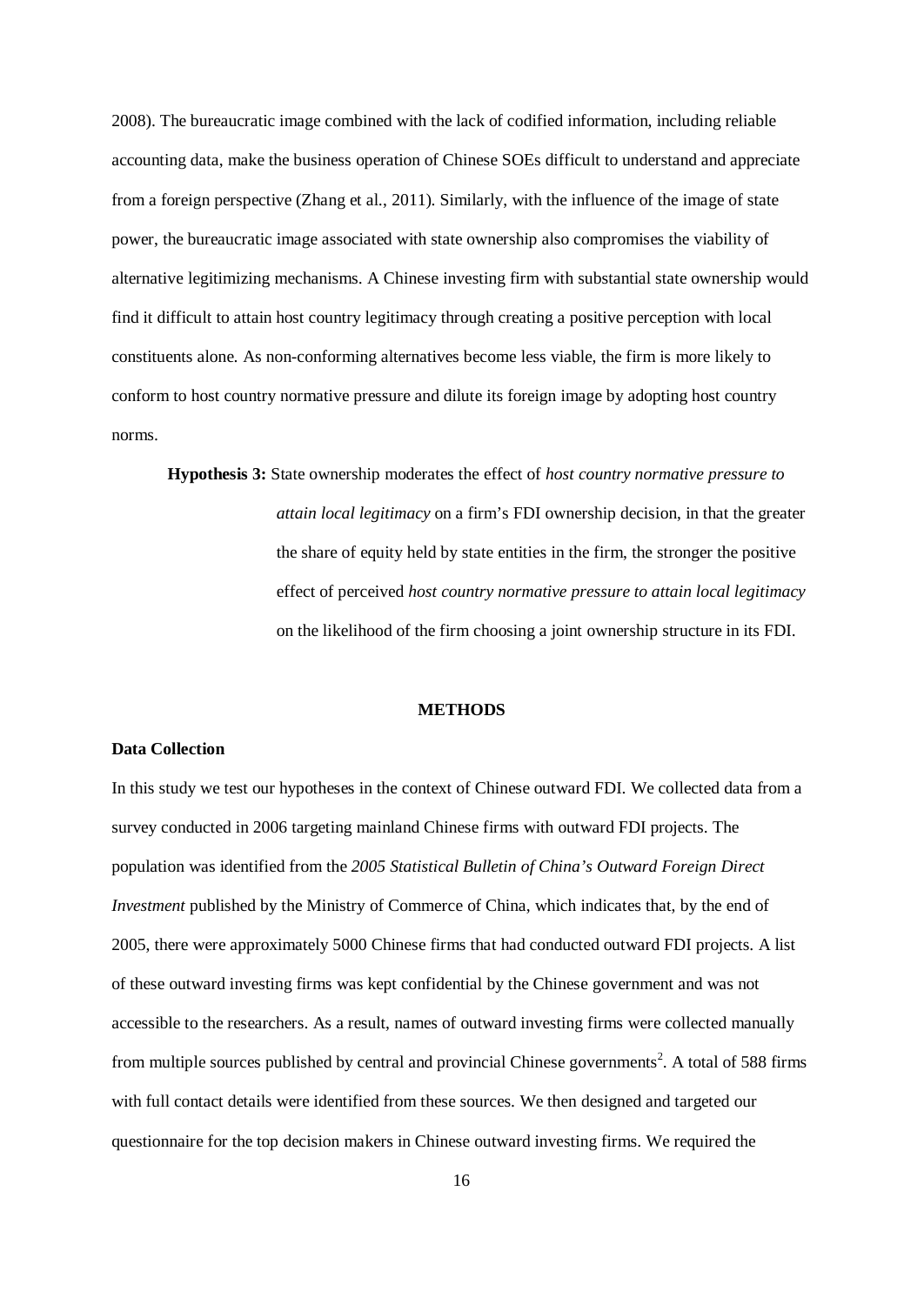respondent to be a senior executive who was directly in charge of his/her firm's outward investment activities at the time of the last FDI entry. In the questionnaire we asked the respondent to reflect on the latest FDI entry of the firm, and answer all questions based on the time of that entry.

We followed a two-step procedure in our survey to improve the response rate. In the first step we conducted telephone pre-screening to identify one potential respondent from each firm who was the most influential decision maker in the firm's latest FDI entry. We presented research information and institutional endorsement via facsimile, and also sought initial consent to participate from the potential respondents. Based on the information obtained from telephone pre-screening, the second step consisted of sending questionnaires to the potential respondents. Two rounds of reminders were subsequently sent to all potential respondents. We received 140 responses from the total of 588 questionnaires sent. As each response was based on a single (and the latest at the time of survey) FDI entry, no multi-level issue was involved in this study. Two responses were deemed unusable because the firms had entered into host countries that disallowed wholly-owned foreign enterprises. We excluded these two cases because the chosen FDI ownership structure was a coercive requirement rather than the outcome of firm decision-making. From the remaining cases, a further six were excluded as the FDI entries occurred prior to 2002, and we determined that there was a risk of bias because the reference event was too distant in the past. As a result, our survey yielded 132 usable responses, which achieved an effective survey response rate of 22.45 per cent.

We assessed the responsiveness of our sample based on the coverage of the sampling frame, absence of non-response bias, and consistency of our sample with the population on key distributional characteristics. Our sampling frame consisted of 588 Chinese outward investing firms that were publically identifiable. These firms were top ranking investing firms revealed in the central government's statistical bulletin, and those approved by eight eastern provinces that collectively contributed to more than seventy per cent of the total outward FDI flow of China (MOFCOM, 2006). Altogether, these firms represented the major forces of Chinese outward FDI by the time of survey.

We conducted survey non-response bias tests using both within sample and out-of-sample methods. Following the extrapolation method of detecting non-response bias (Armstrong & Overton,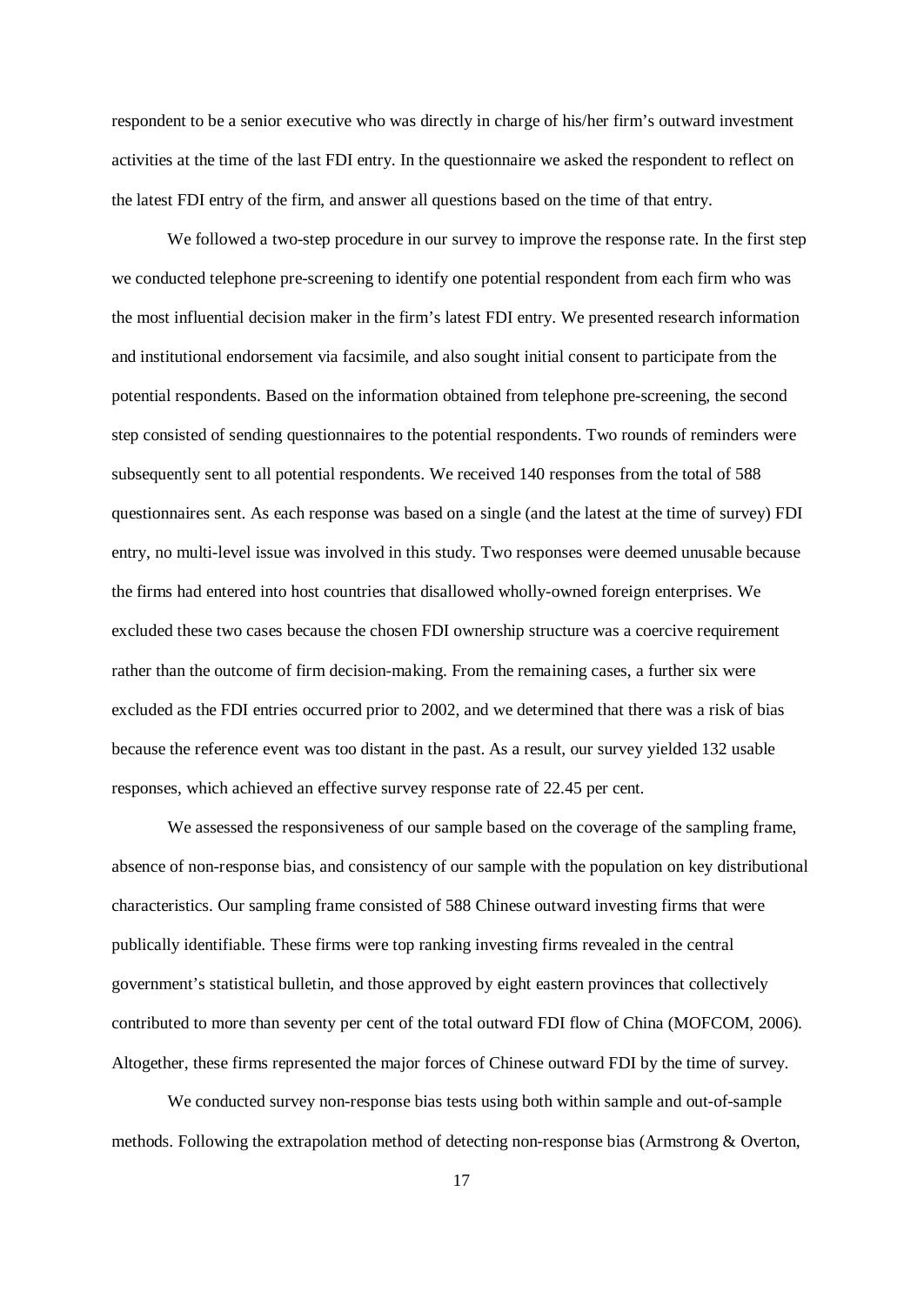1977), we compared early response group (the first sixty-six responses) and late response group (the rest responses) on key variables such as FDI ownership percentage, state ownership, size, age, and perceptions of institutional environment. No significant difference was found between early and late response groups. To further detect self-selection bias, using Bureau van Dijk's ORBIS database, we collected non-responding firms' information on firm size, ownership structure, and industry. We then compared the non-respondents with the respondents on these variables. Mean comparison t-tests did not return any significant results. We also followed Heckman's two-stage procedure and estimated a probit model of selectivity on identifying variables including firm size, state ownership and industry dummies. None of the variables were significant and the probit model was also non-significant. The Inverse Mills' ratio (lambda) calculated from this procedure was also non-significant when entered in subsequent analysis models. No evidence of self-selection bias was found in our data.

Lastly, we compared the industrial and regional distributions between the sample firms and the base population. Information about the population of Chinese outward investing firms was obtained from the '*Statistical Bulletin of China's Outward Foreign Direct Investment*' published by the Ministry of Commerce and National Bureau of Statistics of China (MOFCOM, 2006, 2009). As shown in Table 1 below, our sample distributions were largely consistent with the population.

#### Place Table 1 about here

# **Measurements**

*FDI ownership decision*. Our dependent variable is the outcome of the firm's FDI ownership decision at the time of entry, i.e. the initial ownership structure of the firm's foreign affiliate, where firms choose between a joint ownership structure and a sole ownership structure in their FDI. Following prior studies of FDI ownership decisions and entry mode choices (Hennart & Larimo, 1998; Lu, 2002; Makino & Neupert, 2000), we used an equity ownership share of 95 per cent as the cut-off between joint ownership and sole ownership structures; the foreign affiliate has a *joint ownership structure* if the Chinese investing firm held less than 95 per cent equity ownership in the foreign affiliate. We gave the dependent variable a value of one if the foreign affiliate had a joint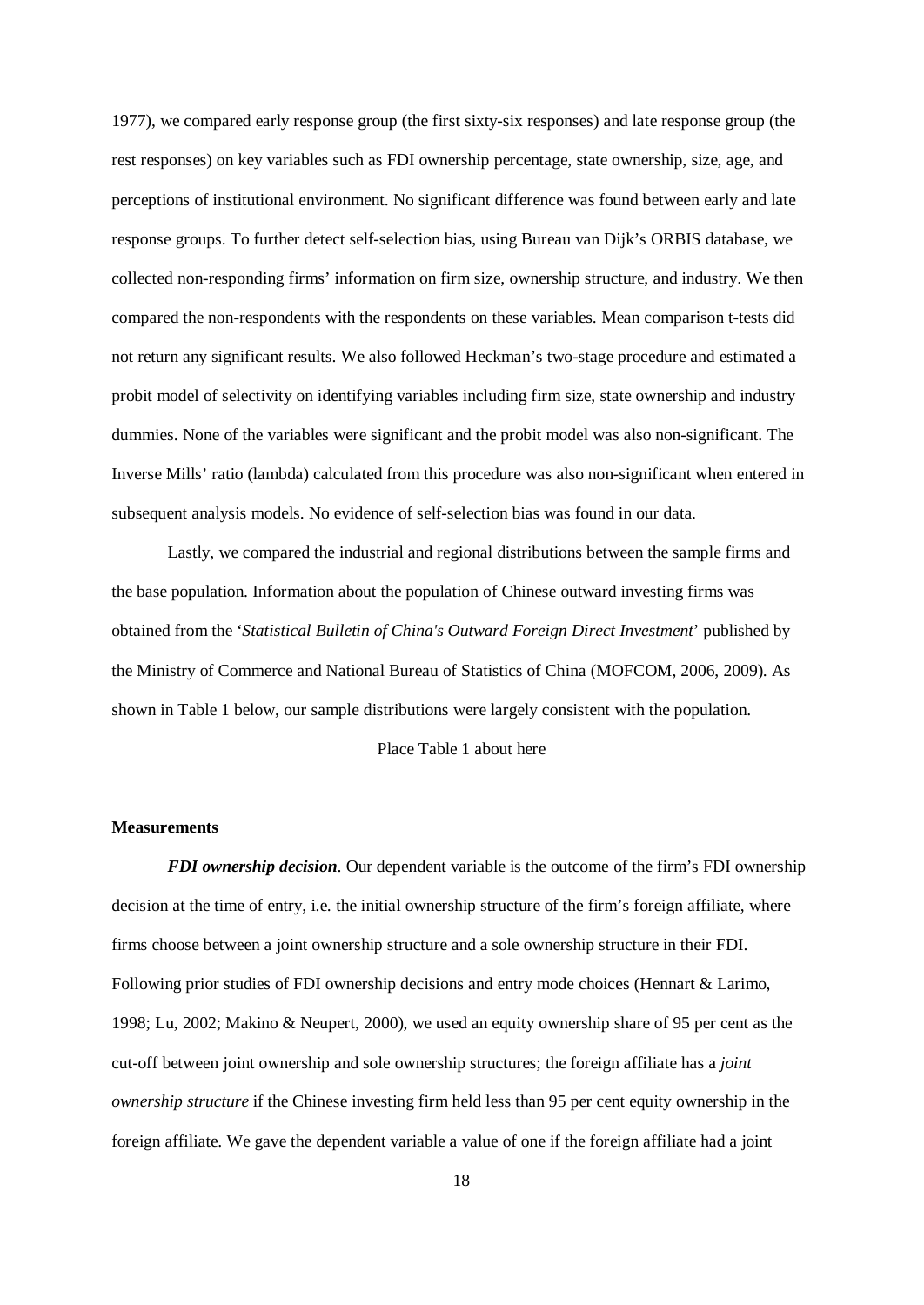ownership structure, otherwise a value of zero. Foreign affiliate ownership information at the time of entry was collected from our survey and was cross-checked with secondary data<sup>3</sup>. Following the approach of prior studies (Chan & Makino, 2007; Hennart, 1991), we also used the *percentage of equity ownership* as an alternative measure of FDI ownership decisions in our robustness test models.

*State ownership*. In this study we hypothesize the moderating effects of *state ownership* while controlling for its direct effect. Following prior studies, we measured state ownership in a Chinese firm as the total percentage of equity ownership by the Chinese government and its agencies (Xu & Zhang, 2008; Zou & Adams, 2008). Specifically, following Delios et al.'s (2006) definition of 'government owner' we calculated the total share of equity owned by local governments, government ministries, government bureaus, industry companies<sup>4</sup>, state asset investment bureaus, state asset management bureaus, state-owned research institutes and state-owned banks. These owners are ultimately controlled by local, provincial, or national level governments in China (Delios et al., 2006). Sample firms' ownership data were collected from Bureau van Dijk's ORBIS database.

*Institutional pressures*. Prior studies have used two types of measurements for institutional variables – archival index measures (Meyer et al., 2009; Yiu & Makino, 2002) and survey-based perceptual measures (Brouthers, 2002; Davis et al., 2000; Kostova & Roth, 2002; Santangelo & Meyer, 2011). In this study we developed perceptual measures for three reasons. First, Kostova and Roth (2002) suggest that when studying dynamics between institutions and organizations, the measures for institutional variables should be anchored in the specific organizational practice under investigation, because institutional categories are domain- or issue-specific. The specific issue examined in this study is the firm's FDI ownership decision. However, most archival indices (e.g. Heritage Foundation's economic freedom index and the World Competitiveness indices) measure the general legal and cultural environments of countries rather than those specific to FDI. Second, archival index measures have limitations in regards to their usability. Not all archival indices are updated on a continuous and frequent basis. Missing data and inconsistency in index definitions can create limitations on the usability of archival index measures (Meyer et al., 2009). In our study, we could not access a reliable archival source of Chinese outward FDI and were unable to obtain an index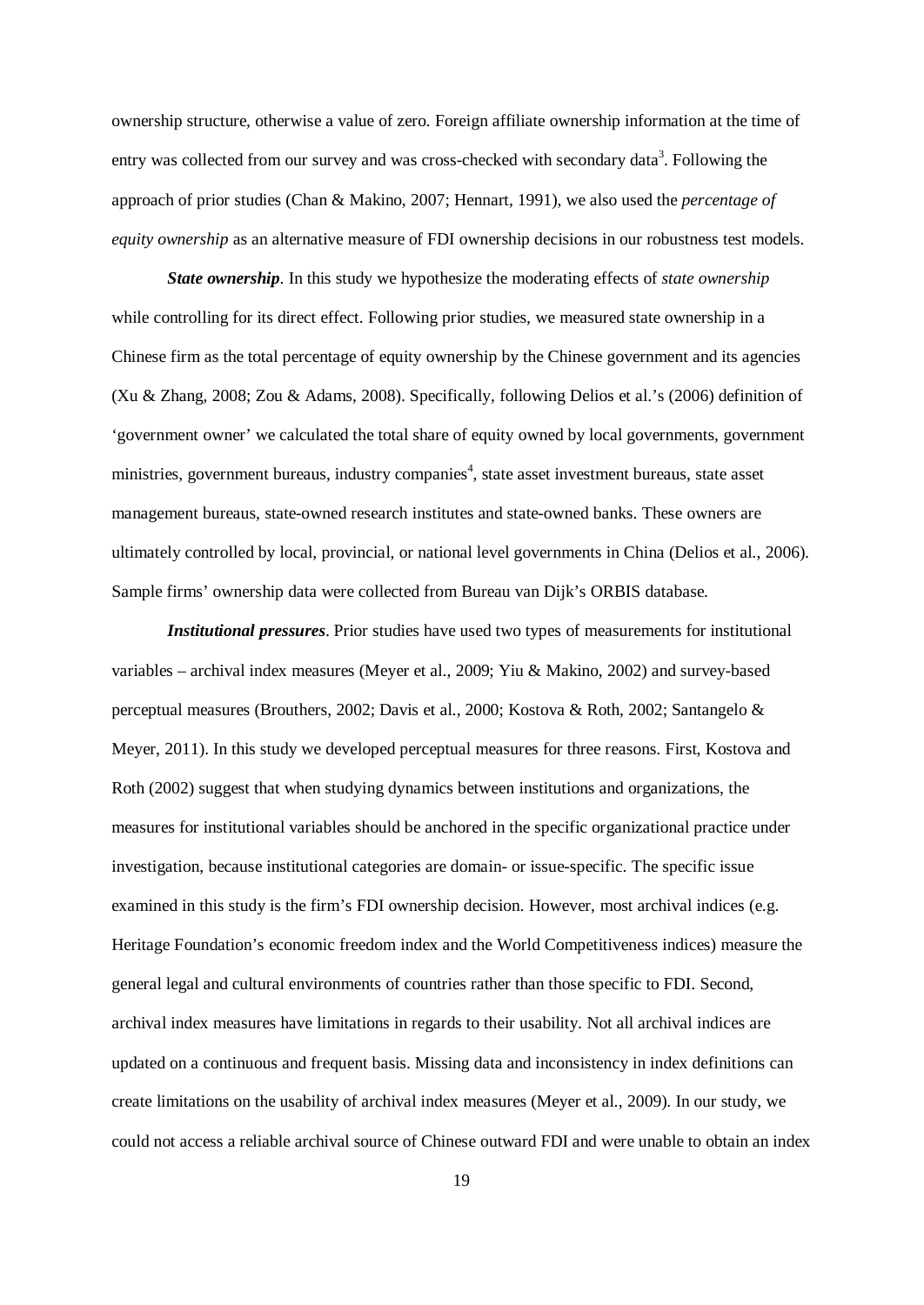measure on the home country regulatory restrictions on outward FDI. Third, survey-based measures have their own limitations as they are less objective than archival index measures and may lead to a common method variance problem. However, researchers argue that the subjectivity of perceptual measures can also be an advantage, because it is the decision-makers' views of their environment that influence their decision-making process (Santangelo  $\&$  Meyer, 2011). Moreover, in our study the perceptual nature of survey-based measures did not pose a significant concern about common method because our dependent variable is factual rather than perceptual. Based on these three reasons, we considered the approach of using perceptual measures more appropriate than using archival index measures in our study.

Three institutional variables are included in this study – home country regulatory restrictions on outward FDI (*home regulatory pressure*), host country regulatory restrictions on inward FDI (*host regulatory pressure*), and host country normative pressure to attain local legitimacy (*host normative pressure*). We developed measures of institutional pressures following a three step procedure similar with the approach of Kostova and Roth (2002). In the first step we generated measurement items of home regulatory, host regulatory, and host normative pressures in relation to FDI ownership decision making. A total number of twenty-five items were adapted from prior studies of FDI ownership decisions, FDI entry mode choice and Chinese outward FDI. In the second step, we gave a random list of these items to five managers in a pilot study and asked them to sort the items into the three categories of institutional pressures. We compared the sorting results from these five individuals and excluded the items that appeared across all three categories, in that they were least consistently sorted. We then repeated the process with another three managers, and this time only retained items that achieved perfect matches among the three sorters. Fourteen items were retained and included in the survey questionnaire. The last step involved a principle component analysis (PCA) on the fourteen items obtained in the previous step. As expected, the PCA, using our survey data, returned a three factor solution. We removed items with low factor loadings (less than 0.4) and low item-to-total correlations (r<0.25). Nine items remained after this step. The final scales are presented in Table 2 below. To assess the measurement validity of the scales, we collected secondary host country data on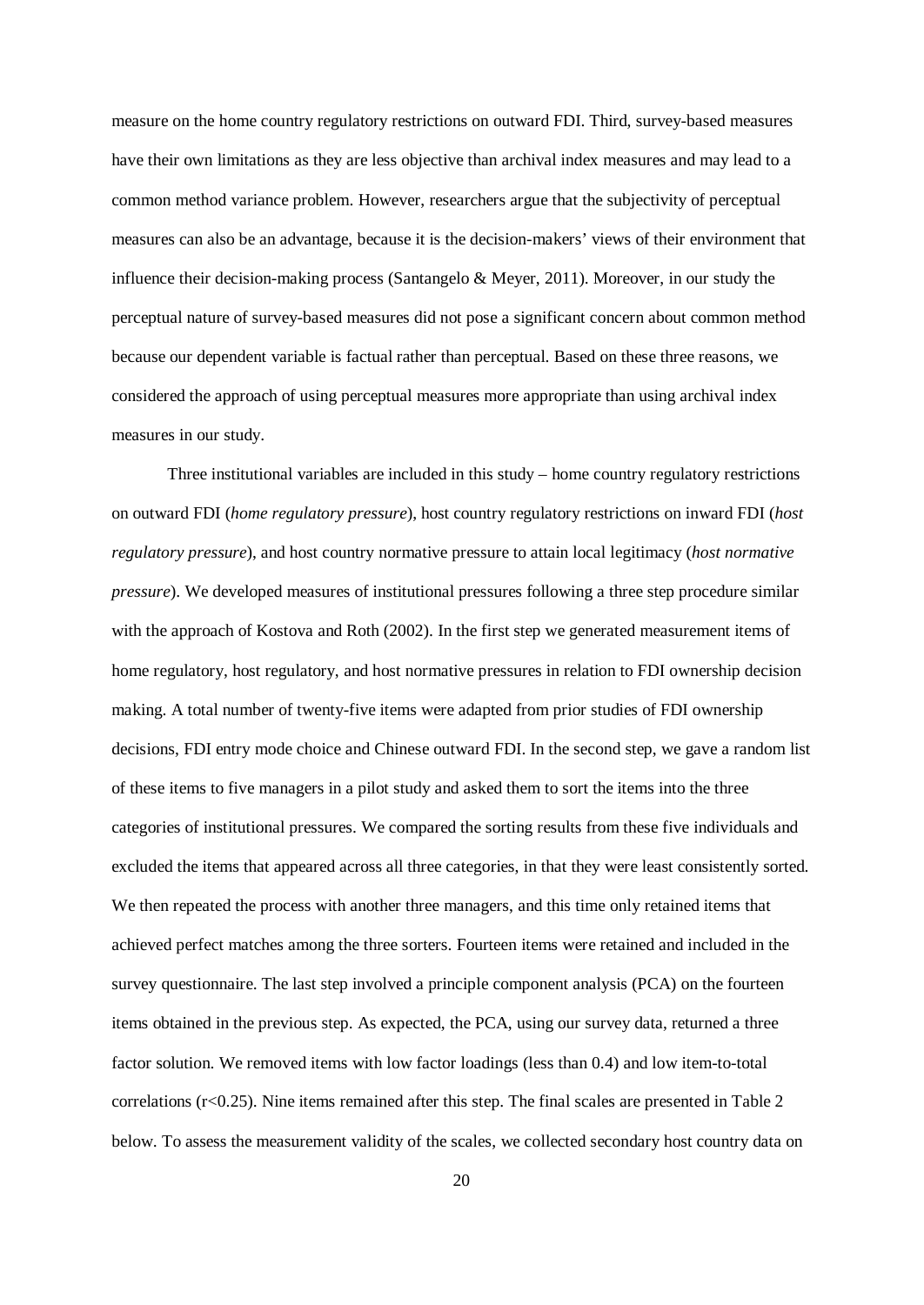political constraints and cultural distance (between the host country and China). We found high correlations between our measure of host regulatory pressure and Political Constraint Index (Henisz, 2000) on "political constraints" (r=0.74) and "executive political restriction" (r=0.68). We also found a mild but significant positive correlation between our measure of host normative pressure and the cultural distance of host country from China (r=0.35), calculated following Kogut and Singh (1988).

# Place Table 2 about here

As shown in Table 2, *home regulatory pressure* was measured by two items reflecting a firm's perceived pressure to adopt a joint ownership structure in relation to home country institutional procedures. The two items were related to outward FDI approval and foreign exchange approval procedures respectively  $(a=0.73)$ . Both items were cleanly loaded on one factor. These two home country institutional procedures are highlighted in recent studies of Chinese outward FDI (Deng, 2004; Liu, Buck, & Shu, 2005; Luo et al., 2010). *Host regulatory pressure* was measured by three items describing host country policy pressure on inward FDI, foreign firm operation, and equity-based market entry  $(\alpha=0.92)$ . These three items were cleanly loaded on one factor. All three items were informed by prior studies of FDI ownership decision and entry mode choice using survey methods (Bell, 1996; Kim & Hwang, 1992). *Host normative pressure* was measured by four items, with the first two related to host country social attitudes towards foreigners and foreign business, and the later two related to the investing firm's unfamiliarity with host country professional norms and ways of doing business ( $\alpha$ =0.75). All four items had fairly high (above 0.60) loadings on one common factor. These items were adapted from prior studies that discuss cultural distance and normative system differences (Francis et al., 2009; Yiu & Makino, 2002).

*Control variables*. We controlled for several variables relating to firm capability, host industry and transaction cost. *Firm size* indicates a firm's capability of making resource commitments in outward FDI (Agarwal & Ramaswami, 1992). We measured firm size using the log of the firm's global sales (in million Renminbi) in the year prior to FDI entry. The *experience* of doing business overseas influences a firm's perceived risk and uncertainty in conducting FDI, as well as its willingness to commit resources (Anderson & Gatignon, 1986; Brouthers, 2002). Experience was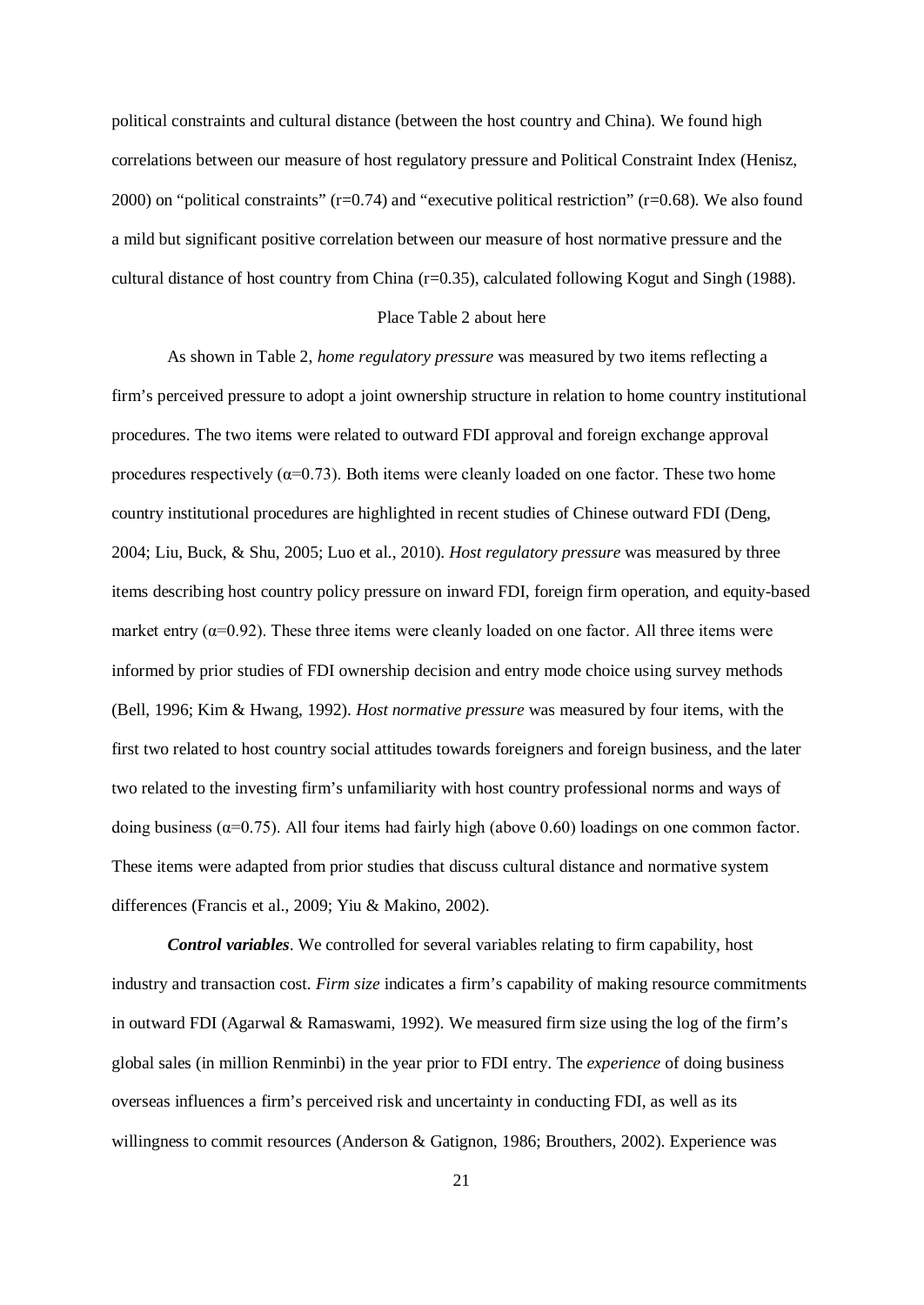measured by the log-transformed number of years between the firm's first FDI entry and the focal entry reported in the survey. A Chinese firm's ability to conduct FDI is also influenced by the amount of *government support* received by the firm. Reflecting the three main types of government supports identified by Luo et al. (2010), this variable was measured by three items  $(\alpha=0.82)$  related to the levels of government financial, information, and diplomatic supports received by a firm for its outward FDI. *Host industry competition* also influences the perceived risk of resource commitment in outward FDI. We measured this variable by using three items (α=0.83) related to the perceived number of competitors, competition intensity, and competition induced entry barriers of host country industries (Bell, 1996; Kim & Hwang, 1992). *Host market potential* can motivate a foreign investor to preempt the market and make long-term commitments. This variable was measured on two items  $(\alpha=0.70)$  related to the host country market growth rate and future growth potential (Bell 1996; Brouthers, 2002). We also controlled for industry effects that may influence a firm's FDI ownership decision. Prior studies generally use a dummy variable to differentiate manufacturing and nonmanufacturing firms (Brouthers, 2002; Kogut & Singh, 1988), and so, following this practice, we included two dummy variables to control for the effects of *manufacturing industry* and *natural resource industry*. Lastly, *Research and development (R&D) intensity* of a firm can increase the specificity of the firm's technological assets and expose it to the risk of partner opportunism. Firms may need to adopt a sole ownership structure in FDI to preclude this risk (Anderson & Gatignon, 1986). Following Kim and Hwang's (1992) study, we measured R&D intensity, in comparison with major competitors, using a single survey item.

#### **ANALYSIS AND RESULTS**

# **Descriptive Statistics and Correlations**

The sample of analysis included FDI entries reported by 132 Chinese outward investing firms. Each firm reported its latest FDI entry up until 2006, which resulted in a sample of 132 independent FDI entries. Among these 132 firms, 53 had no state ownership, 36 were partially state-owned, and 43 were fully state-owned. The average share of state ownership in the sample firms was 45.38 per cent.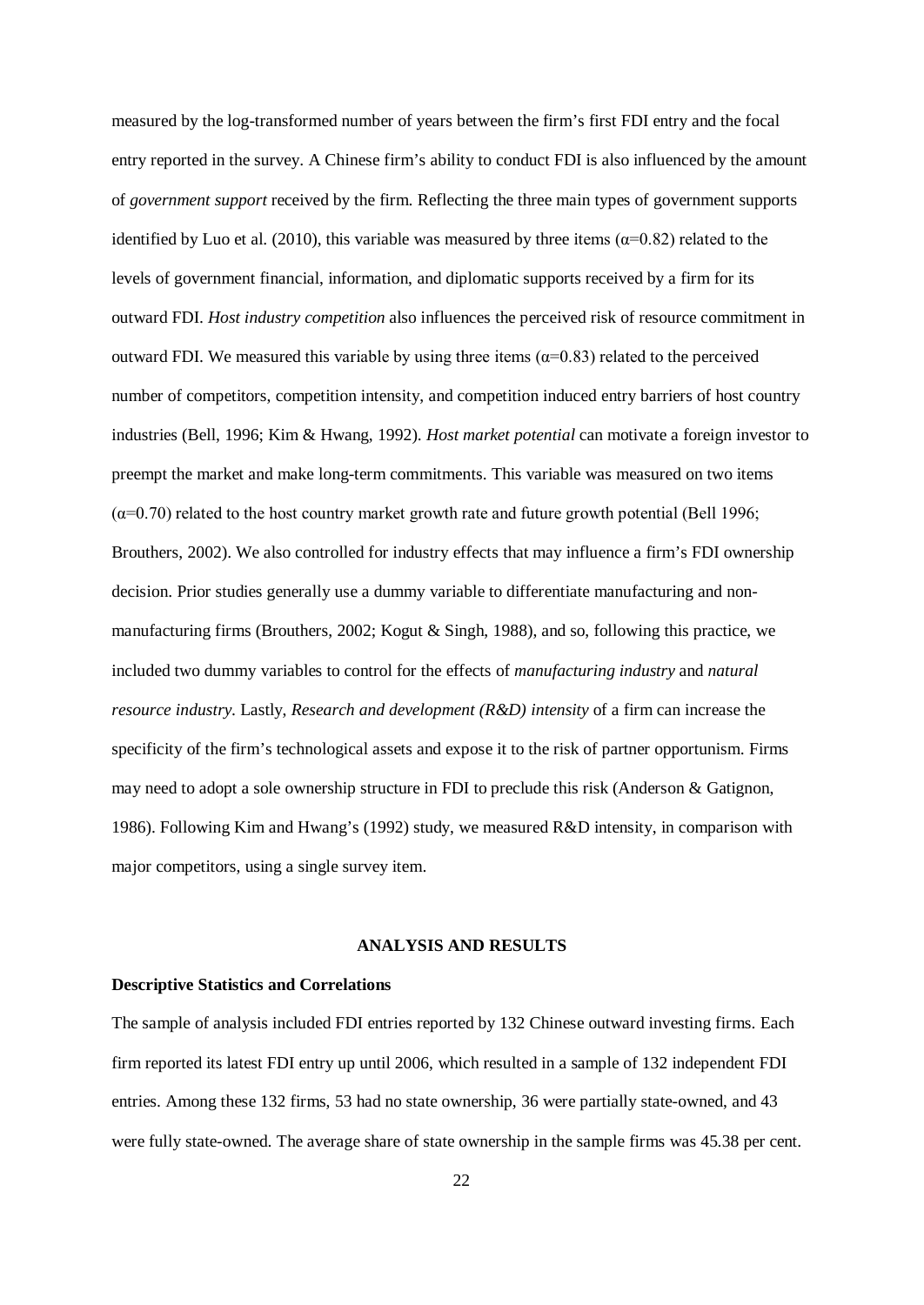In terms of industry distribution, 78 firms were manufacturing firms, 15 were in natural resource related industries, and the remaining 39 were from other industries, particularly the service industry. Among the 132 FDI entries included in the sample, 52 used a joint ownership structure and 80 used a sole ownership structure. Within the 52 joint ownership cases, the Chinese investing firm had a minority ownership in 11 cases, an equal (50-50) ownership in 10 cases, and a majority ownership in 31 cases. The average share of Chinese ownership in the 132 FDI entries was 82.98 per cent. Some significant correlations were observed between dependent and exploratory variables (see Table 3). The dummy variable *joint ownership structure* was positively correlated with the three institutional pressure variables, and negatively correlated with *firm size*, *government support*, and *host industry competition*. There were also some significant correlations between exploratory variables, however none of these were of a considerable magnitude. The descriptive statistics and variable correlations are reported in Table 3.

#### Place Table 3 about here

# **Hypothesis Test using Logistic Regression**

Our dependent variable was given a value of one if the focal FDI entry was of a joint ownership structure, and a value of zero if it was of a sole ownership structure. Accordingly, we performed binary logistic regression analysis to test our hypotheses. We employed different models to test the direct effect hypotheses and moderating effect hypotheses respectively (see Table 4). In our logistic regression models, a positive regression coefficient means that an increase in the value of the explanatory variable leads to a greater likelihood for the firm to choose a joint ownership structure over a sole ownership structure in its FDI. Following our hypotheses, we expected state ownership to have a significant negative regression coefficient, and its interactions with institutional pressures to have a significant positive regression coefficient.

# Place Table 4 about here

A baseline model (Model 1.0) included only the control variables. The model was significant at a level of 0.01 and yielded an Akaike's Information Criteria (AIC) of 169.23, the highest among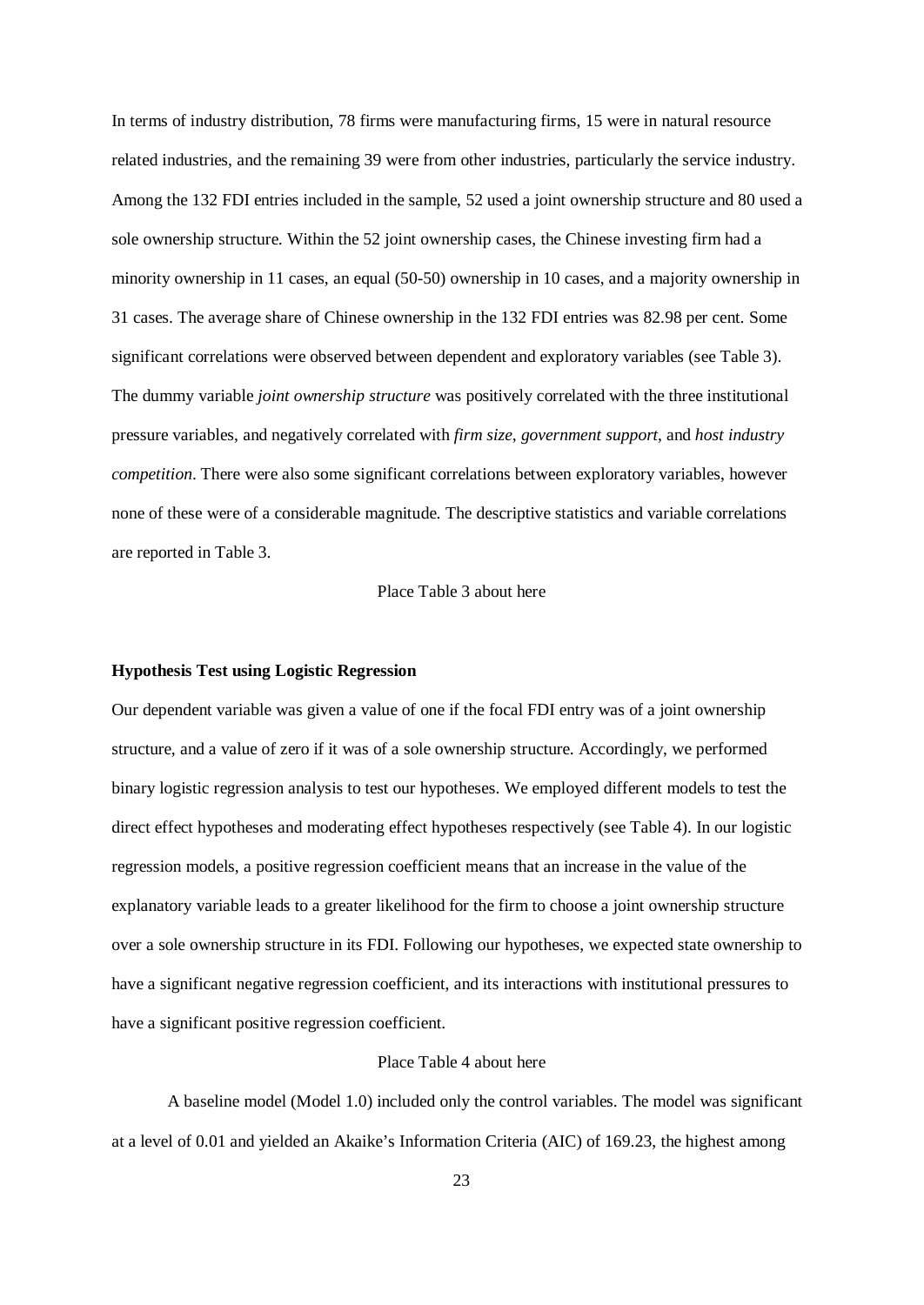alternative models. This baseline model correctly predicted 68.94 per cent of the cases, which was a 16.69 per cent improvement from random selection. This was below the expected 25 per cent improvement in classification hit-rate.

Model 1.1 included the direct effect of state ownership and firm perceived institutional pressures. The model was significant at the 0.001 level, and showed significant improvement in model fit over the baseline as evidenced by reduced AIC and a much improved classification hit-rate. The effect of state ownership was non-significant ( $p=0.138$ ), which could be a result of the opposing effects discussed before. The model returned positive effects of institutional pressures and negative effects of government support. We conducted additional tests to see if these significant results were due to potential endogeneity problems associated with *state ownership*. Endogeneity problems occur when certain exploratory variables are potentially affected by other variables. In our study, state ownership may affect the focal firm's choice of FDI location. Due to their political liabilities, firms with high levels of state ownership may intentionally avoid host countries with high regulatory and normative pressures. Moreover, firms with high levels of state ownership may receive more government support than other firms. Accordingly, *host regulatory pressure*, *host normative pressure*, and *government support* may be endogenous to *state ownership*. To test these endogeneity problems, we estimated probit models with endogenous regressors using instrumented variable methods. Three models were estimated where *host regulatory pressure*, *host normative pressure*, and *government support* were respectively instrumented by *state ownership*. The models returned non-significant estimated *rho*, indicating that there were no endogeneity issues and thus our original model (model 1.1) should be used.

Models 1.2 through 1.5 tested the hypothesized moderating effects of *state ownership*. All of these models were significant at the 0.001 level, had smaller AICs than the baseline model, and had more than 25 per cent improvement in model classification hit-rate from random selection. All of the interaction terms, either independently (model 1.2, 1.3, and 1.4) or collectively (model 1.5), had positive coefficients which were statistically significant. The interaction of *home regulatory pressure* and *state ownership* was positive and significant in model 1.2 (p=0.032) and in model 1.5 (p=0.015).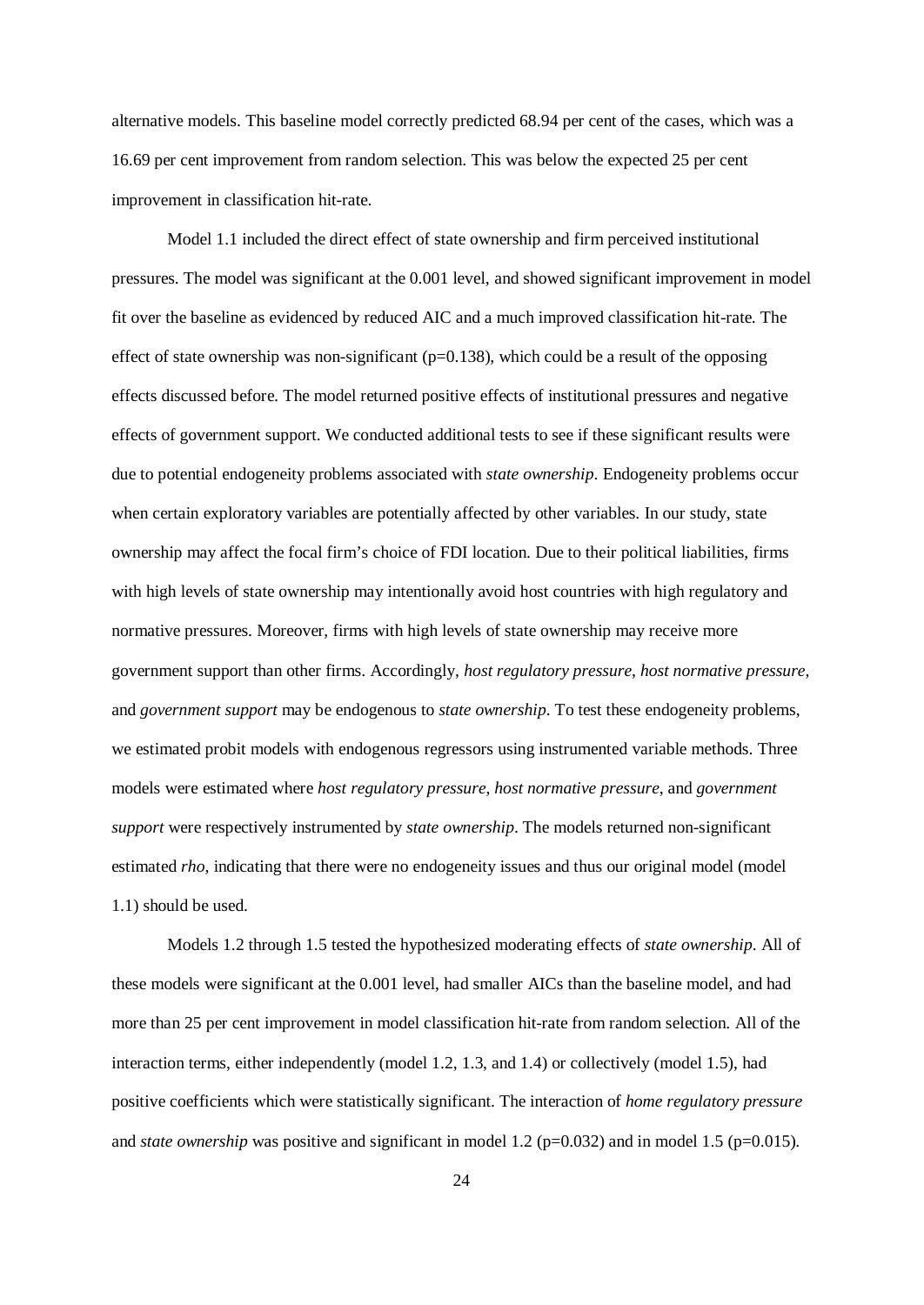These results suggest that the greater the share of equity held by state entities in a Chinese firm, the stronger the effect of home country regulatory restrictions on outward FDI on the firm to choose a joint ownership structure over a sole ownership structure in its FDI. Our hypothesis 1 was therefore supported. The interaction of *host regulatory pressure* and *state ownership* was positive and significant in model 1.3 ( $p=0.002$ ) and in model 1.5 ( $p=0.010$ ). These results suggest that the greater the share of equity held by state entities in a Chinese firm, the stronger the effect of host country regulatory restrictions on inward FDI on the firm to choose a joint ownership structure over a sole ownership structure in its FDI. Hypothesis 2 was therefore supported. Also, as expected, the interaction of *host normative pressure* and *state ownership* was positive and significant in model 1.4  $(p=0.001)$  and in model 1.5 (p=0.004). These results supported Hypothesis 3, which states that the greater the share of equity held by state entities in a Chinese firm, the stronger the effect of host country normative pressure on the firm to attain local legitimacy by choosing a joint ownership structure over a sole ownership structure in its FDI.

# **Robustness Check using Tobit Regression**

To check the robustness of our models, we followed prior studies that measure the outcome of FDI ownership decisions as a continuous variable using the *percentage of equity ownership* (Chan & Makino, 2007; Hennart, 1991). We estimated Tobit regression models (see Table 5) because the dependent variable is censored (minimum 10 per cent, maximum 100 per cent). For consistency with previous models and ease of interpretation of results, we reversed the *percentage of equity ownership* held by the Chinese investing firm as the dependent variable.

# Place Table 5 about here

Model 2.1 tested the main effect of *state ownership* and *institutional pressures* on FDI ownership. Consistent with our logistic regression results (model 1.1), *state ownership* remained nonsignificant while the three institutional variables all had positive effects as expected. We also found support for our moderating hypotheses across models 2.2 to 2.5. All models fitted well (chi-square test p=0.000) and had reduced AIC compared with the main effect model (Model 2.1) when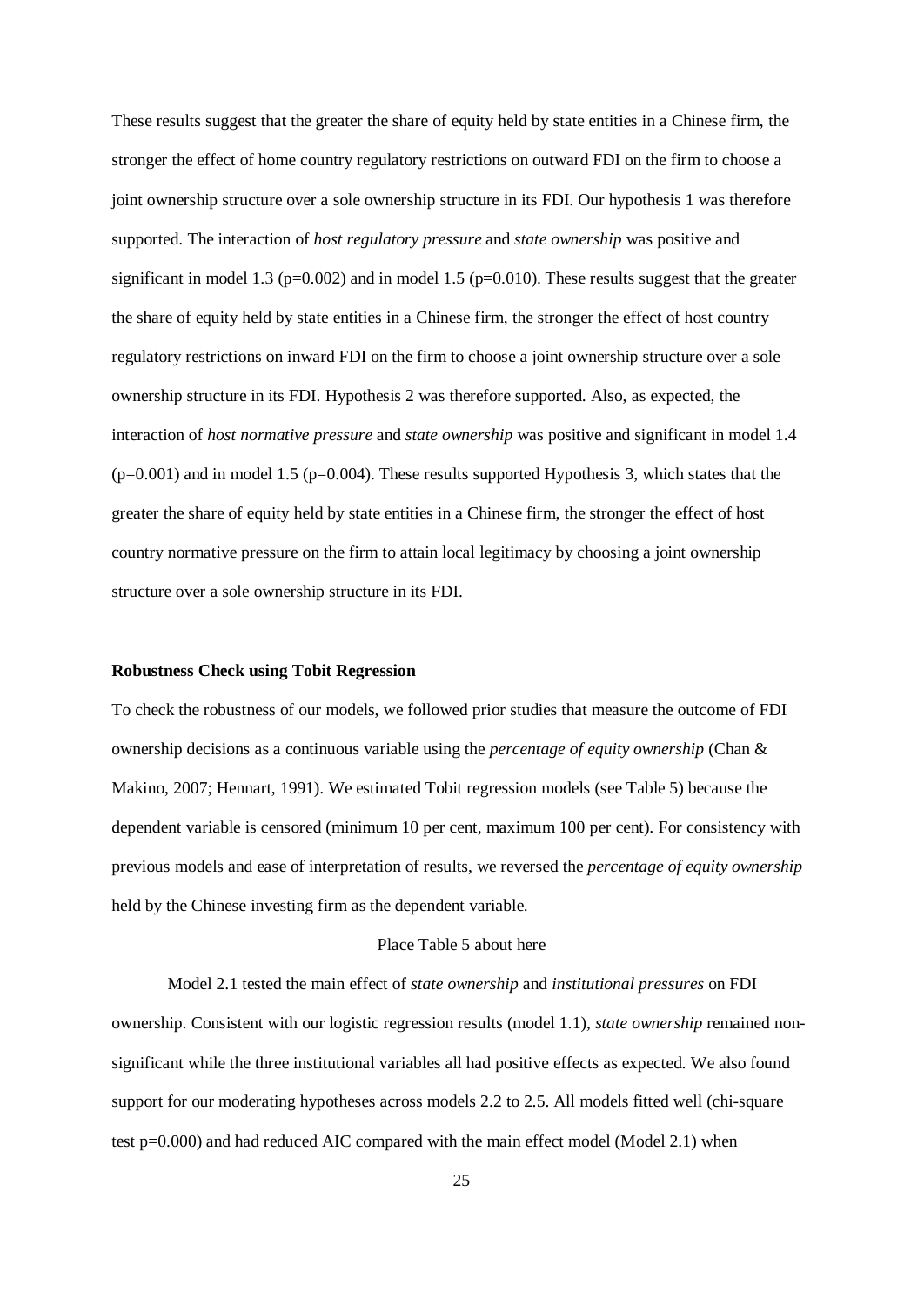interaction terms were added. In model 2.2, the interaction of home regulatory pressure and state ownership was positive, as was expected, but was, however, non-significant (p=0.138). This result suggests that although high level of home country regulatory restrictions on outward FDI influences a firm to reduce equity ownership in its FDI, this influence does not vary significantly by state ownership in the firm. Therefore Hypothesis 1 was unsupported when FDI ownership structure was measured by the quantity of equity ownership rather than the type of ownership structure. In model 2.3 and 2.4, the interaction terms were positive and significant; suggesting that a greater share of equity held by state entities in a firm strengthens the effects of *host regulatory pressure* and *host normative pressure* on the firm to sacrifice ownership for legitimacy, which supported Hypotheses 2 and 3. In general, except for the moderating effect on home regulatory pressure, our logistic regression and Tobit regression models showed consistent results.

Furthermore, we used *SOE dummy* instead of *state ownership* (percentage) as the moderator to test the robustness of our models. Using a categorical rather than a continuous measure is in line with prior studies, which suggest that ownership type moderates environment-strategy configuration in the context of an emerging economy (Peng, Tan, & Tong, 2004; Tan & Li, 1996). To obtain the value of this dummy variable, we used Bureau van Dijk's ORBIS database to identify the ultimate owner of a firm. The dummy variable was coded 1 if the ultimate owner of the firm was the Chinese government or its agencies, and a value of 0 if otherwise. We used *SOE dummy* in both logistic regression and Tobit regression models and found consistent results on the direct effects of institutional pressures and moderating effects of *SOE dummy*. However, we observed a decrease in significance level of some institutional pressure variables and interaction terms, which suggests that our models are more valid in testing the effects of the share of equity held by state entities in a firm than the dichotomous SOE status of the firm.

#### **DISCUSSION**

This study aims to advance institutional theory and its application in international business research. It addresses the broad research question of '*what factors cause the heterogeneous firm responses to*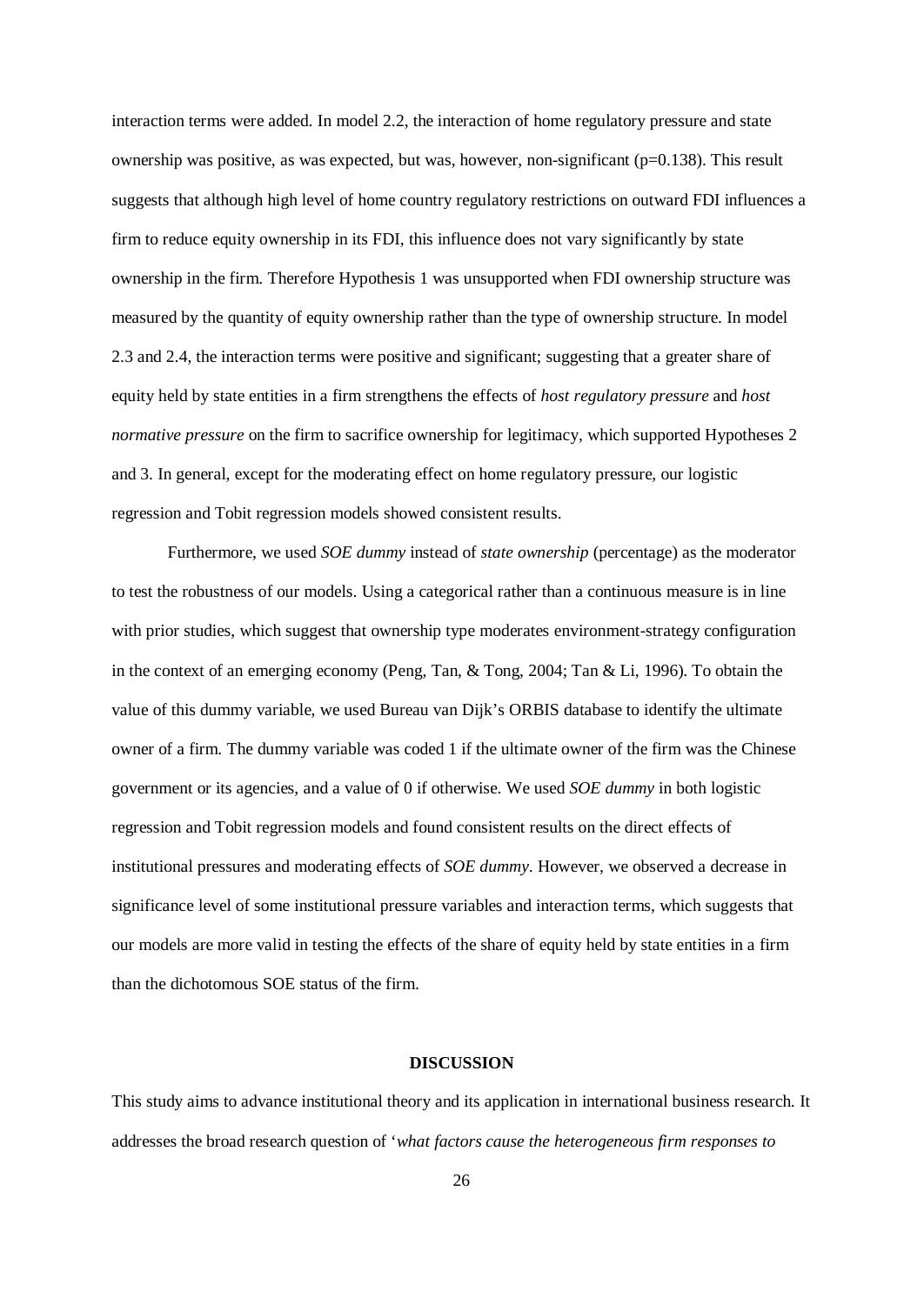*external institutional pressures?*'. Existing research presents a gap in this theoretical enquiry, as the focus has been exclusively on firms who are structurally separate from external institutions (e.g. multinational firms from advanced economies, see Kostova et al., 2008). Firms who are part of the external institutions (e.g. state-owned firms, especially those from emerging economies) respond to external institutional pressures in a different manner, which has not been systematically examined in the literature. From a political perspective, we extend the current research on firm responses to institutional pressures by investigating the role of state ownership in the institutional processes of firms who are part of the external institutions. State ownership can influence the institutional processes of a firm in the home country by determining the political relationship with, and resourcedependence on, the home country institutions, and in the host country by creating a political image that changes the perception of the firm by host country institutions. These political consequences are particularly evident in the recent surge of outward FDI from emerging economies, especially the institutional challenges faced by Chinese SOEs (Globerman & Shapiro, 2009; He & Lyles, 2008; Zhang et al., 2011). Using the empirical context of Chinese outward FDI, this study tests the moderating effect of state ownership in firms' FDI ownership decisions as responses to home and host country institutional pressures.

# **Main Arguments and Findings**

Institutional theory argues that firms are under institutional pressure to adhere to the formal and informal rules in their institutional fields and to become isomorphic (DiMaggio & Powell, 1983; Scott, 1995). Firms vary in their responses to the institutional pressures for two reasons. First, firm response can be dependent on the firm's resource-dependence on the institution that exerts the pressure (Oliver, 1991). With a high resource-dependence, a firm is more likely to conform to the institutional pressures to avoid negative consequences (Pfeffer & Salancik, 1978). From a political perspective, we argue that state ownership can strengthen the home country institutional influence on firms' strategic choices because state-owned firms are politically affiliated with the home country government and are highly dependent on the home country institutions for critical resource inputs.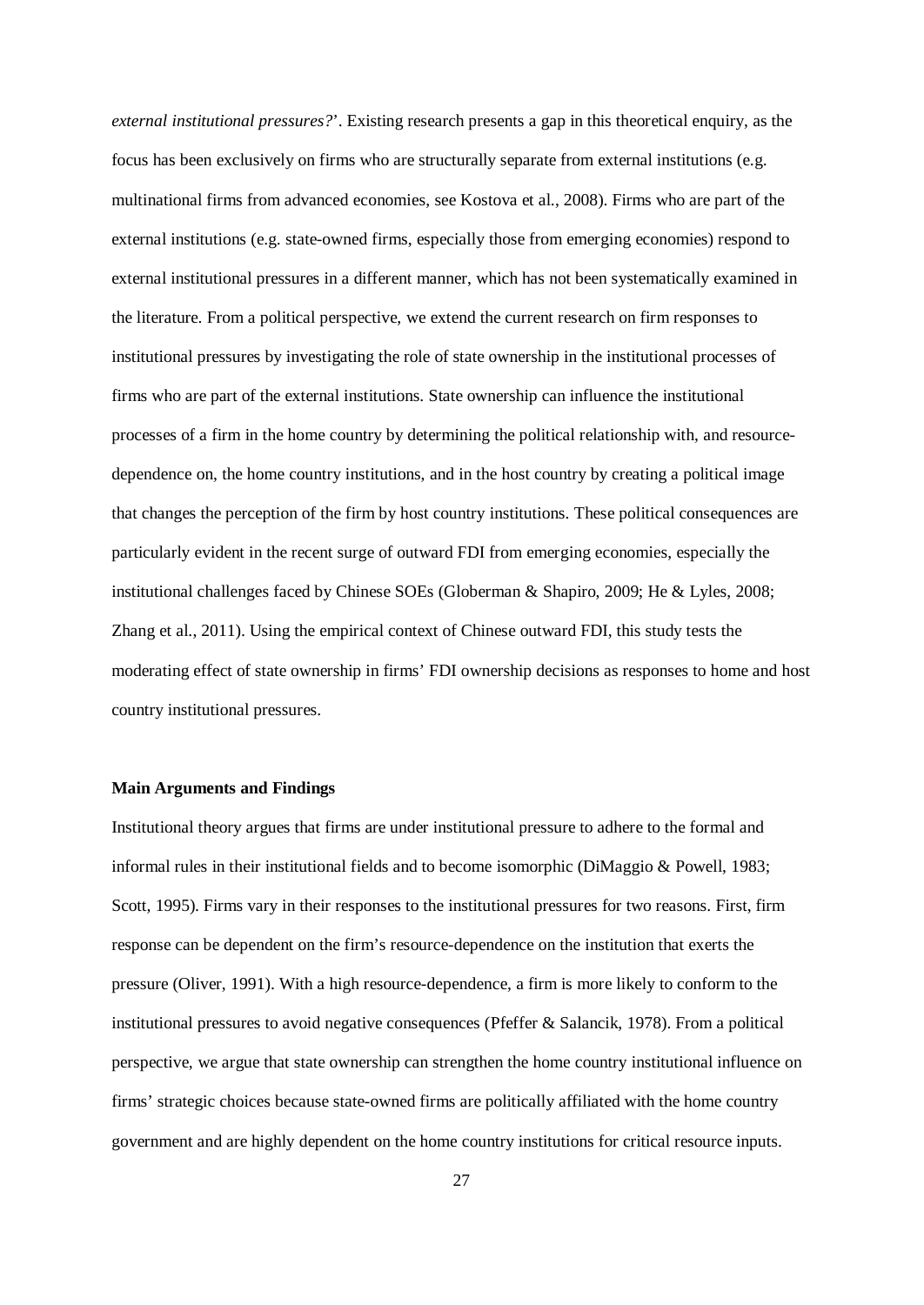Second, firm response can also vary depending on the viability of alternative mechanisms of legitimizing without having to be isomorphic. Firms that are able to create positive perceptions from institutional constituents are more likely to be accepted for being different and therefore are less subject to isomorphic pressures (Kostova et al., 2008). From a political perspective, we argue that state ownership strengthens the effects of host country institutional pressures because state ownership creates negative images of the investing firm which compromises the viability of alternative legitimizing mechanisms and magnifies the negative consequences of non-conforming responses.

Using survey data on Chinese firms' FDI entries from 2002 to 2006, we empirically tested the effects of state ownership on firms' FDI ownership decisions under institutional pressures. We controlled for the direct effect of state ownership on outward FDI ownership decisions, which was non-significant. The non-significant results could be due to the opposing effect of state ownership from the resource and political perspectives. As state ownership can be both a resource advantage and a political liability, its direct effect on firms' FDI ownership decisions maybe multi-dimensional. While controlling for the direct effect, we tested the moderating effects of state ownership on the relationships between external institutional pressures and the likelihood of a firm choosing a joint ownership structure in its FDI. Consistent with prior studies, our results suggest that firms under high levels of external institutional pressures (including home country regulatory restrictions on outward FDI, host country regulatory restrictions on inward FDI, and host country normative pressures to attain local legitimacy) are likely to opt for a joint ownership structure to attain institutional legitimacy and mitigate institutional costs (Chan & Makino, 2007; Lu, 2002; Yiu & Makino, 2002). The positive effects of institutional pressures on a joint ownership structure were stronger when the share of equity held by state entities in a firm was high. The moderating effects were also significant when state ownership was measured as a dummy variable separating SOEs from non-SOEs, in that the effects of institutional pressures were stronger for SOEs than non-SOEs. Based on these results, we found substantial support for our hypotheses.

28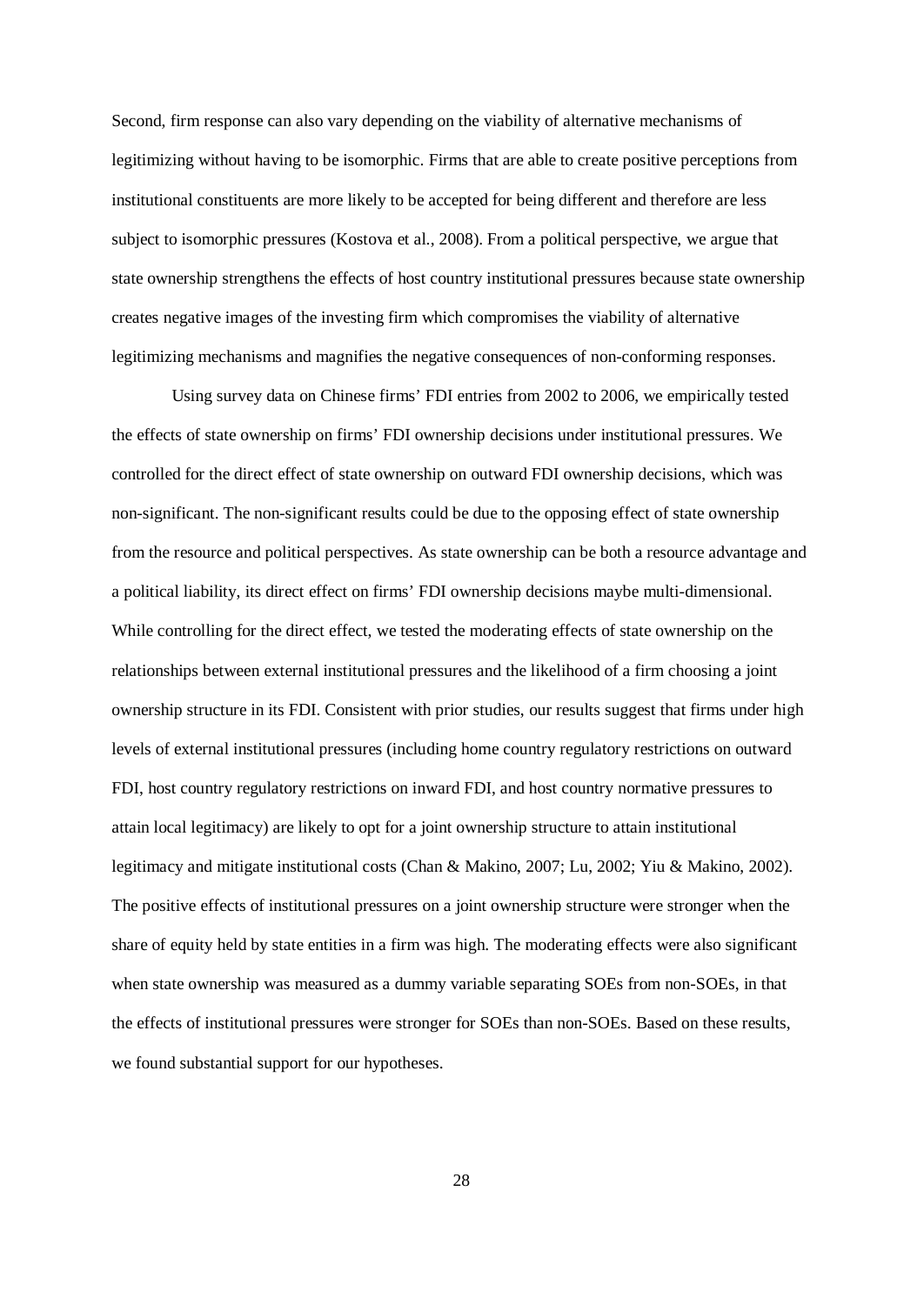#### **Research Implications**

This research has sought to advance a political perspective to explain the interaction between firms and their institutional environments in international operations. It contributes to the development of institutional theory in organizational research from an earlier focus on the *top-down* models of institutional effects toward more *interactive* models of institutional processes (Scott, 2005). When explaining the variations in firms' responses to external institutional pressures, prior studies mainly take an agentic perspective that highlights what a firm can do to pursue self-interests under institutional pressures (DiMaggio, 1988; Oliver, 1991). However, researchers also note that strategic responses from agentic actors may not be viable in certain institutional fields (Goodrick & Salancik, 1996); in other words, what a firm can do depends on the dynamics of the institutional field where the firm belongs. A firm can be separate from or affiliated with the external institutions in its institutional field, and the separation or affiliation will have consequences on the viability of the strategic responses of the firm. For example, a strong affiliation with home country state may lead host country constituents to view a foreign investing firm as an agent of a foreign state and thus reduce the viability, or increase the difficulty, of alternative legitimizing efforts of the firm. It is therefore the interaction of institutional pressure and institutional affiliation that influences firm decisions.

This study also advances our understanding of the internationalization strategy of Chinese firms. Although the phenomenal growth of Chinese outward FDI has attracted increasing academic attention (Child & Rodrigues, 2005; Morck et al., 2008), there is a lack of understanding on the role of state ownership in the internationalization of Chinese firms, despite the fact that state ownership can be an important parameter in explaining the deviation of Chinese firms' FDI strategies from existing theoretical predictions. We suggest that the effect of state ownership on Chinese firms' FDI ownership decisions is multi-faceted. From a resource perspective, state ownership can increase a firm's risk tolerance due to perceived government backing. From a political perspective, state ownership can create institutional barriers for a firm to assume ownership and control in its FDI. While the direct effect of state ownership is complicated by opposing effects from resource and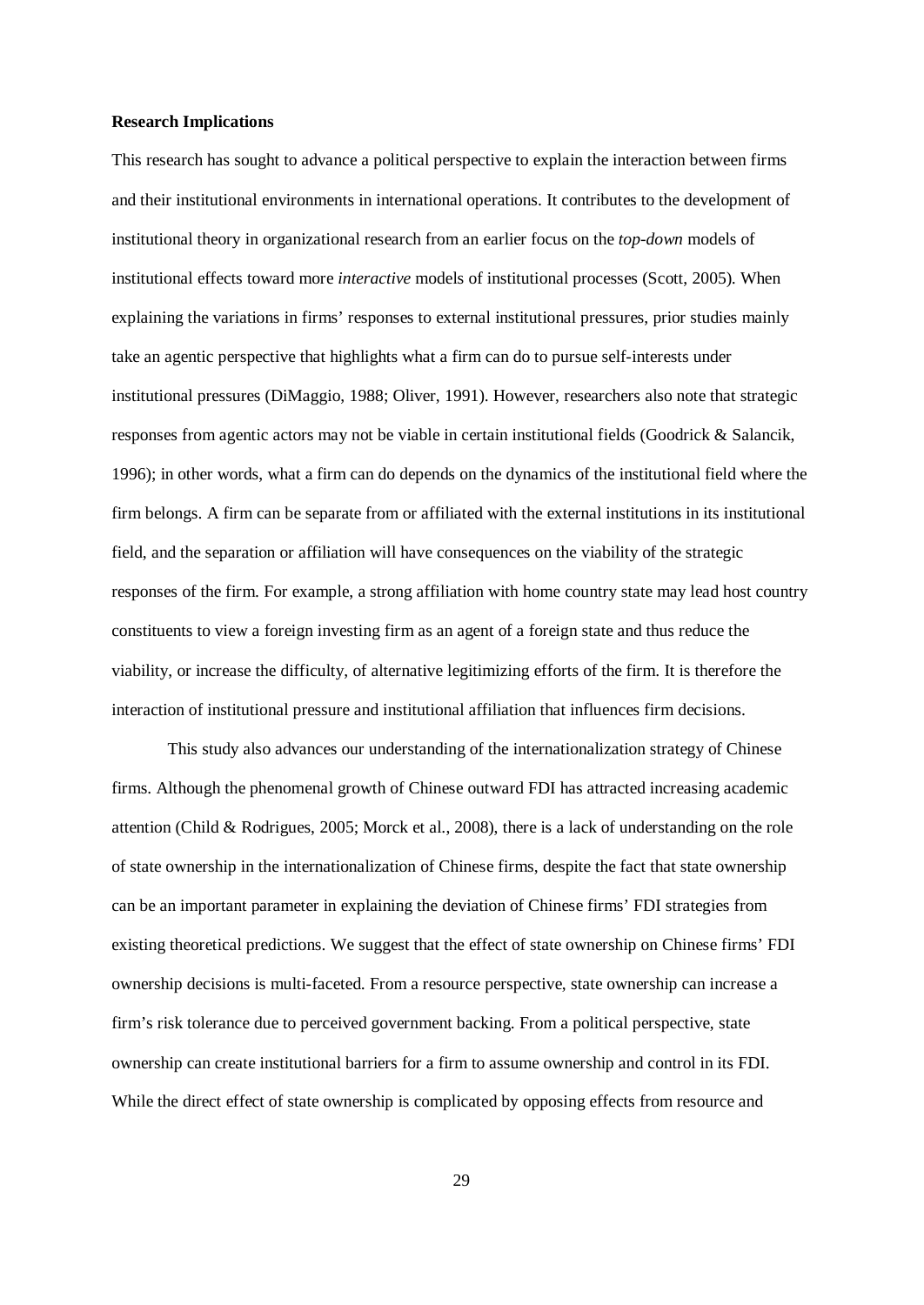political perspectives, our findings support that state ownership can make a firm more subject to external institutional pressures and thus strengthen their effects on the firm's strategic choices.

From a managerial standpoint, our study suggests that firms need to take into account their political affiliations when formulating FDI strategies. While the literature has discussed the image management issues of multinational firms in general (Collinson & Morgan, 2009), the political images associated with state ownership present a challenge at the group level, which accordingly requires group level solutions. For example, negative publicity of an individual SOE can easily lead to a negative stereotype from public media which may compromise the image building efforts of other SOEs. To change the host country perception, SOEs need to engage in a consistent and coordinated image building process which maximizes the benefits of individual firm efforts. The home country government may play the coordinating role in identifying the key efforts at host country, regional and global levels, and prevent free-riding attempts of individual firms.

#### **Limitations and Future Research Directions**

We identify several limitations of this study which lead to future research directions. First, in this study we measured state ownership as a continuous variable. The measure has its limitations as it does not capture certain qualitative differences in firm ownership structures and associated image perceptions. For example, a fully state-owned firm can be viewed by host country constituents as a pure agent of the Chinese state, which is categorically different from a firm with majority state ownership, and thus subject to institutional expectations of another organizational field. In that case the effect of state ownership may not only be on a firm's response to institutional pressures, but also on the strength and nature of the institutional pressures themselves. Moreover, state ownership is a multi-dimensional phenomenon. State ownership can be divided based on the levels of government association (e.g. central state, provincial and local government ownerships). Research also suggests that the type of state ownership holding entity (e.g. state companies vs. state asset management bureaus) can have different governance effects on firms and consequently influence firms' strategy and performance outcomes (Chen, Firth, & Xu, 2009). In future research, we propose a more nuanced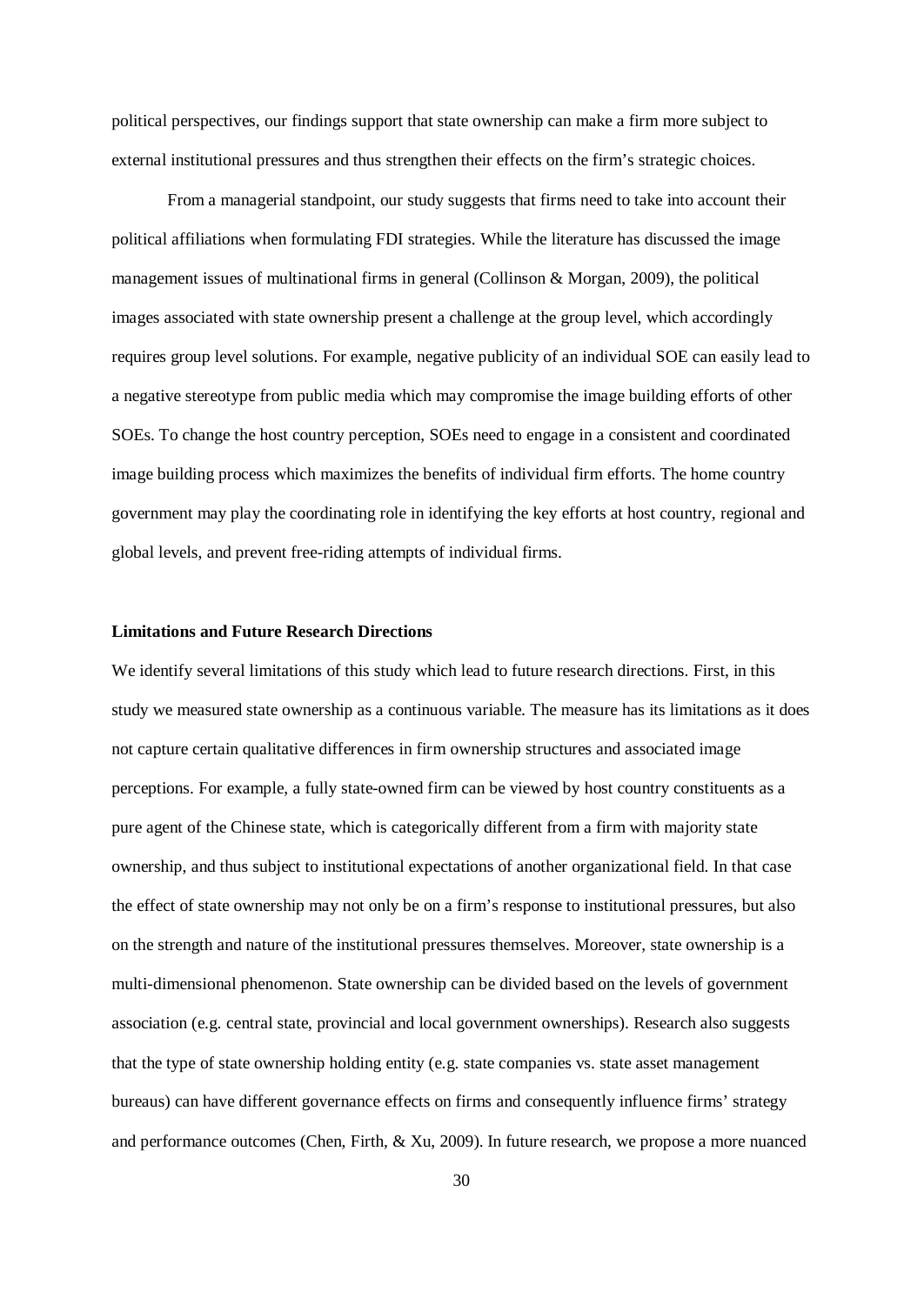investigation of state ownership that simultaneously takes into account the non-linear and qualitative difference in the state share of equity, the level of government association of state ownership, and the type of state ownership holding entity.

Second, this study has limitations in its measurement of institutional variables. In this study we developed survey-based measures for the three institutional pressure variables. This approach is advantageous in that researchers can develop issue-specific measures of institutional variables without being constrained by archival data availability. The disadvantage is the loss of a certain degree of objectivity and comparability of findings across studies. This approach also prevents researchers from using self-reported dependent variables (e.g. perceived success of focal FDI entry) due to potential common method variance problems. Future research could develop more objective measures based on factual rather than perceptual information.

Third, this study has its limitations in terms of sampling. Although our theoretical arguments are applicable to a wider range of emerging economies, a single home country sample does not fully demonstrate that potential. While a single home country design can capture the variations of home regulatory pressure across industry, time and firm type, it does not allow us to observe the variations across different home country environments. Also, our sampling is based on official sources which do not capture the Chinese firms that are able to circumvent the official approval procedures of the home country (Cai, 1999). While the volume and characteristics of these unregistered FDI entries are largely unknown, it can be expected that these firms possess certain capabilities that enable them to escape from home country institutional procedures, which may also influence how they respond to institutional pressures overseas. To address these sampling limitations, future research could employ a multi-country and multi-source sampling strategy to provide more generalizable findings.

Finally, as for all quantitative empirical research, this study has limitations in its ability to fully reveal the processes behind statistically significant relationships. Specifically, our focus is to reveal the role of state ownership in moderating the effects of external institutional pressures. Our theoretical arguments center on the political affiliation of SOEs and its consequences. Our data do not allow us to fully disclose the bargaining process of SOEs with their home country government, and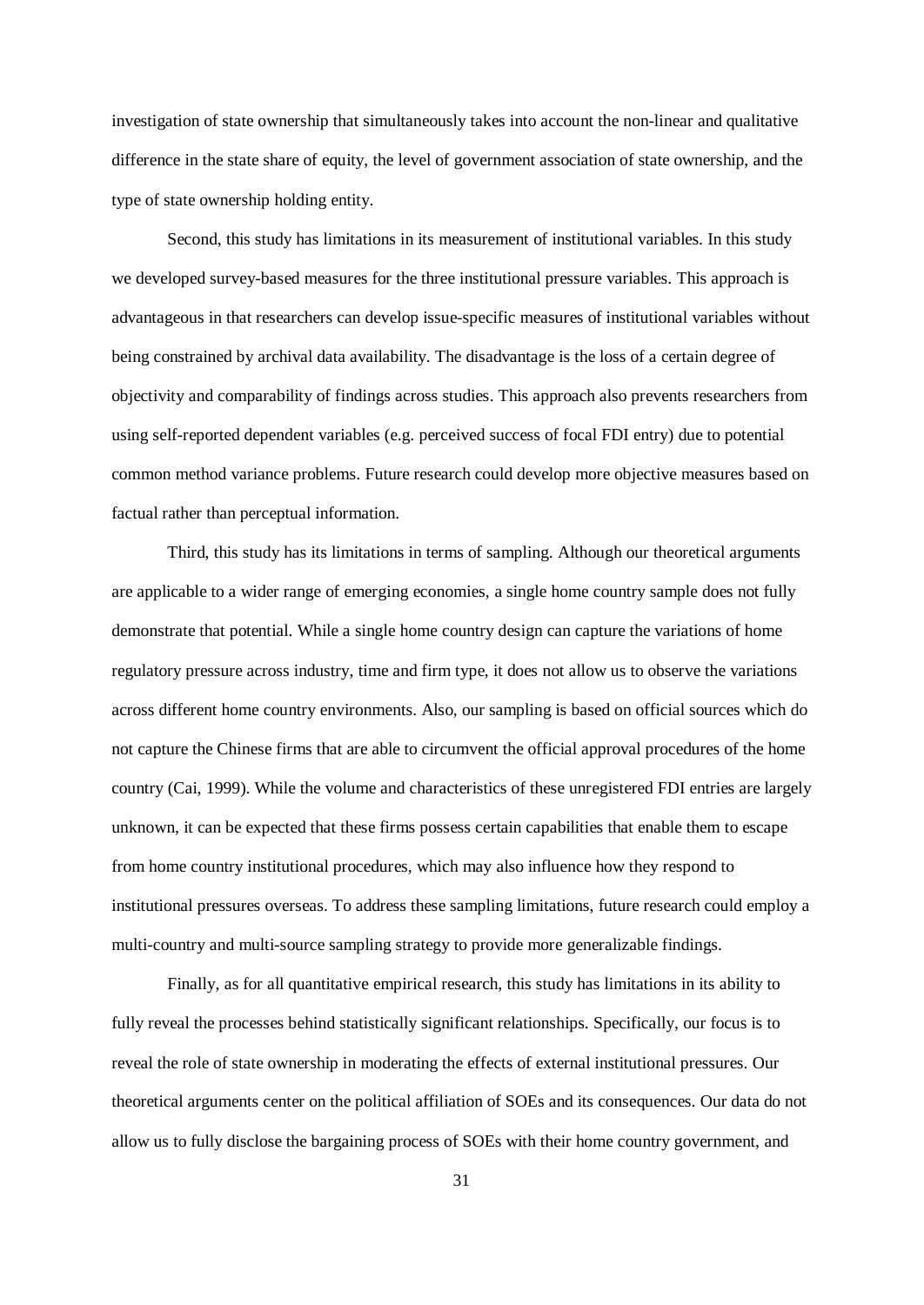their legitimizing efforts and failures in host countries. The investigation of these underlying processes warrants a qualitative design utilizing richer case evidence. Qualitative research based on rich and thick process descriptions can better appreciate the complexity of the issue from multiple, and possibly complementary, theoretical lenses (Doz, 2011). We propose that future research should employ a case study method to deepen our understanding of the role of state ownership in firms' institutional processes.

#### **ACKNOWLEDGEMENT**

We are grateful for insightful comments and suggestions received from the editor and three anonymous reviewers.

# **NOTES**

- 1. A joint ownership structure is the result of either a partial acquisition or a greenfield joint venture. A sole ownership structure is the result of either a full acquisition or a wholly-owned greenfield investment.
- 2. Official sources consulted:
	- 2004 and 2005 issues of 'Annual statistical bulletin of Chinese outward FDI' published by the Ministry of Commerce (both issues included lists of top 30 Chinese outward-investing firms ranked by their foreign assets and sales figures),
	- lists of approved outward FDI projects by 2005 released by the municipal governments of Beijing and Shanghai, and the provincial governments of Fujian, Shandong, Jiangsu, and Zhejiang, and,
	- 2005 reports of outward FDI inspection released by the provincial governments of Guangdong and Heilongjiang.

All of these sources were publicly accessible in printed material or on government website at the time of the survey.

3. We also collected foreign affiliate ownership information from Bureau van Dijk's ORBIS database. Data were collected from ORBIS backup DVDs for the year of entry, to ensure the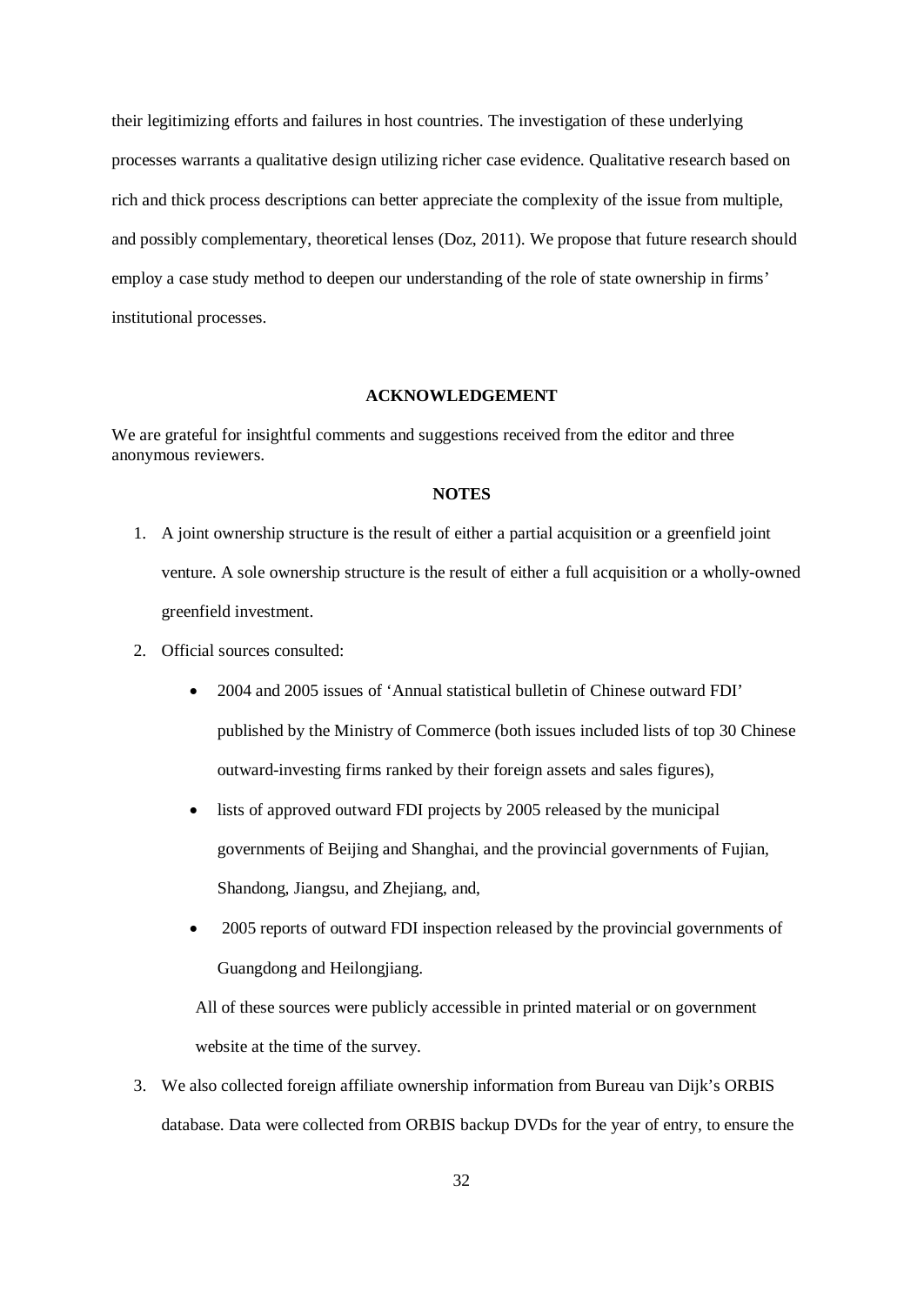data reflect the firms' ownership decision at the time of entry. We did not find major inconsistency between our survey data and ORBIS data that would change the dichotomous coding of our dependent variable.

4. Most so-called 'industry companies' in China were central or local government ministries before China's economic reform initiated in 1978. They are fully state-owned and typically run by former government officials.

#### **REFERENCE**

- Agarwal, S., & Ramaswami, S. N. 1992. Choice of foreign market entry mode: Impact of ownership, location and internalization factors. *Journal of International Business Studies*, 23(1): 1-27.
- Ahmed, Z. U., Mohamad, O., Tan, B., & Johnson, J. P. 2002. International risk perceptions and mode of entry: A case study of Malaysian multinational firms. *Journal of Business Research*, 55(10): 805-813.
- Anderson, E., & Gatignon, H. 1986. Modes of foreign entry: A transaction cost analysis and propositions. *Journal of International Business Studies*, 17(3): 1-26.
- Anderson, E., & Coughlan, A. T. 1987. International market entry and expansion via independent or integrated channels of distribution. *Journal of Marketing*, 51(1): 71-82.
- Armstrong, J. S., & Overton, T. S. 1977. Estimating nonresponse bias in mail surveys. *Journal of Marketing Research*, 14(3): 396–402.
- Bell, J. H. J. 1996. Single or joint venturing? A comprehensive approach to foreign entry mode choice. Hampshire, UK: Avebury.
- Brouthers, K. D. 2002. Institutional, cultural and transaction cost influences on entry mode choice and performance. *Journal of International Business Studies*, 33(2): 203-221.
- Brouthers, K. D., & Hennart, J-F. 2007. Boundaries of the firm: Insights from international entry mode research. *Journal of Management*, 33(3): 395-425.
- Buckley, P. J., Clegg, L. J., Cross, A. R., Liu, X., Voss, H., & Zheng, P. 2007. The determinants of Chinese outward foreign direct investment. *Journal of International Business Studies*, 38(4): 499- 518.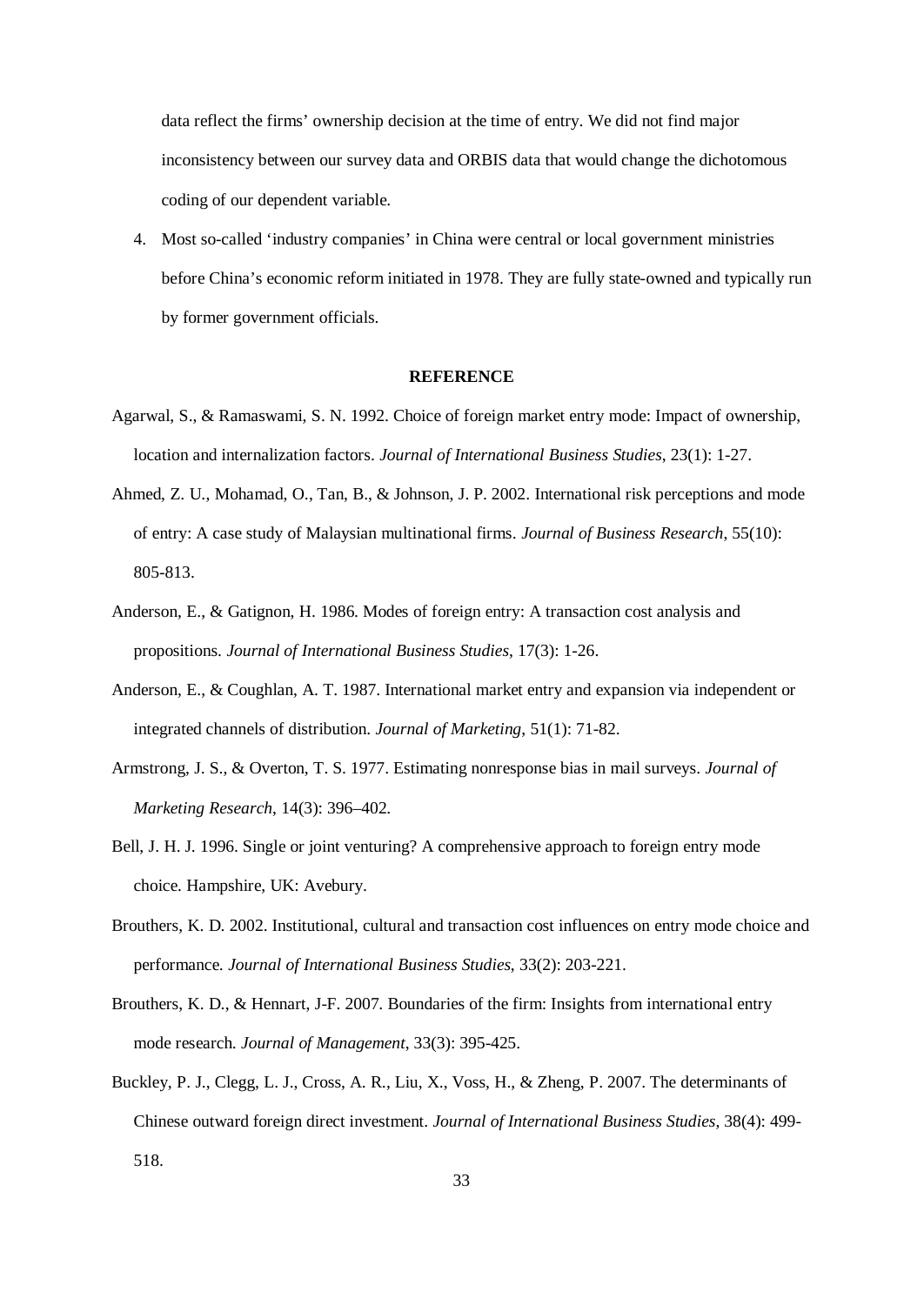- Buckley, P. J., Cross, A. R., Tan, H., Xin, L., & Voss, H. 2008. Historic and emergent trends in Chinese outward direct investment. *Management International Review*, 48(6): 715-747.
- Cai, K. G. 1999. Outward foreign direct investment: A novel dimension of China's integration into the regional and global economy. *The China Quarterly*, 160: 856-880.
- Chan, C. M., & Makino, S. 2007. Legitimacy and multi-level institutional environments: implications for foreign subsidiary ownership structure. *Journal of International Business Studies*, 38(4): 621- 638.
- Chen, G., Firth, M., & Xu, L. 2009. Does the type of ownership control matter? Evidence from China's listed companies. *Journal of Banking & Finance*, 33(1): 171-181.
- Chen, Y., & Young, M. 2010. Cross-border mergers and acquisitions by Chinese listed companies: A principal–principal perspective. *Asia Pacific Journal of Management*, 27(3): 523-539.
- Child, J., & Rodrigues, S. B. 2005. The internationalization of Chinese firms: A case for theoretical extension? *Management and Organization Review*, 1(3): 381-410.
- Collinson, S. & G. Morgan. 2009. *Images of the multinational firm*. Chichester, UK: John Wiley.
- Cui, L., & Jiang, F. 2010. Behind ownership decision of Chinese outward FDI: Resources and institutions. *Asia Pacific Journal of Management*, 27(4): 751-774.
- Davis, P. S., Desai, A. B., & Francis, J. D. 2000. Mode of international entry: An isomorphism perspective. *Journal of International Business Studies*, 31(2): 239-258.
- Delios, A., Wu, Z. J., & Zhou, N. 2006. A new perspective on ownership identities in China's listed companies. *Management and Organization Review*, 2(3): 319-343.
- Deng, P. 2004. Outward investment by Chinese MNCs: Motivations and implications. *Business Horizons*, 47(3): 8-16.
- Deng, P. 2009. Why do Chinese firms tend to acquire strategic assets in international expansion? *Journal of World Business*, 44(1): 74-84.
- DiMaggio, P. J. 1988. Interest and agency in institutional theory. In L. G. Zucker (Eds.) *Institutional patterns and organizations: Culture and Environment*, 3-21. Cambridge, MA: Ballinger.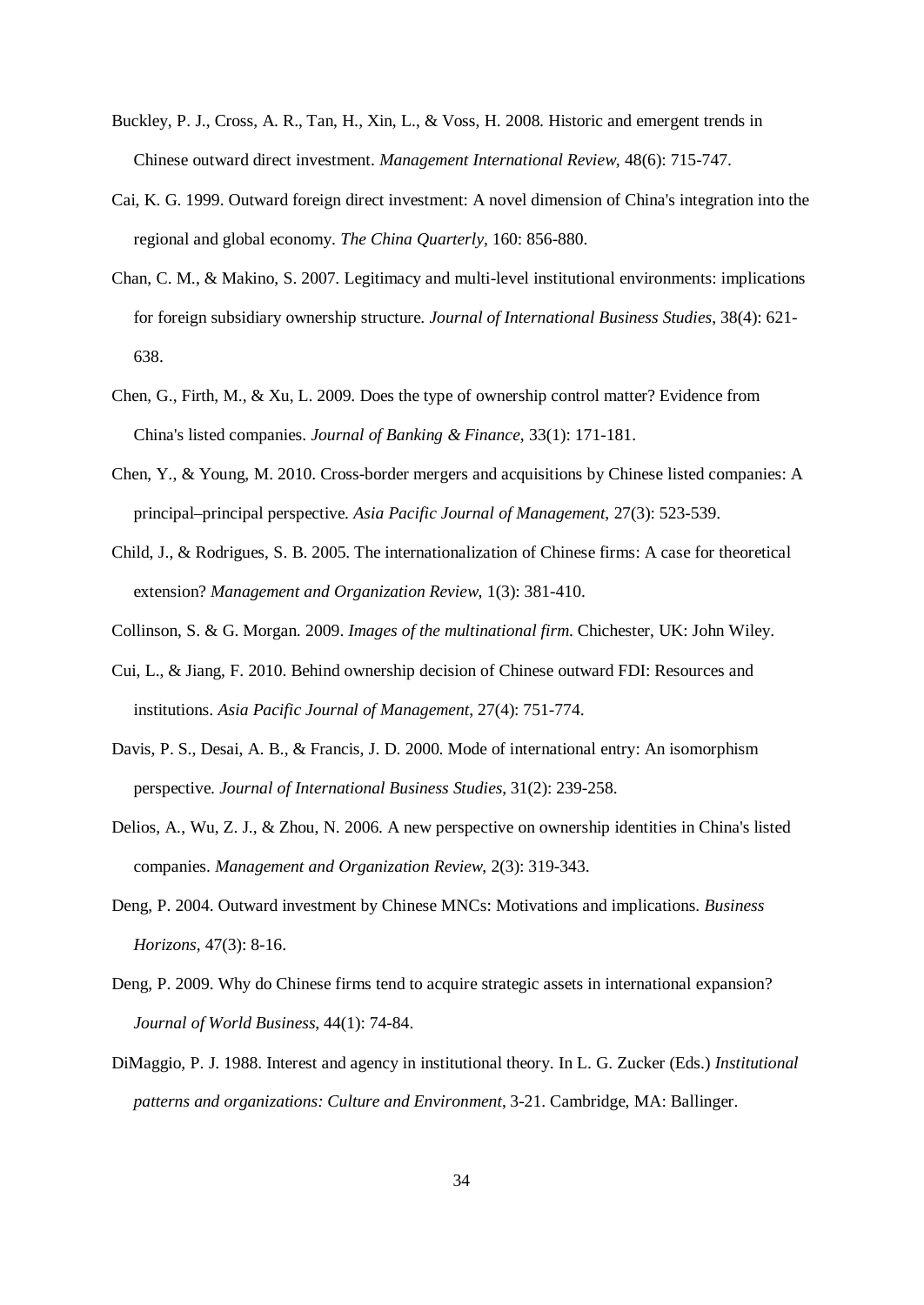- DiMaggio, P. J., & Powell, W. W. 1983. The iron cage revisited: Institutional isomorphism and collective rationality in organizational fields. *American Sociological Review*, 48(2): 147-160.
- Ding, Y., Zhang, H., & Zhang, J. X. 2007. Private vs state ownership and earnings management: Evidence from Chinese listed companies. *Corporate Governance: An International Review*, 15(2): 223-238.
- Doz, Y. 2011. Qualitative research for international business. *Journal of International Business Studies*, 42(5): 582-590.
- Ekeledo, I., & Sivakumar, K. 2004. International market entry mode strategies of manufacturing firms and service firms: A resource-based perspective. *International Marketing Review*, 21(1): 68-101.
- Firth, M., Fung, P. M. Y., & Rui, O. M. 2007. How ownership and corporate governance influence chief executive pay in China's listed firms. *Journal of Business Research*, 60(7): 776-785.
- Francis, J., Zheng, C., & Mukherji, A. 2009. An institutional perspective on foreign direct investment. *Management International Review*, 49(5): 565-583.
- Gatignon, H. & Anderson, E. 1988. The multinational corporation's degree of control over foreign subsidiaries: an empirical test of a transaction cost explanation. *Journal of Law, Economics, and Organization*, 4(2): 305-336.
- Ghemawat, P. 2001. Distance still matters: The hard reality of global expansion. *Harvard Business Review*, 79(8): 137-147.
- Globerman, S., & Shapiro, D. 2009. Economic and strategic considerations surrounding Chinese FDI in the United States. *Asia Pacific Journal of Management*, 26(1): 163-183.
- Gomes-Casseres, B. 1990. Firm ownership preferences and host government restrictions: An integrated approach. *Journal of International Business Studies*, 21(1): 1-22.
- Goodrick, E., & Salancik G. R. 1996. Organizational discretion in responding to institutional practices: Hospitals and cesarean birth. *Administrative Science Quarterly*, 41(1): 1-28.
- He, W., & Lyles, M. A. 2008. China's outward foreign direct investment. *Business Horizons*, 51(6): 485-491.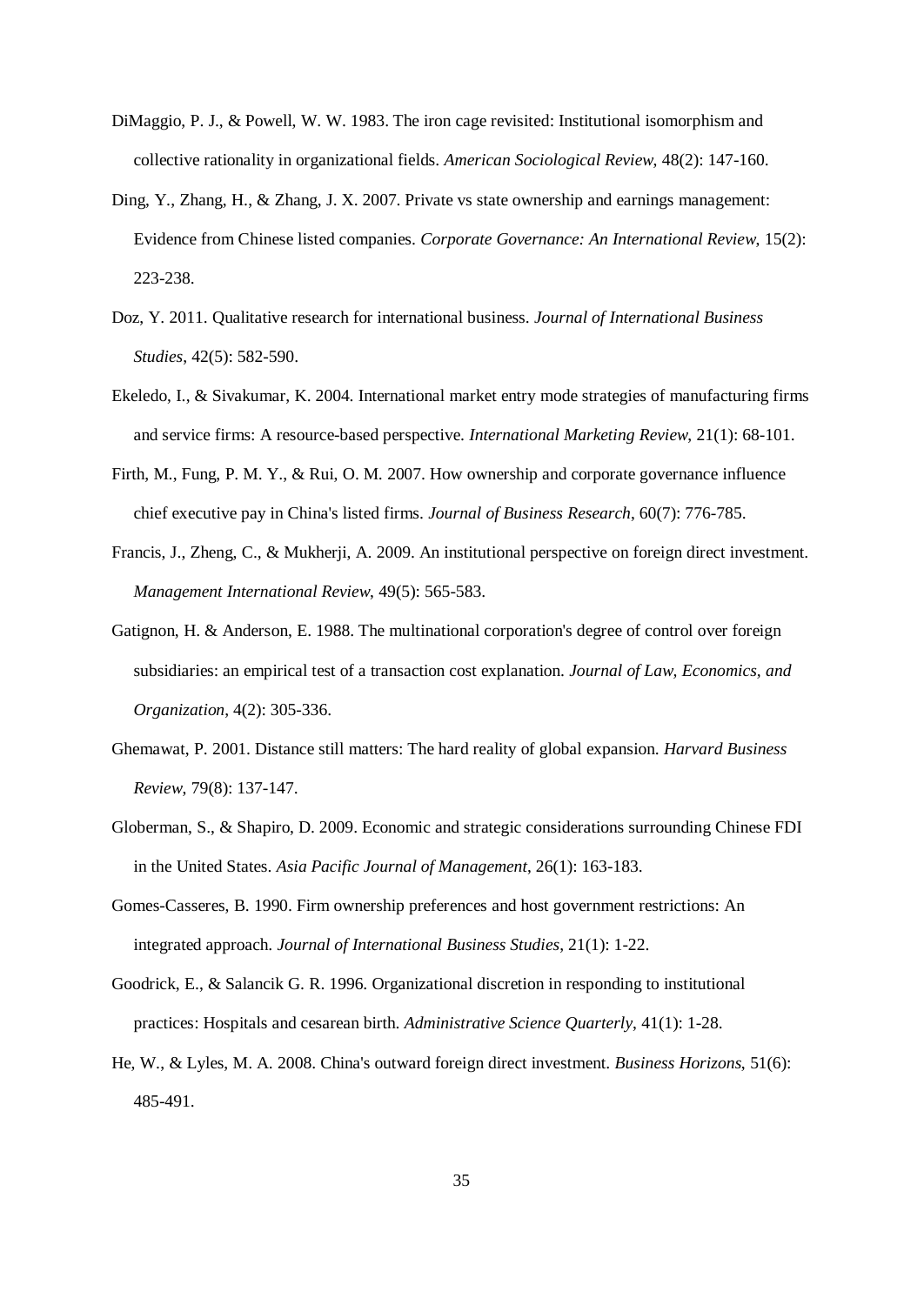- Henisz, W. J. 2000. The institutional environment for economic growth. *Economics and Politics*, 12: 1-31.
- Hennart, J.-F. 1991. The transaction costs theory of joint ventures: An empirical study of Japanese subsidiaries in the United States. *Management Science*, 37(4): 483-497.
- Hennart, J.-F., & Larimo, J. 1998. The impact of culture on the strategy of multinational enterprises: Does national origin affect ownership decisions? *Journal of International Business Studies*, 29(3): 515-538.
- Hope, O. K., Thomas, W., & Vyas, D. 2011. The cost of pride: Why do firms from developing countries bid higher? *Journal of International Business Studies*, 42(1): 128-51.
- Kim, W. C., & Hwang, P. 1992. Global strategy and multinationals' entry mode choice. *Journal of International Business Studies*, 23(1): 29-53.
- Kogut, B. 1991. Joint ventures and the option to expand and acquire. *Management Science*, 37(1): 19- 33.
- Kogut, B., & Singh, H. 1988. The effect of national culture on the choice of entry mode. *Journal of International Business Studies*, 19(3): 411-432.
- Kostova, T., & Roth, K. 2002. Adoption of an organizational practice by subsidiaries of multinational corporations: Institutional and relational effects. *Academy of Management Journal*, 45(1): 215- 233.
- Kostova, T., Roth, K., & Dacin, M. T. 2008. Institutional theory in the study of multinational corporations: A critique and new directions. *Academy of Management Review*, 33(4): 994-1006.
- Kostova, T., & Zaheer, S. 1999. Organizational legitimacy under conditions of complexity: The case of the multinational enterprise. *Academy of Management Review*, 24(1): 64-81.
- Li, J., & Rugman, A. M. 2007. Real options and the theory of foreign direct investment. *International Business Review*, 16(6): 687-712.
- Liu, X., Buck, T., & Shu, C. 2005. Chinese economic development, the next stage: Outward FDI? *International Business Review*, 14(1): 97-115.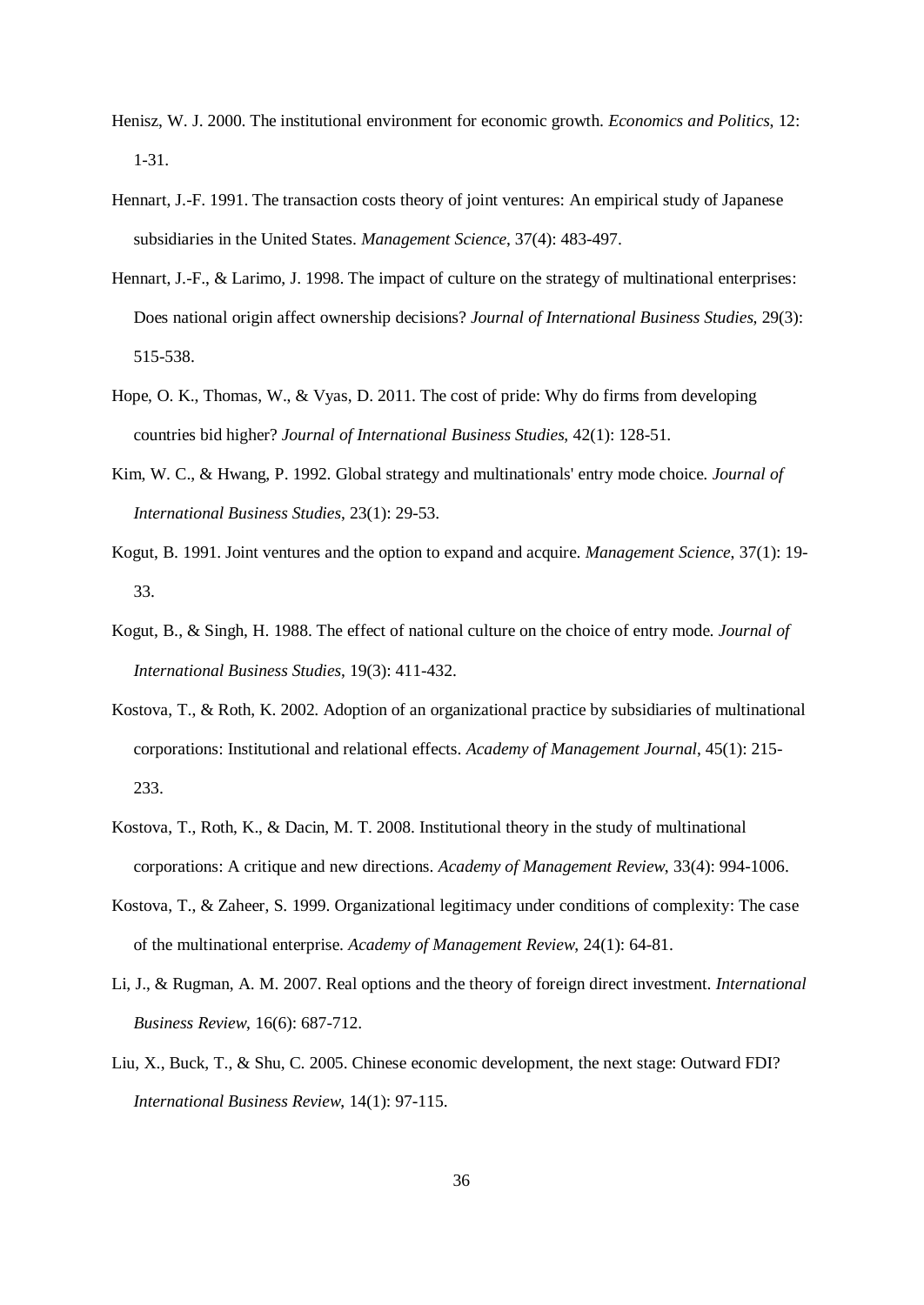- Lu, J. W. 2002. Intra- and inter-organizational imitative behavior: Institutional influences on Japanese firms' entry mode choice. *Journal of International Business Studies*, 33(1): 19-37.
- Luo, Y., & Rui, H. 2009. An ambidexterity perspective toward multinational enterprises from emerging economies. *Academy of Management Perspectives*, 23(4): 49-70.
- Luo, Y., Xue, Q., & Han, B. 2010. How emerging market governments promote outward FDI: Experience from China. *Journal of World Business*, 45(1): 68-79.
- Makino, S., & Neupert, K. E. 2000. National culture, transaction costs, and the choice between joint venture and wholly owned subsidiary. *Journal of International Business Studies*, 31(4): 705-713.
- Meyer, K. E. 2001. Institutions, transaction costs, and entry mode choice in Eastern Europe. *Journal of International Business Studies*, 32(2): 357-367.
- Meyer, K. E., Estrin, S., Bhaumik, S. K., & Peng, M. W. 2009. Institutions, resources, and entry strategies in emerging economies. *Strategic Management Journal*, 30(1): 61-80.
- Mezias, S. J., Chen, Y.-R., Murphy, P., Biaggio, A., Chuawanlee, W., Hui, H., Okumura, T., & Starr, S. 2002. National cultural distance as liability of foreignness: the issue of level of analysis. *Journal of International Management*, 8(4): 407-421.
- MOFCOM. 2006. 2006 Statistical Bulletin of China's Outward Foreign Direct Investment. Beijing, China: Ministry of Commerce and National Bureau of Statistics.
- MOFCOM. 2009. 2009 Statistical Bulletin of China's Outward Foreign Direct Investment. Beijing, China: Ministry of Commerce and National Bureau of Statistics.
- Morck, R., Yeung, B., & Zhao, M. 2008. Perspectives on China's outward foreign direct investment. *Journal of International Business Studies*, 39(3): 337-350.
- North, D. C. 1990. Institutions, institutional change, and economic performance. Cambridge, MA: Harvard University Press.
- Oliver, C. 1991. Strategic responses to institutional processes. *Academy of Management Review*, 16(1): 145-179.
- Padmanabhan, P., & Cho, K. R. 1996. Ownership strategy for a foreign affiliate: An empirical investigation of Japanese firms. *Management International Review*, 36(1): 45-65.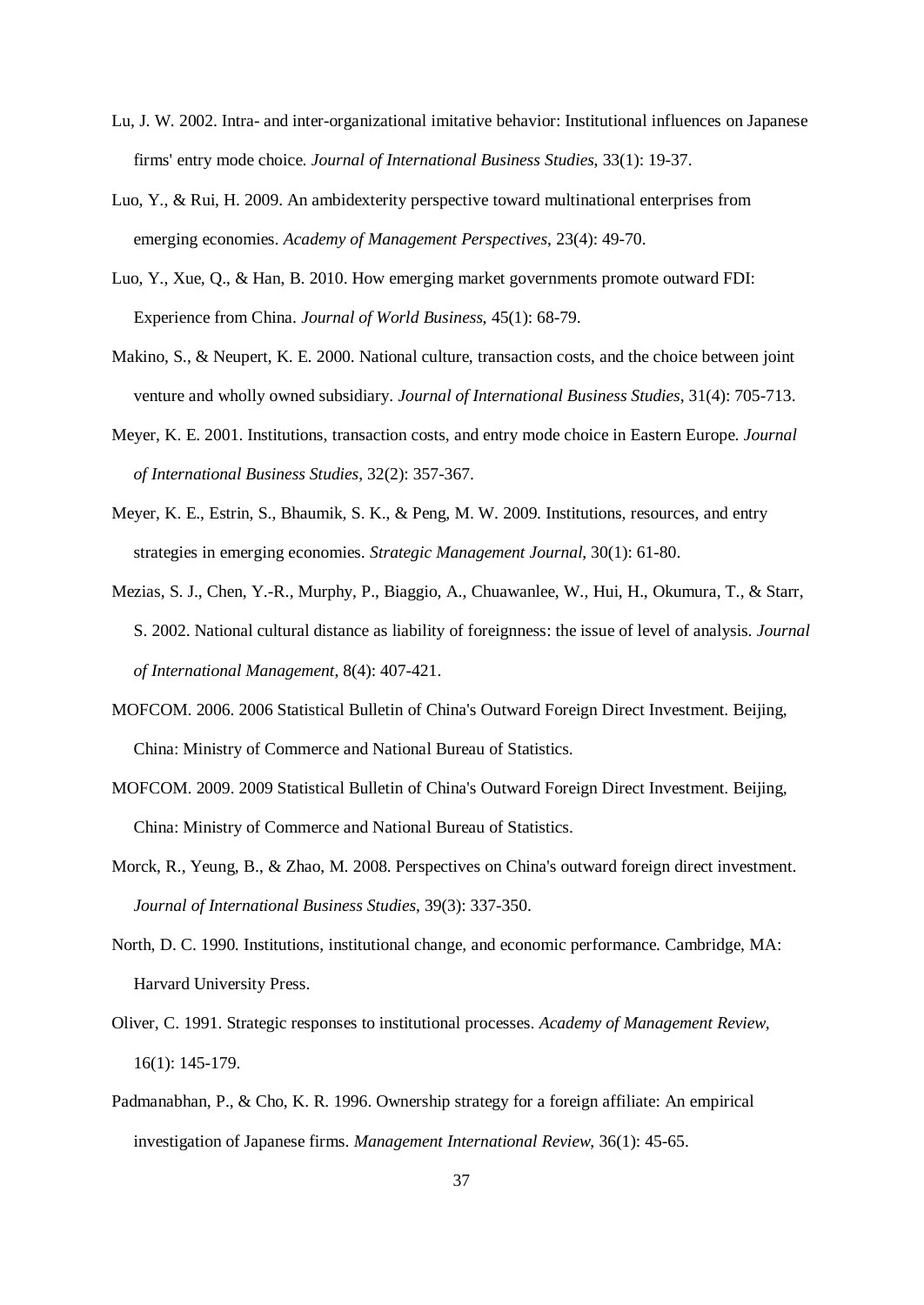- Peng, M. W., Tan, J., & Tong, T. W. 2004. Ownership types and strategic groups in an emerging economy. *Journal of Management Studies*, 41(7): 1105-1129.
- Peng, M. W., Wang, D. Y., & Jiang, Y. 2008. An institution-based view of international business strategy: A focus on emerging economies. *Journal of International Business Studies*, 39(5): 920- 936.
- Pfeffer, J., & Salancik, G. R. 1978. *The External Control of Organizations*. New York: Harper and Row.
- Rosenzweig, P. M. & Singh, J. V. 1991. Organizational environments and the multinational enterprise. *Academy of Management Review*, 16(2): 340-361.
- Rugman, A. M., & Li, J. 2007. Will China's Multinationals Succeed Globally or Regionally? *European Management Journal*, 25(5): 333-343.
- Rui, H., & Yip, G. S. 2008. Foreign acquisitions by Chinese firms: A strategic intent perspective. *Journal of World Business*, 43(2): 213-226.
- Santangelo, G. D., & Meyer, K. E. 2011. Extending the internationalization process model: Increases and decreases of MNE commitment in emerging economies. *Journal of International Business Studies*, 42(7): 894-909.

Scott, W. R. 1995. *Institutions and Organizations*. London: Sage.

- Scott, W. R. 2002. The changing world of Chinese enterprises: An institutional perspective. In A. S. Tsui & C. M. Lau (Eds.) *Management of enterprises in the People's Republic of China*: 59-78. Boston: Kluwer Academic Press.
- Scott, W. R. 2005. Institutional theory: Contributing to a theoretical research program. In K. G. Smith & M. A. Hitt (Eds.), *Great minds in management: The process of theory development*: 460-484. New York: Oxford University Press.
- Tan, J., & Li, M. 1996. Effects of ownership types on environment-strategy configuration in China's emerging transitional economy. *Advances in International Comparative Management*, 11: 217- 250.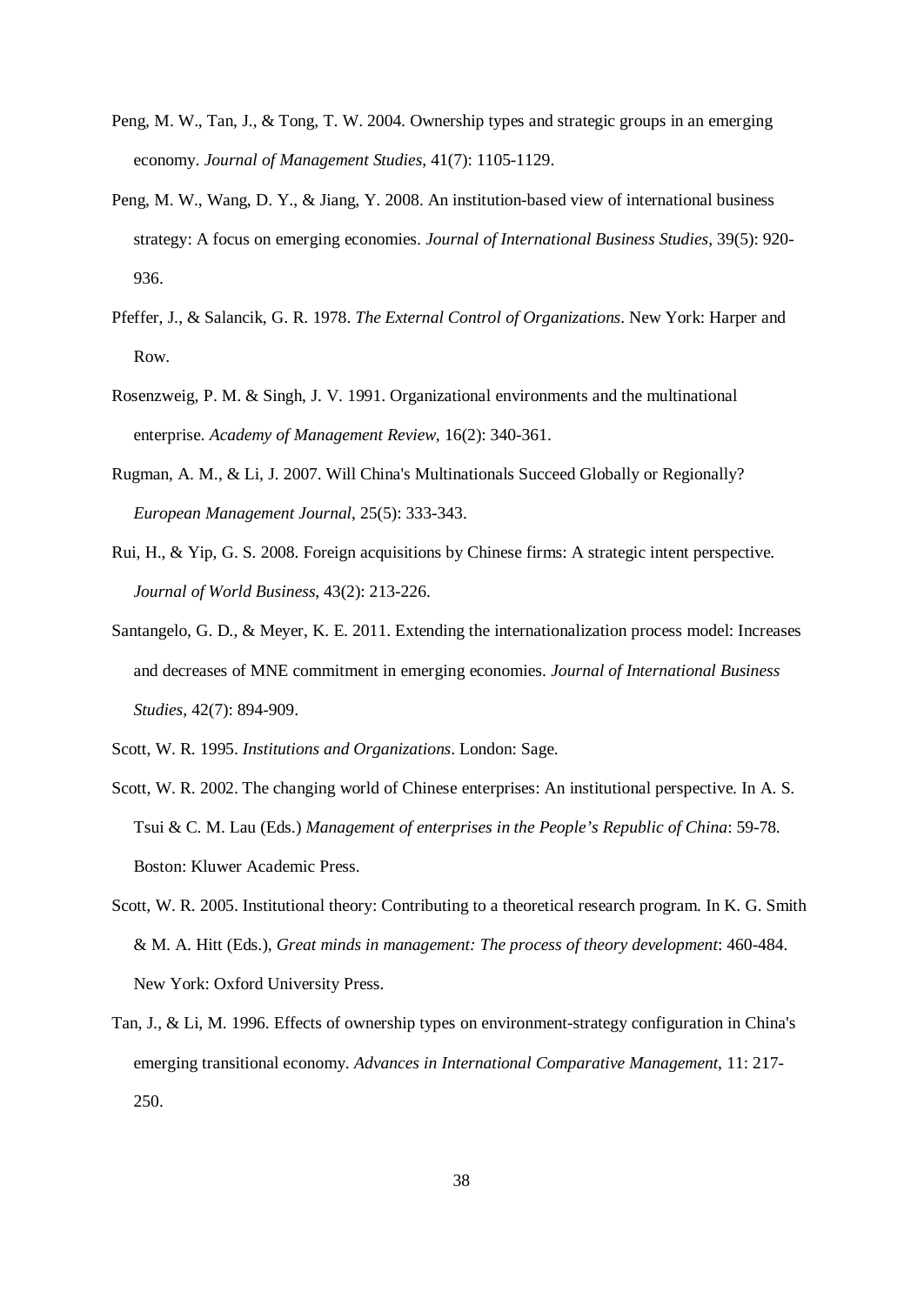- Tan, J. & Tan, D. 2005. Environment-strategy co-evolution and co-alignment: A staged model of Chinese SOEs under transition. *Strategic Management Journal*, 26: 141-57.
- Taylor, R. 2002. Globalization strategies of Chinese companies: Current developments and future prospects. *Asian Business & Management*, 1(2): 209-25.
- UNCTAD. 2005. Prospects for Foreign Direct Investment and the Strategies of Transnational Corporations, 2005-2008. New York and Geneva: United Nations.
- Wang, M. Y. 2002. The motivations behind China's government-initiated industrial investment overseas. *Pacific Affairs*, 75(2): 187–206.
- Westney, D. E. 1993. Institutionalization theory and the multinational corporation. In S. Ghoshal & E. Westney (Eds.), *Organizational theory and the multinational corporations*: 53-75. New York: St. Martin's Press.
- Wright, M., Filatotchev, I., Hoskisson, R. E., & Peng, M. W. 2005. Strategy research in emerging economies: Challenging the conventional wisdom. *Journal of Management Studies*, 42(1): 1-33.
- Xu, D. & Shenkar, O. 2002. Institutional distance and the multinational enterprise. *Academy of Management Review*, 27(4): 608-618.
- Xu, E., & Zhang, H. 2008. The impact of state shares on corporate innovation strategy and performance in China. *Asia Pacific Journal of Management*, 25(3): 473-487.
- Yamakawa, Y., Peng, M. W., & Deeds, D. L. 2008. What drives new ventures to internationalize from emerging to developed economies? *Entrepreneurship Theory and Practice*, 32(1): 59-82.
- Yiu, D., & Makino, S. 2002. The choice between joint venture and wholly owned subsidiary: An institutional perspective. *Organization Science*, 13(6): 667-683.
- Young, M. N., Peng, M. W., Ahlstrom, D., Bruton, G. D., & Jiang, Y. 2008. Corporate governance in emerging economies: A review of the principal-principal perspective. *Journal of Management Studies*, 45(1): 196-220.
- Zaheer, S. 1995. Overcoming the liability of foreignness. *Academy of Management Journal*, 38(2): 341-363.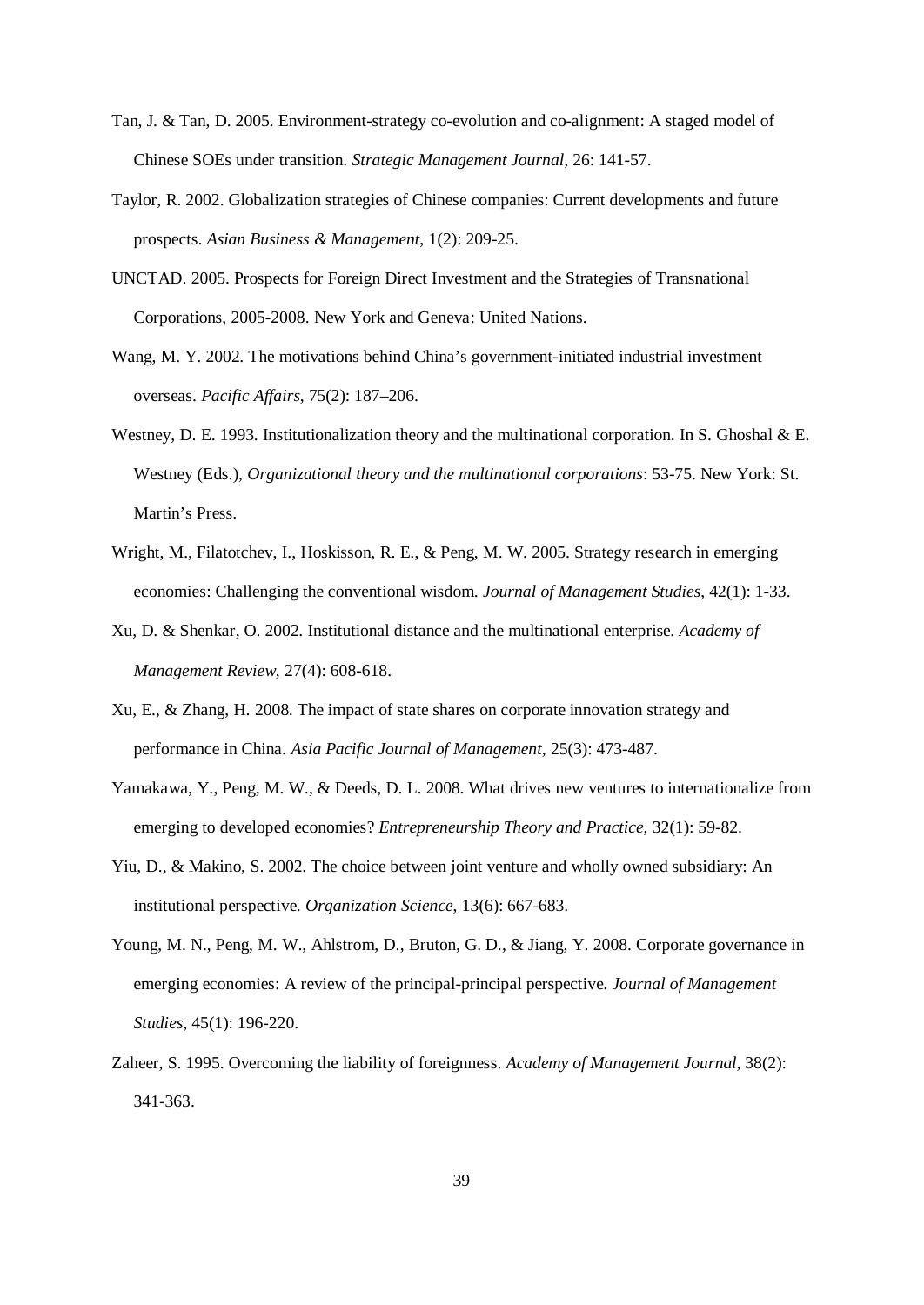- Zhan, J. X. 1995. Transnationalization of outward investment: The case of Chinese firms. *Transnational Corporations*, 4(3): 61-93.
- Zhang, J., Zhou, C., & Ebbers, H. 2011. Completion of Chinese overseas acquisitions: Institutional perspectives and evidence. *International Business Review*, 20(2): 226-238.
- Zou, H., & Adams, M. B. 2008. Corporate ownership, equity risk and returns in the People's Republic of China. *Journal of International Business Studies*, 39(7): 1149-1168.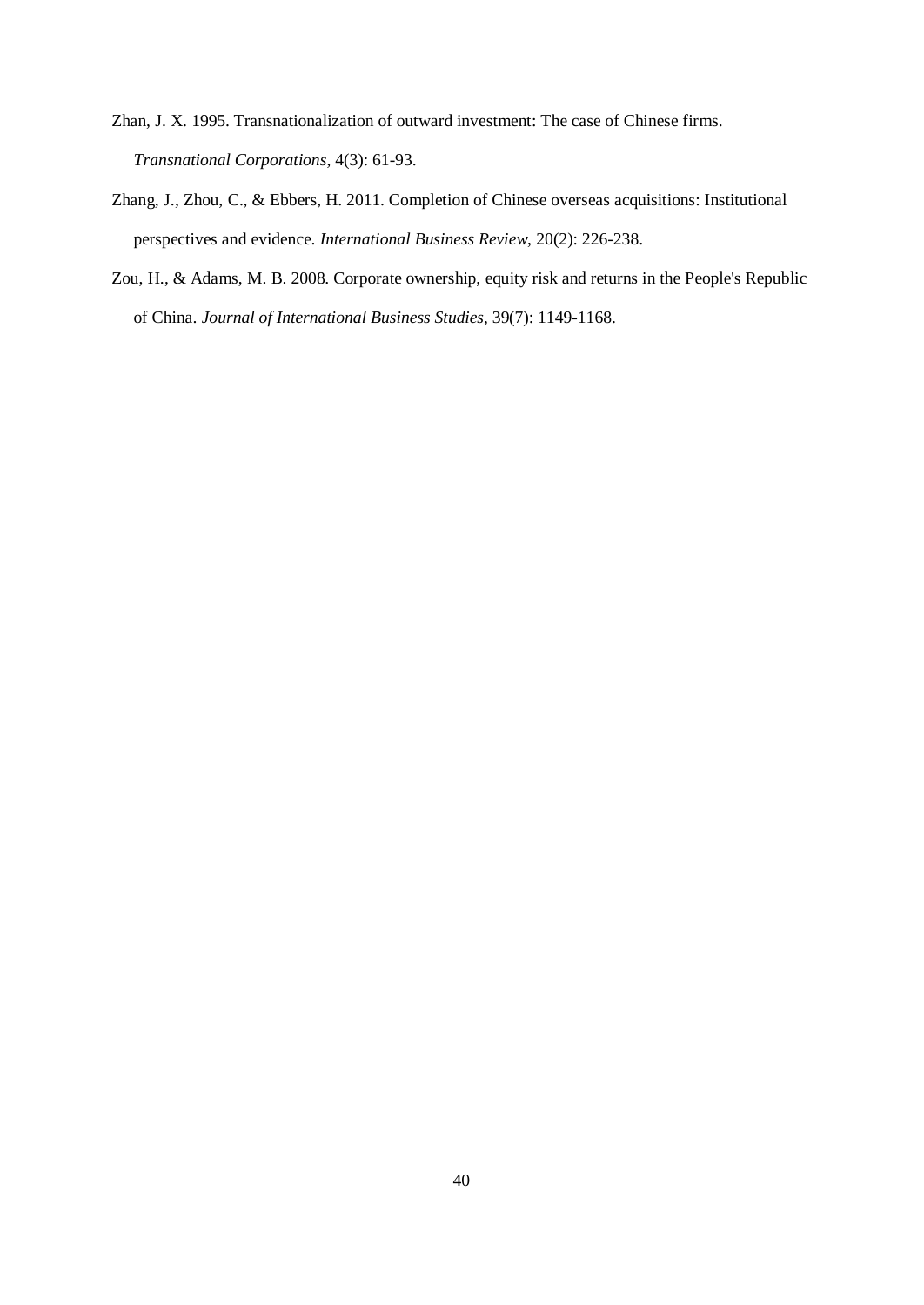|                  |            | Industrial distribution of investing firms |                     |       | Regional distribution of FDI location |        |        |                  |                  |         |  |
|------------------|------------|--------------------------------------------|---------------------|-------|---------------------------------------|--------|--------|------------------|------------------|---------|--|
|                  |            | Manufacturing                              | Natural<br>resource | Other | Asia                                  | Europe | Africa | North<br>America | Latin<br>America | Oceania |  |
| Sample $(N=132)$ | Number     | 78                                         | 15                  | 39    | 68                                    | 20     | 15     | 18               | 6                | 5       |  |
|                  | Percentage | 59.1%                                      | 11.4%               | 29.5% | 51.5%                                 | 15.2%  | 11.4%  | 13.6%            | 4.5%             | 3.8%    |  |
| Population*      | Percentage | 53.4%                                      | 8.9%                | 37.7% | 52.7%                                 | 15.4%  | 12.5%  | 11.2%            | 4.9%             | 3.3%    |  |

| <b>TABLE 1</b>                                                                 |
|--------------------------------------------------------------------------------|
| <b>Sample Firm and FDI Location Distribution in Comparison with Population</b> |

\* Industry information was obtained from the official statistical bulletin of the survey year (MOFCOM, 2006, Table 6 on Page 15). Location information was not released in early issues and was obtained from MOFCOM (2009, Figure 14 on page 31).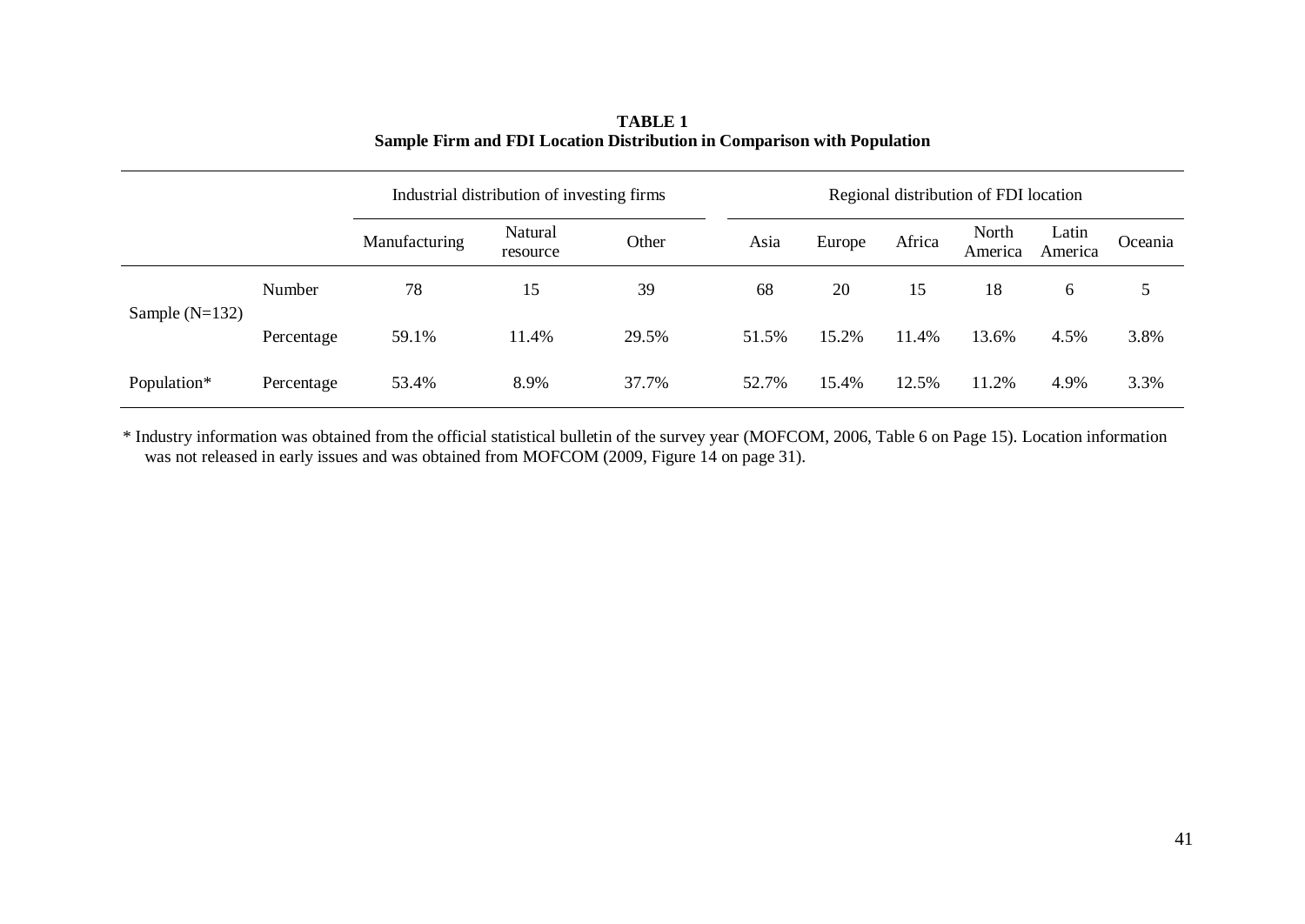| TABLE 2                                  |  |  |  |  |  |  |  |
|------------------------------------------|--|--|--|--|--|--|--|
| <b>Institutional Pressure Constructs</b> |  |  |  |  |  |  |  |

| <b>Constructs</b> | Measurement items on 5-point Likert scale                                                                                                                                           |              | Source of adapted items                                       |
|-------------------|-------------------------------------------------------------------------------------------------------------------------------------------------------------------------------------|--------------|---------------------------------------------------------------|
|                   | Home regulatory pressure<br>$(\alpha = 0.73)$<br>The home country government's official approval procedure favors joint ownership over sole<br>ownership based outward FDI projects | 0.86         | Deng, 2004, 2009; Liu, Buck, &<br>Shu, 2005; Luo et al., 2010 |
| 2.                | Firms are more likely to receive foreign exchange approval from home country authorities if<br>the proposed outward FDI is jointly rather than solely funded                        | 0.89         |                                                               |
|                   | <b>Host regulatory pressure</b><br>$(\alpha = 0.92)$                                                                                                                                |              |                                                               |
| 2.                | There are legal restrictions on foreign direct investment in the host country<br>Host country government constrains foreign firms' operations by instituting restrictive policies   | 0.93<br>0.92 | Anderson & Coughlan, 1987;<br>Bell, 1996; Brouthers, 2002;    |
| 3.                | Host country laws and regulations discourage foreign firms from making equity-based market<br>entries ( <i>i.e. FDI</i> )                                                           | 0.91         | Kim & Hwang, 1992                                             |
|                   | Host normative pressure<br>$(\alpha = 0.75)$                                                                                                                                        |              |                                                               |
|                   | In the host country, foreigners are treated unequally compared to native citizens                                                                                                   | 0.79         | Ekeledo & Sivakumar, 2004;                                    |
| 2.                | There is a social preference of local over foreign businesses in the host country                                                                                                   | 0.85         | Francis et al., 2009; Yiu &                                   |
| 3.                | The professional standard in the host country industry is different from that in the home<br>country industry                                                                       | 0.69         | Makino, 2002                                                  |
| 4.                | The way of doing business in the host country is different from that in the home country                                                                                            | 0.66         |                                                               |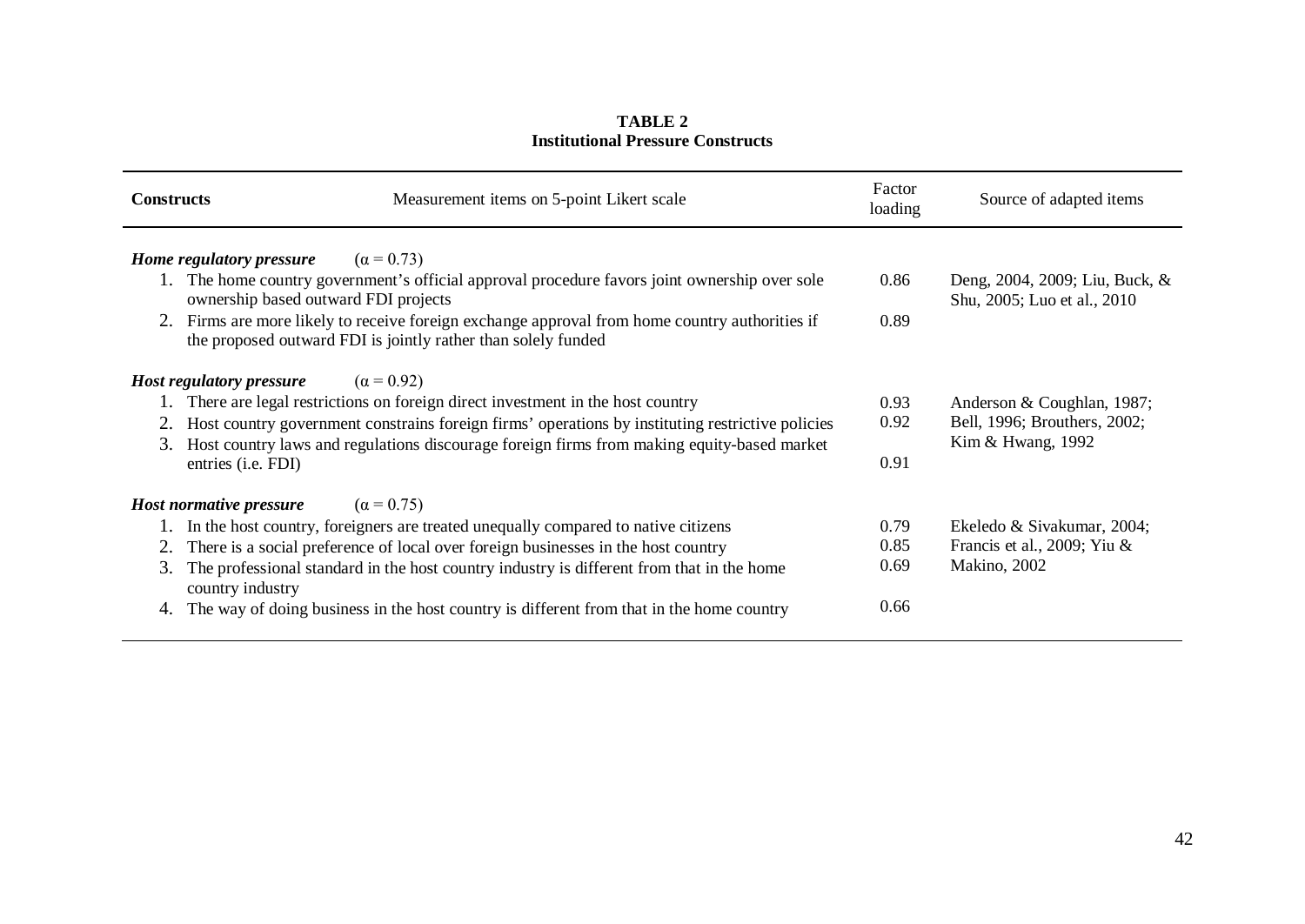|                              | Mean  | S.D        |            | $\overline{2}$ | $\overline{3}$ | $\overline{4}$ | $5\overline{)}$ | 6         | $\tau$  |
|------------------------------|-------|------------|------------|----------------|----------------|----------------|-----------------|-----------|---------|
| 1. FDI ownership $(%)$       | 82.98 | 24.26      | 1.00       |                |                |                |                 |           |         |
| 2. Joint ownership structure | 0.39  | 0.49       | $-0.85***$ | 1.00           |                |                |                 |           |         |
| 3. Firm size                 | 7.66  | 0.97       | $0.20*$    | $-0.20*$       | 1.00           |                |                 |           |         |
| 4. Experience                | 0.44  | 0.82       | 0.08       | $-0.06$        | $0.36***$      | 1.00           |                 |           |         |
| 5. Government support        | 2.58  | 0.84       | $0.23**$   | $-0.30***$     | 0.02           | 0.09           | 1.00            |           |         |
| 6. Host industry competition | 3.31  | 0.73       | $0.21*$    | $-0.18*$       | 0.07           | $-0.06$        | $0.23**$        | 1.00      |         |
| 7. Host market potential     | 3.55  | 0.62       | $-0.22*$   | 0.17           | $-0.09$        | 0.05           | 0.13            | 0.07      | 1.00    |
| 8. Manufacturing industry    | 0.59  | 0.49       | $-0.07$    | 0.04           | 0.03           | 0.04           | $-0.08$         | $-0.04$   | $-0.09$ |
| 9. Natural resource industry | 0.11  | 0.32       | 0.04       | 0.00           | 0.01           | $-0.09$        | 0.11            | 0.05      | 0.09    |
| 10. R&D intensity            | 3.02  | 0.93       | $-0.09$    | 0.06           | 0.10           | 0.04           | $-0.06$         | $-0.10$   | 0.04    |
| 11. Host regulatory pressure | 2.38  | 0.85       | $-0.27**$  | $0.27**$       | $-0.23**$      | $-0.16$        | 0.06            | $-0.20*$  | $-0.08$ |
| 12. Host normative pressure  | 2.56  | 0.78       | $-0.14$    | $0.20*$        | $-0.13$        | $-0.04$        | 0.08            | 0.15      | 0.04    |
| 13. Home regulatory pressure | 3.34  | 1.03       | $-0.41***$ | $0.33***$      | $-0.05$        | 0.15           | $-0.17$         | $-0.12$   | 0.10    |
| 14. State ownership $(\%)$   | 45.38 | 45.30      | $-0.09$    | 0.07           | 0.06           | $-0.03$        | $-0.01$         | $-0.04$   | 0.07    |
| 15. State-owned enterprise   | 0.46  | 0.50       | $-0.11$    | 0.12           | 0.03           | $-0.07$        | $-0.04$         | $-0.08$   | 0.07    |
|                              |       | 8          | 9          | 10             | 11             | 12             | 13              | 14        | 15      |
|                              | 8     | 1.00       |            |                |                |                |                 |           |         |
|                              | 9     | $-0.43***$ | 1.00       |                |                |                |                 |           |         |
|                              | 10    | 0.04       | $-0.03$    | 1.00           |                |                |                 |           |         |
|                              | 11    | $-0.01$    | 0.03       | $-0.10$        | 1.00           |                |                 |           |         |
|                              | 12    | $-0.07$    | 0.02       | $-0.04$        | $0.24**$       | 1.00           |                 |           |         |
|                              | 13    | 0.08       | $-0.07$    | $-0.00$        | 0.13           | 0.02           | 1.00            |           |         |
|                              | 14    | 0.00       | $-0.02$    | 0.08           | $-0.16$        | $-0.17*$       | $-0.02$         | 1.00      |         |
|                              | 15    | 0.03       | 0.00       | 0.04           | $-0.10$        | $-0.17*$       | 0.02            | $0.96***$ | 1.00    |

**TABLE 3 Descriptive Statistics and Pearson Correlations**

\* p<0.05; \*\* p<0.01; \*\*\* p<0.001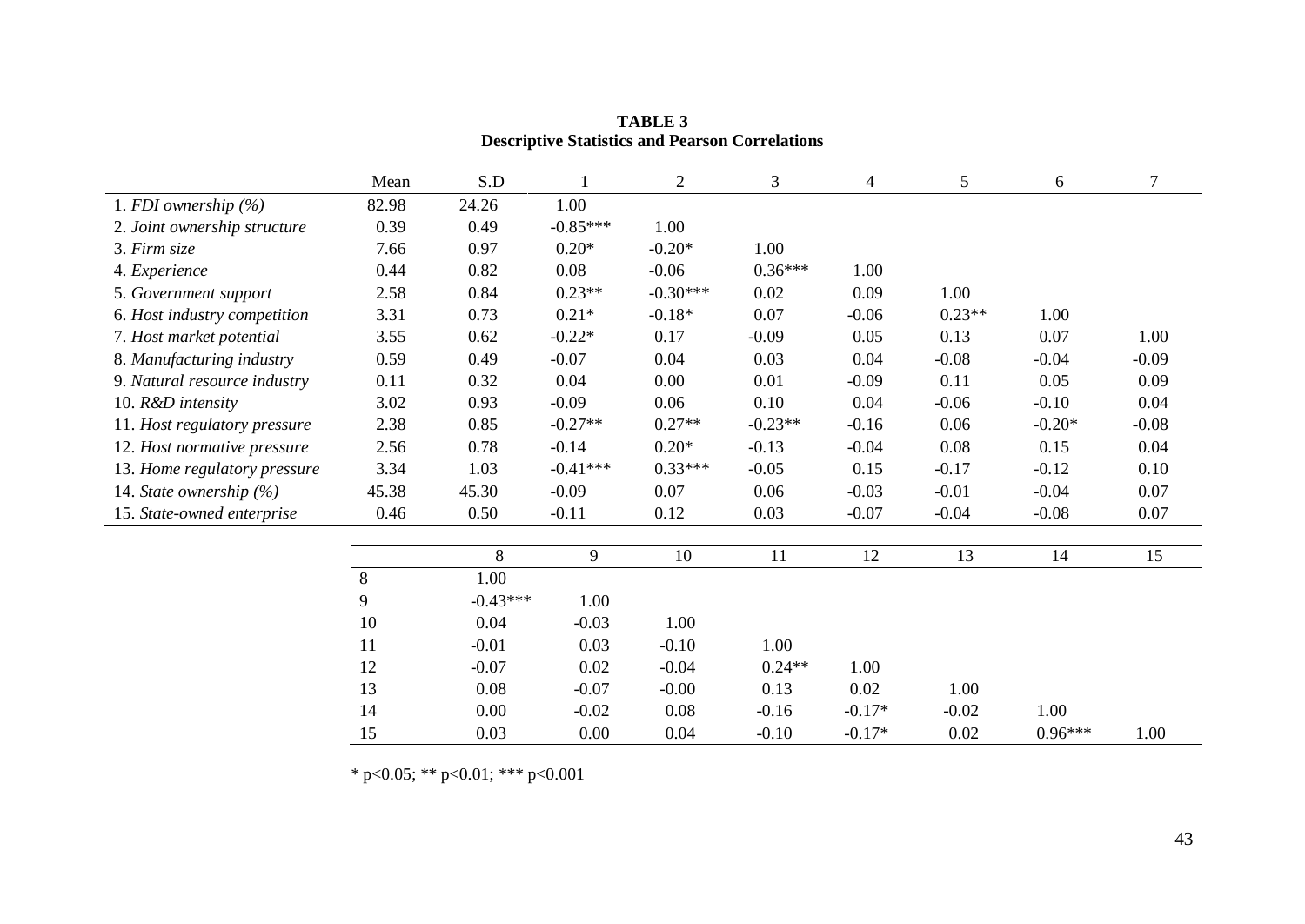| DV: Joint =1, Sole =0            | Model 1.0 | Model 1.1  | Model 1.2 | Model 1.3      | Model 1.4  | Model 1.5 |
|----------------------------------|-----------|------------|-----------|----------------|------------|-----------|
| <b>Constant</b>                  | $-0.52$   | $-0.51$    | $-0.48$   | $-0.38$        | $-0.47$    | $-0.47$   |
| <b>Control variables</b>         |           |            |           |                |            |           |
| Firm size                        | $-0.48*$  | $-0.32$    | $-0.34$   | $-0.55\dagger$ | $-0.33$    | $-0.44$   |
| Experience                       | 0.05      | $-0.06$    | $-0.03$   | $-0.07$        | $-0.22$    | $-0.39$   |
| Government support               | $-0.71**$ | $-0.94***$ | $-0.90**$ | $-0.89**$      | $-0.95***$ | $-0.74*$  |
| Host industry competition        | $-0.26$   | $-0.24$    | $-0.22$   | $-0.35$        | $-0.39$    | $-0.64*$  |
| Host market potential            | $0.43*$   | $0.58*$    | $0.57*$   | $0.46\dagger$  | $0.61*$    | $0.63*$   |
| Manufacturing industry           | 0.14      | 0.13       | 0.13      | 0.26           | $-0.09$    | 0.03      |
| Natural resource industry        | 0.14      | 0.17       | 0.13      | 0.26           | 0.17       | 0.13      |
| R&D intensity                    | 0.11      | 0.21       | 0.24      | 0.38           | 0.33       | 0.39      |
| <b>Institutional pressures</b>   |           |            |           |                |            |           |
| Home regulatory pressure (Home)  |           | $0.72**$   | $0.78**$  | $0.59*$        | $0.60*$    | $1.36*$   |
| Host regulatory pressure (Host)  |           | $0.67*$    | $0.64*$   | $1.21**$       | $0.57*$    | $1.47*$   |
| Host normative pressure (Norm)   |           | $0.62*$    | 0.44      | $0.47\dagger$  | $1.04**$   | $2.00*$   |
| <b>Moderator</b>                 |           |            |           |                |            |           |
| State ownership                  |           | 0.36       | 0.39      | 0.34           | 0.37       | 0.29      |
| <b>Interactions</b>              |           |            |           |                |            |           |
| Home $\times$ State ownership    |           |            | $0.63*$   |                |            | $1.66*$   |
| $Host \times State$ ownership    |           |            |           | 1.38**         |            | $1.75*$   |
| $Norm \times State$ ownership    |           |            |           |                | $1.18**$   | $2.51**$  |
| <b>Observation (N)</b>           | 132       | 132        | 132       | 132            | 132        | 132       |
| Log likelihood                   | $-75.61$  | $-61.93$   | $-59.31$  | $-53.90$       | $-54.67$   | $-42.58$  |
| Likelihood ratio chi-square test | 25.78**   | 53.16***   | 58.39***  | $69.21***$     | $67.67***$ | 91.85***  |
| <b>AIC</b>                       | 169.23    | 149.85     | 146.62    | 135.79         | 137.34     | 117.16    |
| Classification hit-rate (%)      | 68.94     | 81.06      | 81.06     | 81.06          | 79.55      | 84.09     |

**TABLE 4 Logistic Regression of FDI Ownership Structure**

† p<0.10; \* p<0.05; \*\* p<0.01; \*\*\* p<0.001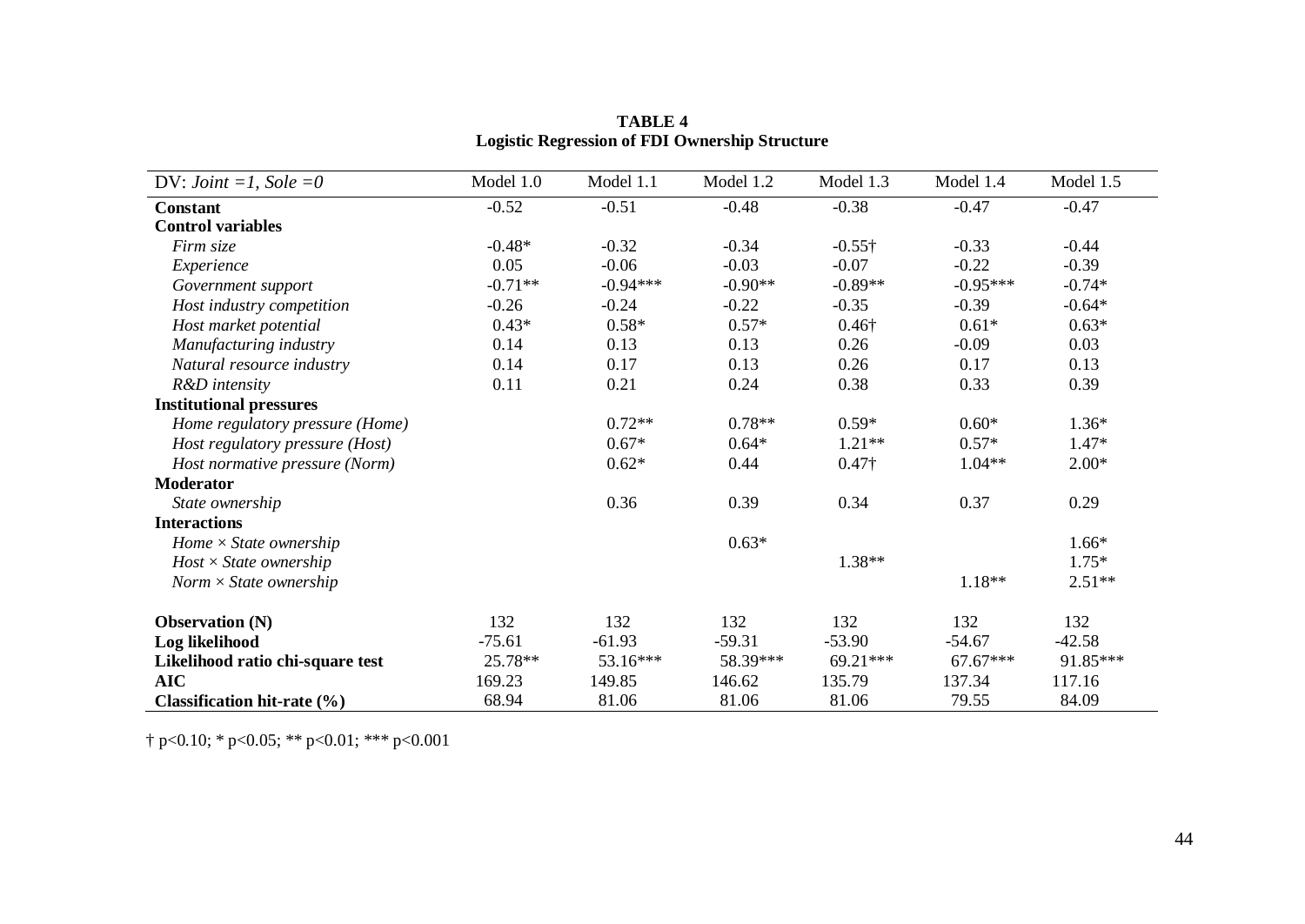| DV: reversed equity ownership $(\%)$ | Model 2.0 | Model 2.1         | Model 2.2     | Model 2.3  | Model 2.4     | Model 2.5 |
|--------------------------------------|-----------|-------------------|---------------|------------|---------------|-----------|
| <b>Constant</b>                      | $-5.70$   | $-4.72$           | $-4.31$       | $-2.14$    | $-3.74$       | $-1.57$   |
| <b>Control variables</b>             |           |                   |               |            |               |           |
| Firm size                            | $-10.01*$ | $-6.46$           | $-6.74$       | $-9.68*$   | $-6.93$       | $-9.90*$  |
| Experience                           | $-2.01$   | $-3.23$           | $-2.40$       | $-2.12$    | $-3.84$       | $-1.91$   |
| Government support                   | $-13.46*$ | $-12.01**$        | $-10.30*$     | $-8.88*$   | $-10.83*$     | $-6.79$   |
| Host industry competition            | $-7.21$   | $-4.01$           | $-3.63$       | $-5.08$    | $-4.76$       | $-5.10$   |
| Host market potential                | $9.26*$   | $6.82\dagger$     | $6.28\dagger$ | 5.21       | $7.03\dagger$ | 5.06      |
| Manufacturing industry               | 3.81      | 2.94              | 3.12          | 4.94       | 0.97          | 3.51      |
| Natural resource industry            | 1.26      | 1.56              | 1.52          | 3.50       | 0.73          | 2.63      |
| R&D intensity                        | 2.37      | 3.42              | 3.03          | 4.64       | 3.44          | 3.87      |
| <b>Institutional pressures</b>       |           |                   |               |            |               |           |
| Home regulatory pressure (Home)      |           | 13.93**           | 12.99**       | $9.78*$    | 10.49*        | 7.30†     |
| Host regulatory pressure (Host)      |           | $10.72*$          | $9.51*$       | $10.94**$  | $9.33*$       | $8.75*$   |
| Host normative pressure (Norm)       |           | 7.57 <sup>†</sup> | 5.24          | 5.18       | $7.74\dagger$ | 3.86      |
| <b>Moderator</b>                     |           |                   |               |            |               |           |
| State ownership                      |           | 3.56              | 2.78          | 0.75       | 2.88          | $-0.14$   |
| <b>Interactions</b>                  |           |                   |               |            |               |           |
| $Home \times State$ ownership        |           |                   | 6.51          |            |               | 5.88      |
| $Host \times State$ ownership        |           |                   |               | $15.72***$ |               | 13.36**   |
| $Norm \times State$ ownership        |           |                   |               |            | 10.98**       | 7.97†     |
| <b>Observation (N)</b>               | 132       | 132               | 132           | 132        | 132           | 132       |
| Log likelihood                       | $-333.34$ | $-319.38$         | $-318.25$     | $-312.25$  | $-316.07$     | $-309.54$ |
| Likelihood ratio chi-square test     | 25.78**   | 53.71***          | 55.95***      | 67.97***   | $60.31***$    | 73.38***  |
| <b>AIC</b>                           | 686.68    | 666.75            | 666.51        | 654.49     | 662.14        | 653.08    |
| <b>Pseudo</b> $\mathbb{R}^2$         | 0.037     | 0.078             | 0.081         | 0.098      | 0.087         | 0.106     |

**TABLE 5 Tobit Regression of FDI Ownership Structure**

† p<0.10; \* p<0.05; \*\* p<0.01; \*\*\* p<0.001